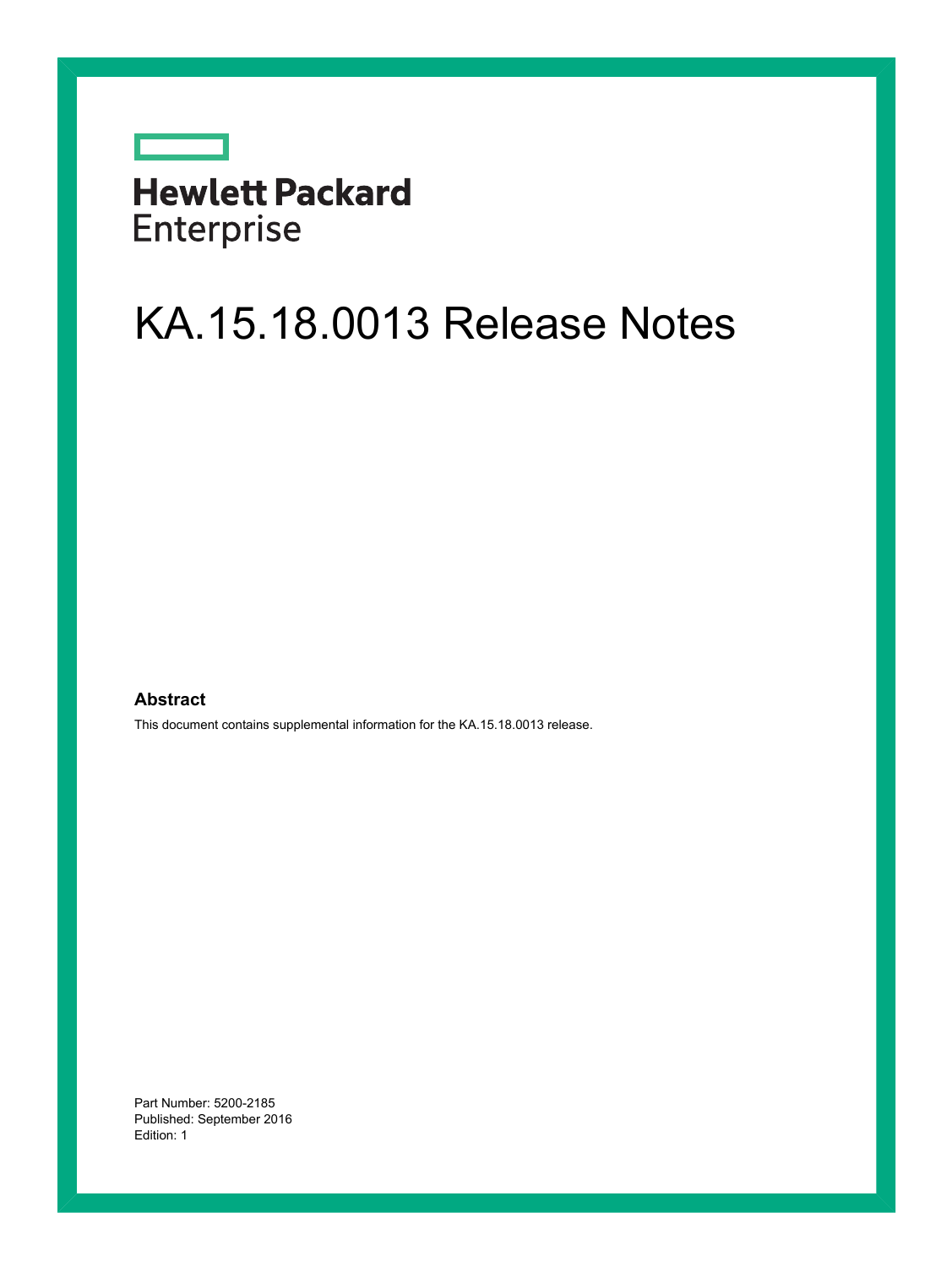#### © Copyright 2016 Hewlett Packard Enterprise Development LP

The information contained herein is subject to change without notice. The only warranties for Hewlett Packard Enterprise products and services are set forth in the express warranty statements accompanying such products and services. Nothing herein should be construed as constituting an additional warranty. Hewlett Packard Enterprise shall not be liable for technical or editorial errors or omissions contained herein.

Confidential computer software. Valid license from Hewlett Packard Enterprise required for possession, use, or copying. Consistent with FAR 12.211 and 12.212, Commercial Computer Software, Computer Software Documentation, and Technical Data for Commercial Items are licensed to the U.S. Government under vendor's standard commercial license.

Links to third-party websites take you outside the Hewlett Packard Enterprise website. Hewlett Packard Enterprise has no control over and is not responsible for information outside the Hewlett Packard Enterprise website.

#### **Acknowledgments**

Microsoft® and Windows® are trademarks of the Microsoft group of companies.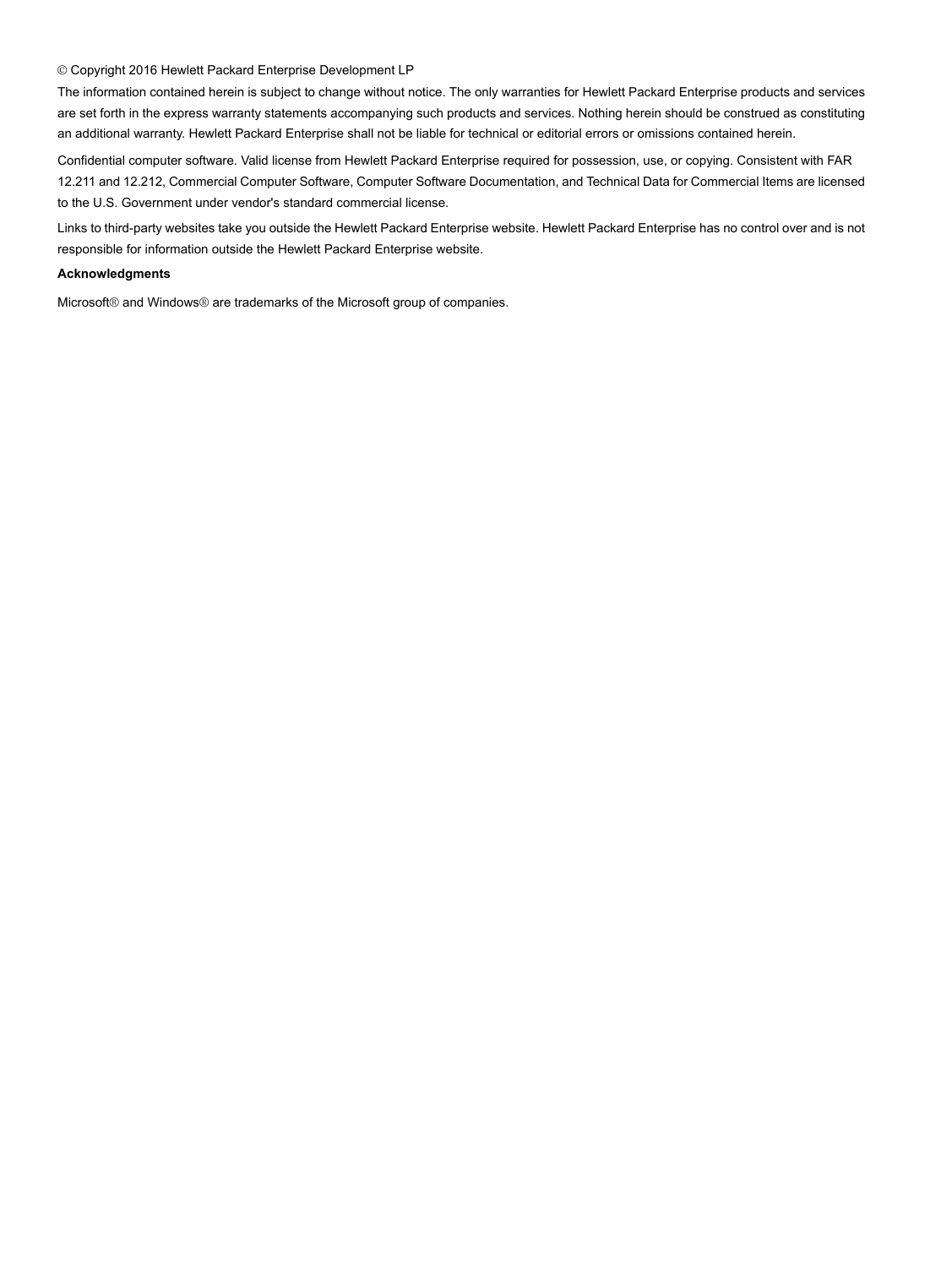# Contents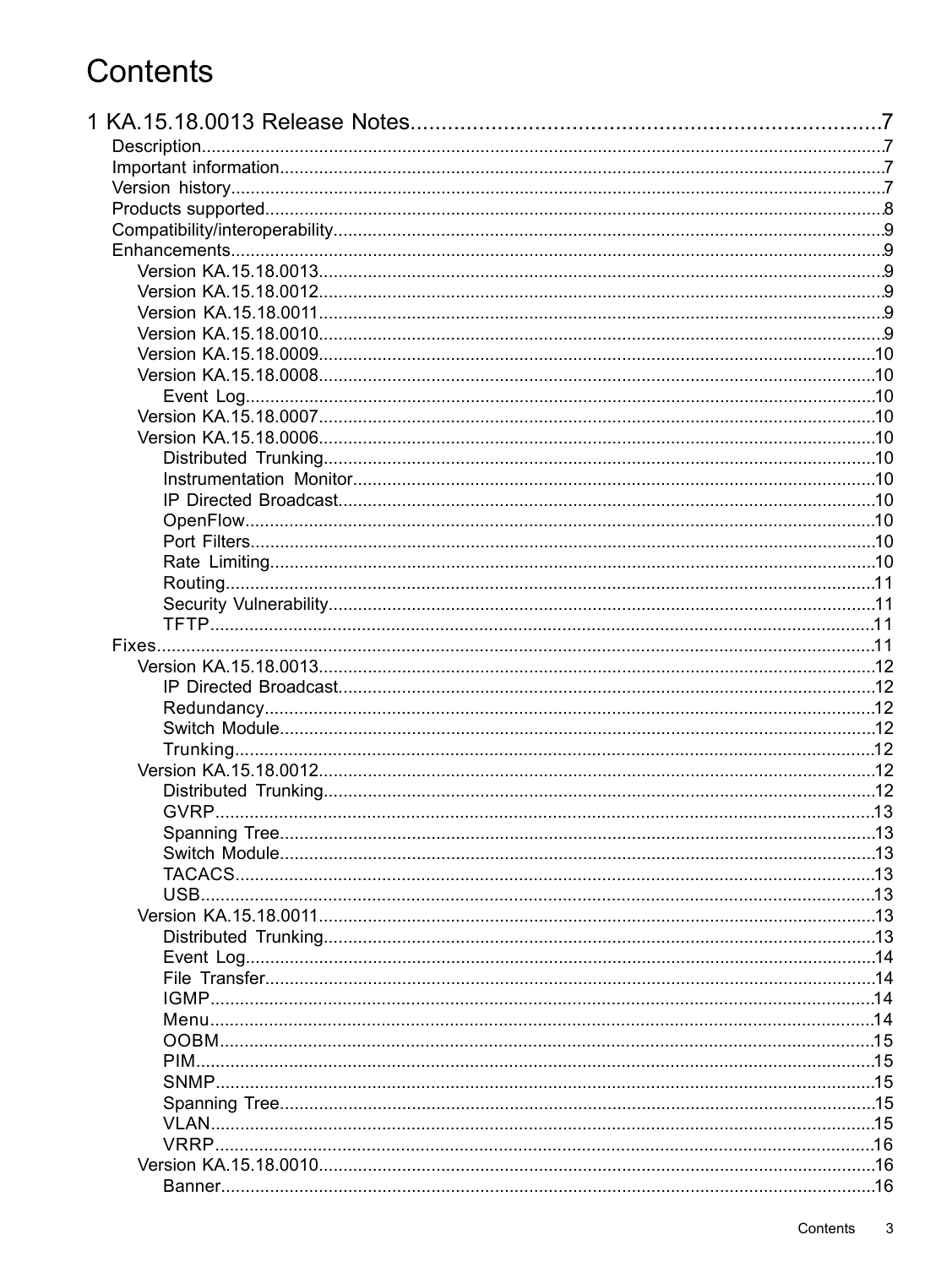| PIM. |  |
|------|--|
|      |  |
|      |  |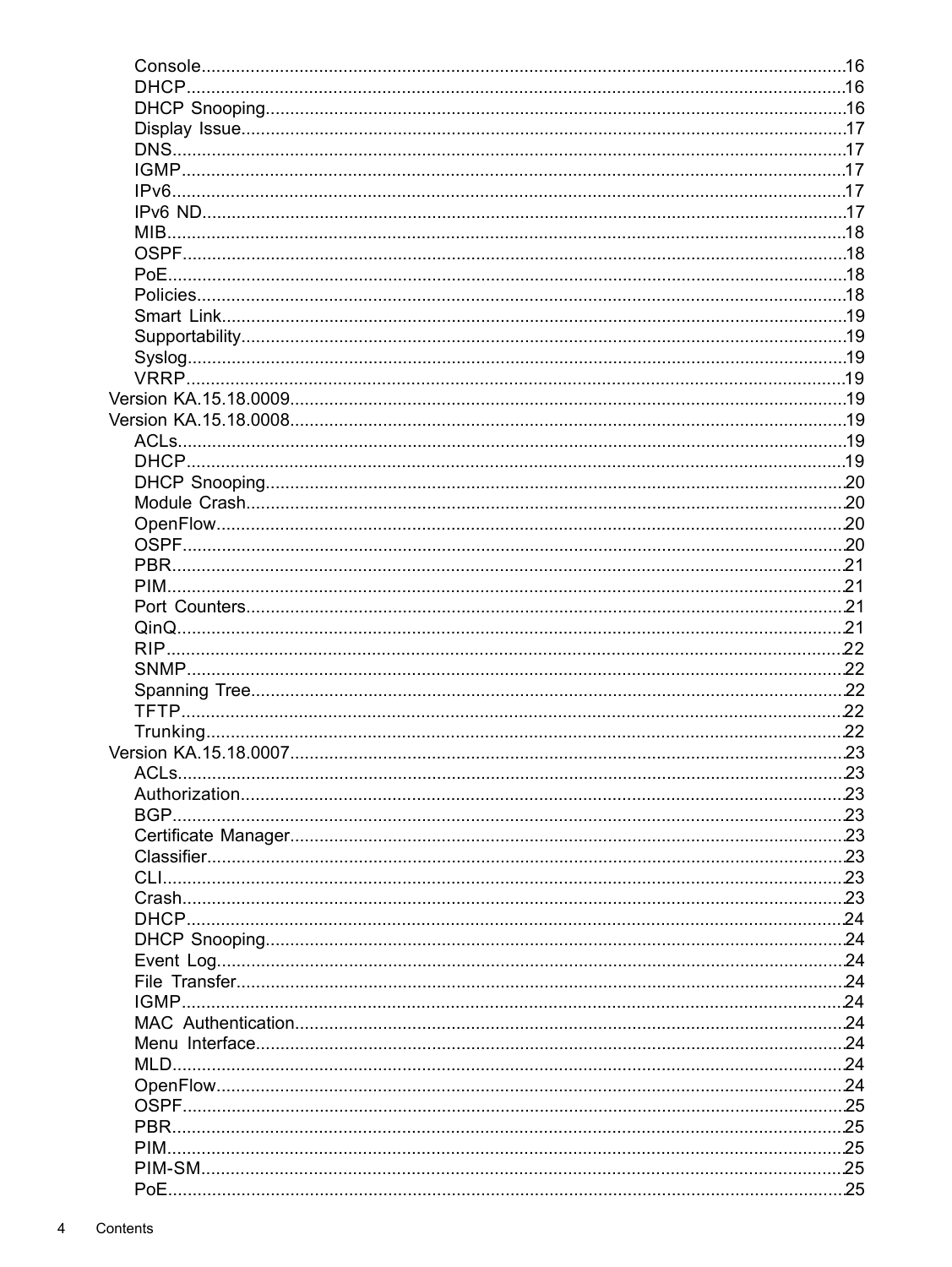| OOBM. | 31 |
|-------|----|
|       |    |
|       |    |
|       |    |
|       |    |
|       |    |
|       |    |
|       |    |
|       |    |
|       |    |
|       |    |
|       |    |
|       |    |
|       |    |
|       |    |
|       |    |
|       |    |
|       |    |
|       |    |
|       |    |
|       |    |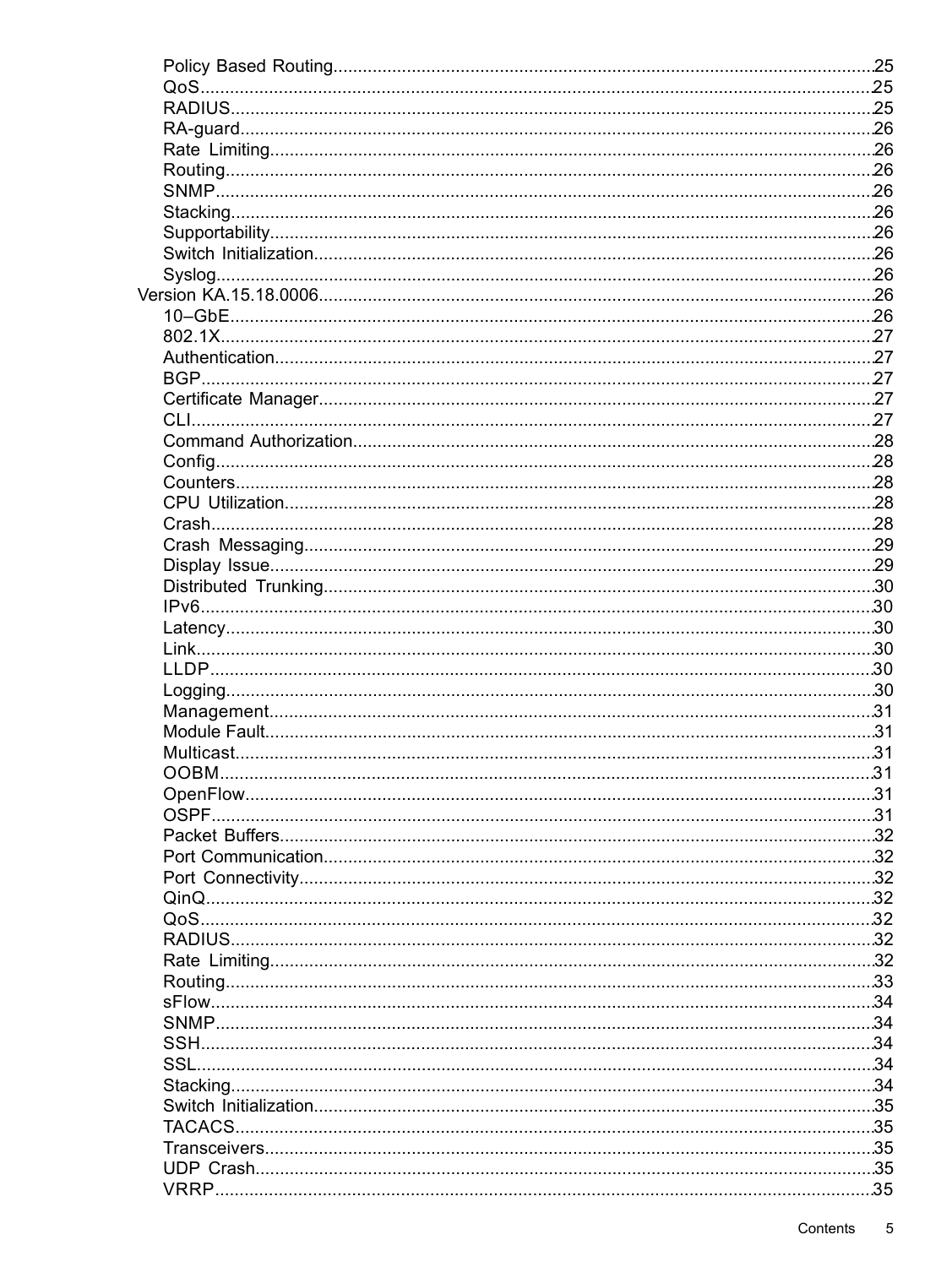| .35 |
|-----|
|     |
|     |
|     |
|     |
|     |
|     |
|     |
|     |
|     |
|     |
|     |
|     |
|     |
|     |
|     |
|     |
|     |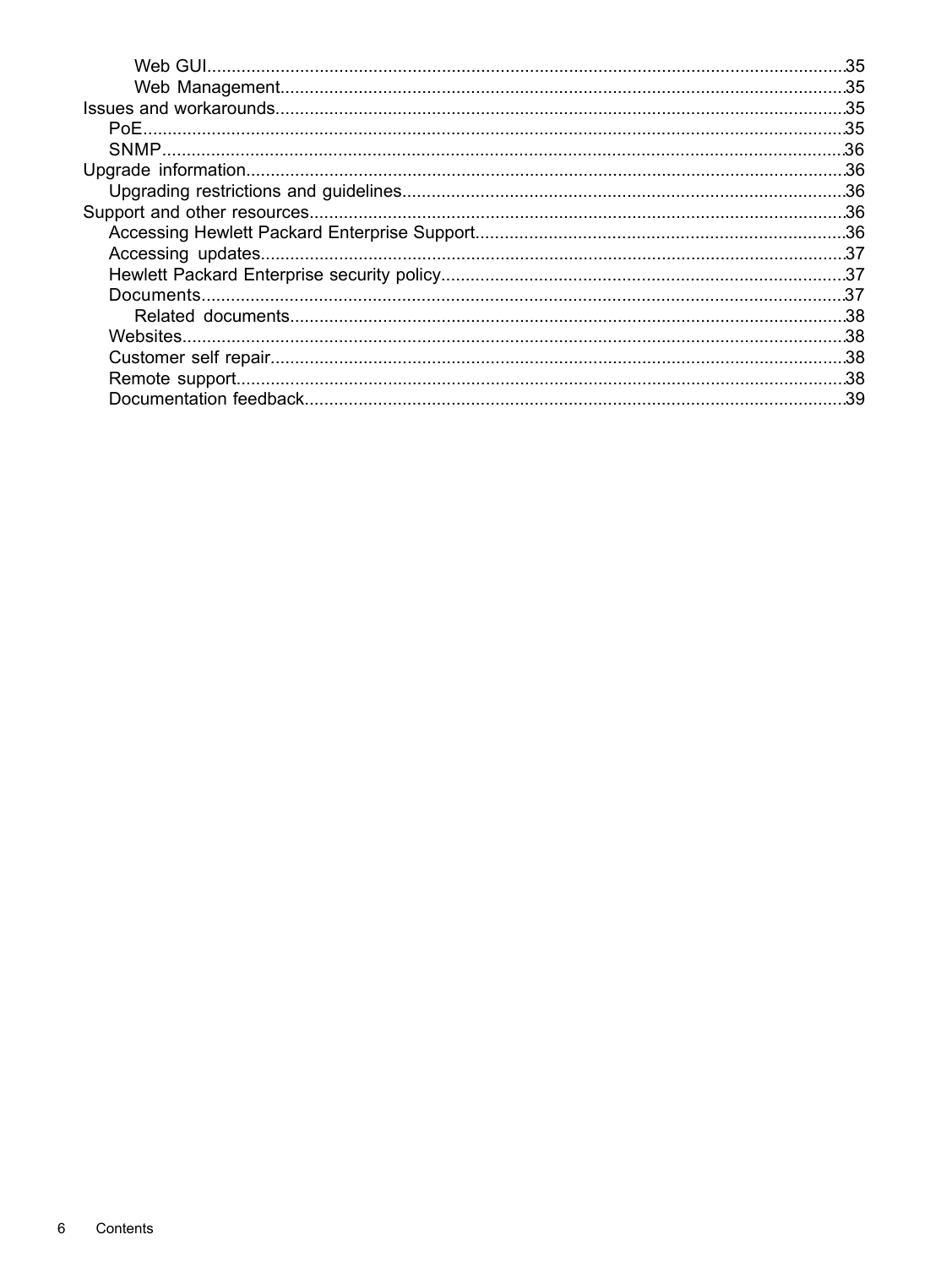# <span id="page-6-0"></span>1 KA.15.18.0013 Release Notes

# **Description**

<span id="page-6-1"></span>This release note covers software versions for the KA.15.18 branch of the software.

Version KA.15.18.0006 was the initial build of Major version KA.15.18 software. KA.15.18.0006 includes all enhancements and fixes in the KA.15.17.0003 software, plus the additional enhancements and fixes in the KA.15.18.0006 enhancements and fixes sections of this release note.

Product series supported by this software:

<span id="page-6-2"></span>• Aruba 3800 Switch Series

# Important information

<span id="page-6-3"></span>To avoid damage to your equipment, do not interrupt power to the switch during a software update.

# Version history

All released versions are fully supported by Hewlett Packard Enterprise, unless noted in the table.

| <b>Version number</b> | <b>Release date</b> | <b>Based on</b> | <b>Remarks</b>                                                                                                                                          |
|-----------------------|---------------------|-----------------|---------------------------------------------------------------------------------------------------------------------------------------------------------|
| KA.15.18.0013         | 2016-09-13          | KA.15.18.0012   | Released, fully supported, and<br>posted on the web.                                                                                                    |
| KA.15.18.0012         | 2016-08-02          | KA.15.18.0011   | Released, fully supported, and<br>posted on the web.                                                                                                    |
| KA.15.18.0011         | 2016-05-31          | KA.15.18.0010   | Released, fully supported, and<br>posted on the web.                                                                                                    |
| KA.15.18.0010         | 2016-03-28          | KA.15.17.0009   | Released, fully supported, and<br>posted on the web.                                                                                                    |
| KA.15.18.0009         | n/a                 | KA.15.17.0008   | Never released.                                                                                                                                         |
| KA.15.18.0008         | 2016-01-19          | KA.15.17.0007   | Released, fully supported, and<br>posted on the web.                                                                                                    |
| KA.15.18.0007         | 2015-11-10          | KA.15.17.0006   | Released, fully supported, and<br>posted on the web.                                                                                                    |
| KA.15.18.0006         | 2015-08-15          | KA.15.17.0003   | Initial release of the KA.15.18<br>branch. Released, fully supported,<br>and posted on the web.                                                         |
| KA.15.17.0013         | 2016-05-25          | KA.15.17.0012   | Please see the KA.15.17.0013<br>release not for detailed information<br>on the KA.15.17 branch. Released,<br>fully supported, and posted on the<br>web. |
| KA.15.17.0012         | 2016-03-28          | KA.15.17.0011   | Released, fully supported, and<br>posted on the web.                                                                                                    |
| KA.15.17.0011         | n/a                 | KA.15.17.0010   | Never released.                                                                                                                                         |
| KA.15.17.0010         | 2016-01-19          | KA.15.17.0009   | Released, fully supported, and<br>posted on the web.                                                                                                    |
| KA.15.17.0009         | 2015-11-10          | KA.15.17.0008   | Released, fully supported, and<br>posted on the web.                                                                                                    |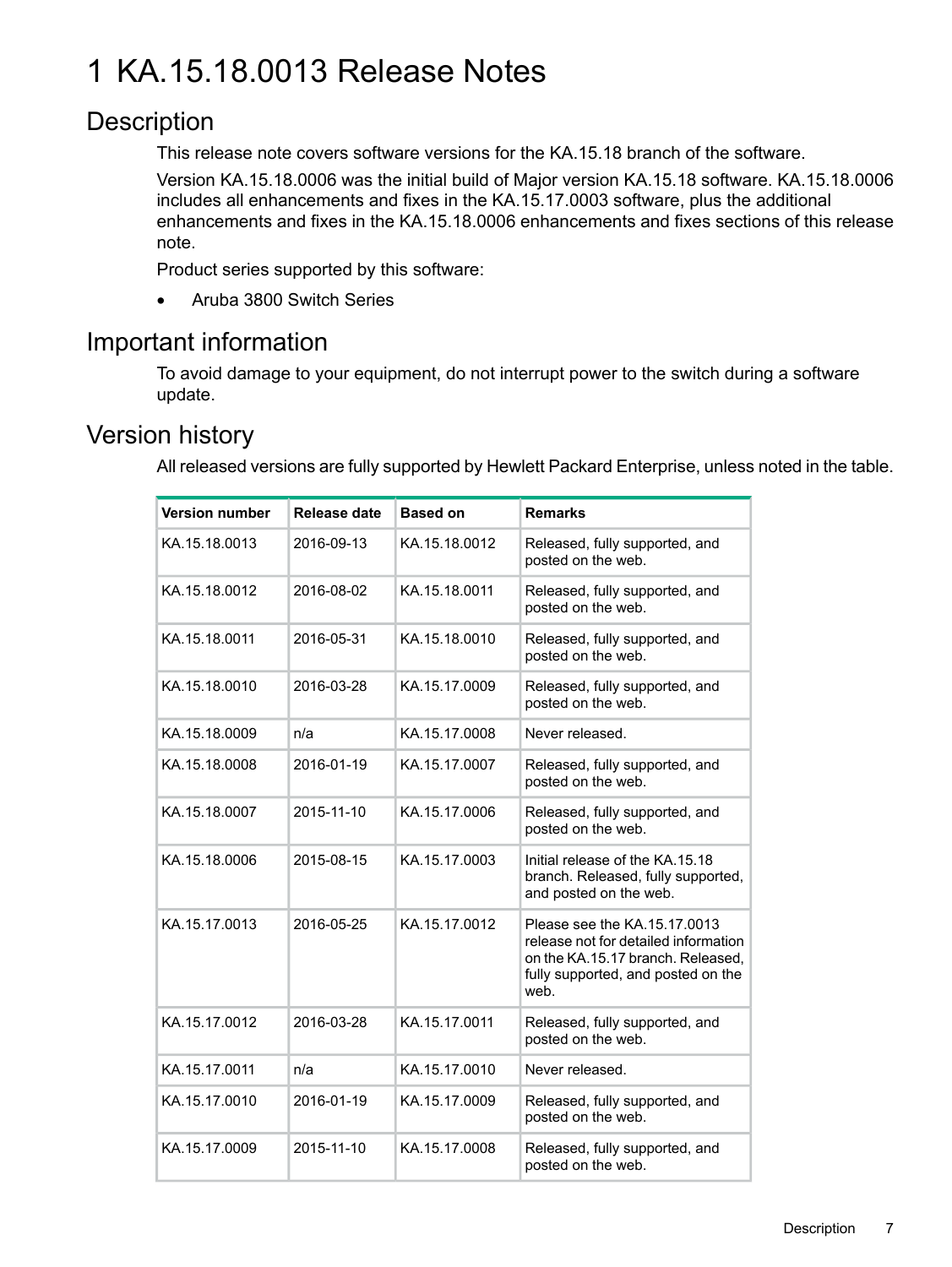| <b>Version number</b> | Release date | <b>Based on</b> | <b>Remarks</b>                                                                                                                                            |
|-----------------------|--------------|-----------------|-----------------------------------------------------------------------------------------------------------------------------------------------------------|
| KA.15.17.0008         | 2015-08-29   | KA.15.17.0007   | Released, fully supported, and<br>posted on the web                                                                                                       |
| KA.15.17.0007         | 2015-06-22   | KA.15.17.0006   | Released, fully supported, and<br>posted on the web.                                                                                                      |
| KA.15.17.0006         | n/a          | KA.15.17.0005   | Never released.                                                                                                                                           |
| KA.15.17.0005         | 2015-05-11   | KA.15.17.0004   | Released, fully supported, but not<br>posted on the web.                                                                                                  |
| KA.15.17.0004         | 2015-04-23   | KA.15.17.0003   | Released, fully supported, but not<br>posted on the web.                                                                                                  |
| KA.15.17.0003         |              | KA.15.16.0004   | Initial release of the KA.15.17<br>branch. Never released.                                                                                                |
| KA.15.16.0014m        | 2016-08-19   | KA.15.16.0013m  | Please see the KA.15.16.0014m<br>release note for detailed information<br>on the KA.15.16 branch. Released,<br>fully supported, and posted on the<br>web. |
| KA.15.16.0013m        | 2016-05-25   | KA.15.16.0012m  | Released, fully supported, and<br>posted on the web.                                                                                                      |
| KA.15.16.0012m        | 2016-01-19   | KA.15.16.0011   | Released, fully supported, and<br>posted on the web.                                                                                                      |
| KA.15.16.0011         | 2015-11-10   | KA.15.16.0010   | Released, fully supported, and<br>posted on the web.                                                                                                      |
| KA.15.16.0010         | 2015-08-28   | KA.15.16.0009   | Released, fully supported, and<br>posted on the web.                                                                                                      |
| KA.15.16.0009         | 2015-06-16   | KA.15.16.0008   | Released, fully supported, and<br>posted on the web.                                                                                                      |
| KA.15.16.0008         | 2015-04-17   | KA.15.16.0007   | Released, fully supported, and<br>posted on the web.                                                                                                      |
| KA.15.16.0007         | n/a          | KA.15.16.0006   | Never released.                                                                                                                                           |
| KA.15.16.0006         | 2015-02-06   | KA.15.16.0005   | Released, fully supported, and<br>posted on the web.                                                                                                      |
| KA.15.16.0005         | 2014-11-21   | KA.15.16.0004   | Released, fully supported, and<br>posted on the web.                                                                                                      |
| KA.15.16.0004         | 2014-10-30   | KA.15.15.0006   | Initial release of KA.15.16.<br>Released, but never posted on the<br>web.                                                                                 |

# <span id="page-7-0"></span>Products supported

This release applies to the following product models:

| <b>Product number</b> | <b>Description</b>               |
|-----------------------|----------------------------------|
| J9575A                | Aruba 3800 24G 2SFP+ Switch      |
| J9576A                | Aruba 3800 48G 4SFP+ Switch      |
| J9573A                | Aruba 3800 24G PoF+ 2SFP+ Switch |
| J9574A                | Aruba 3800 48G PoE+ 4SFP+ Switch |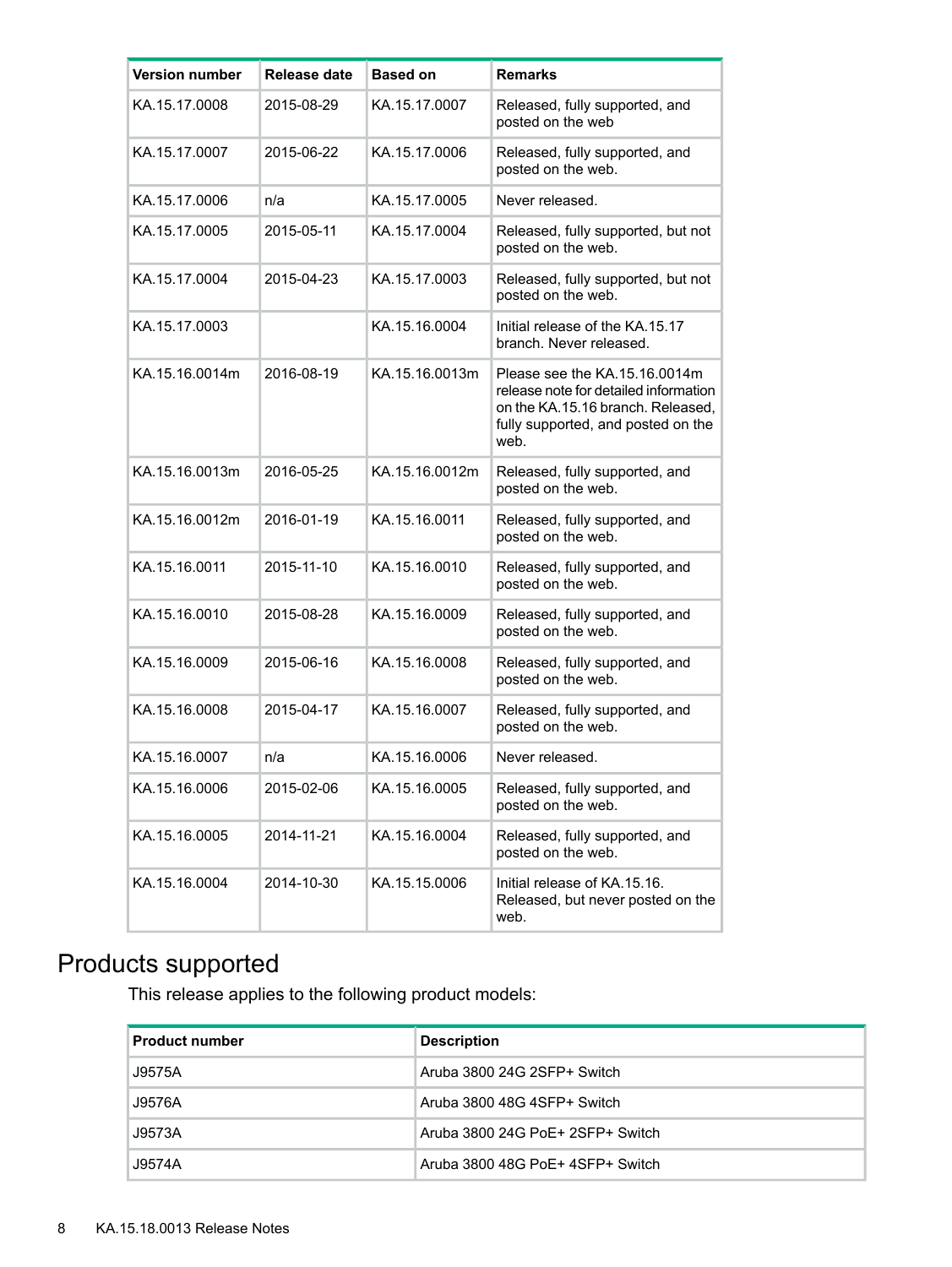| <b>Product number</b> | <b>Description</b>             |
|-----------------------|--------------------------------|
| J9584A                | Aruba 3800 24SFP 2SFP+ Switch  |
| J9585A                | Aruba 3800 24G 2XG Switch      |
| J9586A                | Aruba 3800 48G 4XG Switch      |
| J9587A                | Aruba 3800 24G PoE+ 2XG Switch |
| J9588A                | Aruba 3800 48G PoE+ 4XG Switch |

# <span id="page-8-0"></span>Compatibility/interoperability

The switch web agent supports the following operating system and web browser combinations:

| <b>Operating System</b> | <b>Supported Web Browsers</b>                      |
|-------------------------|----------------------------------------------------|
| Windows XP SP3          | Internet Explorer 7, 8<br>Firefox 12               |
| Windows 7               | Internet Explorer 9, 10<br>Firefox 24<br>Chrome 30 |
| Windows 8               | Internet Explorer 9, 10<br>Firefox 24<br>Chrome 30 |
| Windows Server 2008 SP2 | Internet Explorer 8, 9<br>Firefox 24               |
| Windows Server 2012     | Internet Explorer 9, 10<br>Firefox 24              |
| Macintosh OS            | Firefox 24                                         |

# <span id="page-8-1"></span>**Enhancements**

<span id="page-8-2"></span>This section lists enhancements found in the KA.15.18 branch of the software. Software enhancements are listed in reverse-chronological order, with the newest on the top of the list. Unless otherwise noted, each software version listed includes all enhancements added in earlier versions.

<span id="page-8-3"></span>**NOTE:** The number preceding the enhancement description is used for tracking purposes.

# Version KA.15.18.0013

<span id="page-8-4"></span>No enhancements are included in version KA.15.18.0013.

# Version KA.15.18.0012

<span id="page-8-5"></span>No enhancements are included in version KA.15.18.0012.

# Version KA.15.18.0011

No enhancements are included in version KA.15.18.0011.

# Version KA.15.18.0010

No enhancements were included in version KA.15.18.0010.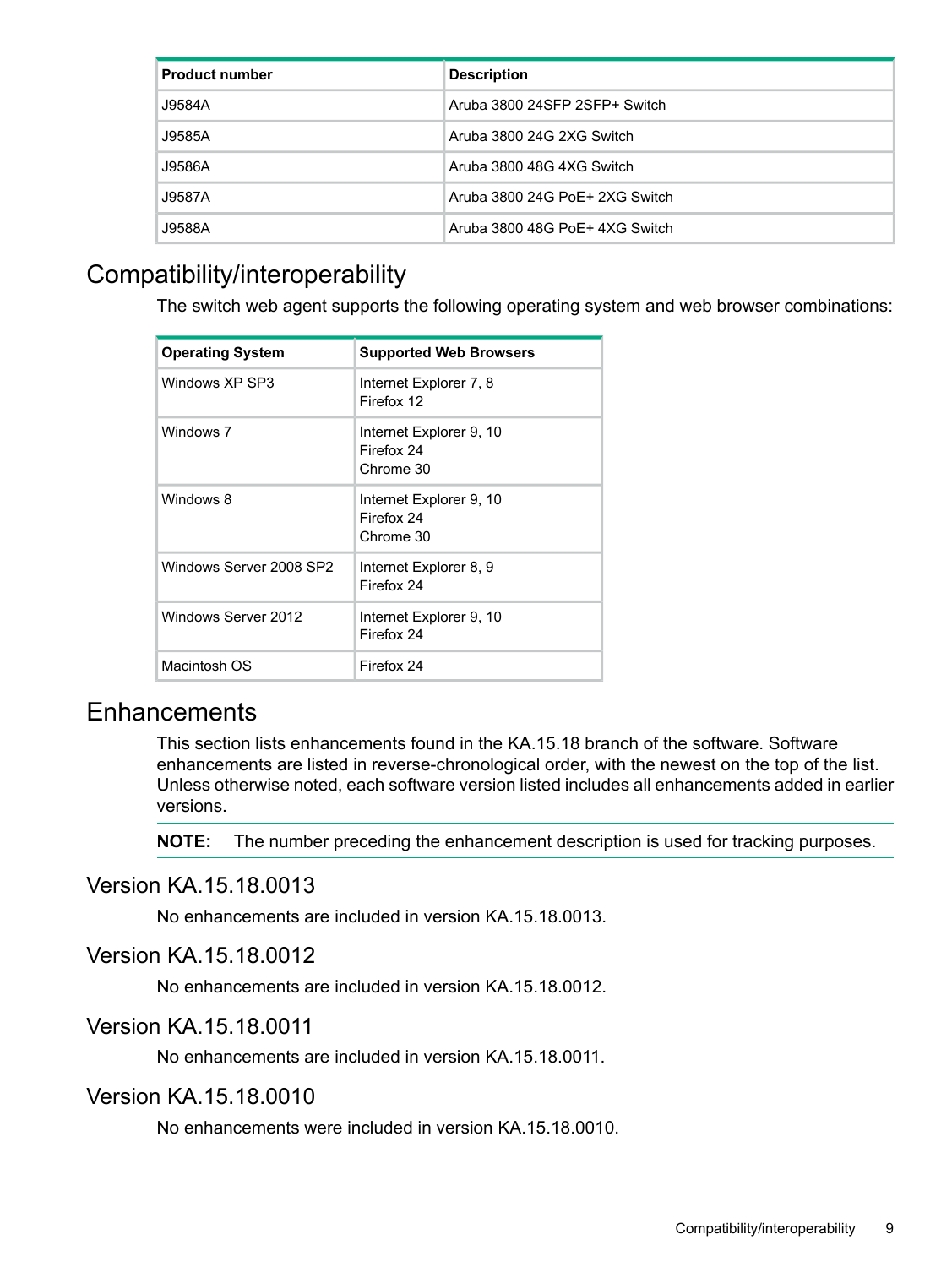# Version KA.15.18.0009

<span id="page-9-1"></span><span id="page-9-0"></span>Never released.

# Version KA.15.18.0008

# Event Log

<span id="page-9-2"></span>**CR\_0000189525** Added audit log message to the system logging for the following events:

- Termination of a secure session
- Failure to negotiate the cipher suite due to cipher mismatch for SSL and SSH sessions

**CR\_0000190131** Added RMON audit log messages when SNTP is disabled using the CLI no sntp command.

**CR\_0000190134** Added an audit log message regarding the console inactivity timer when the console idle-timeout command is used.

<span id="page-9-3"></span>**CR\_0000190141** Added audit log messages when the default gateway IP address is configured or modified.

# Version KA.15.18.0007

<span id="page-9-5"></span><span id="page-9-4"></span>No enhancements were included in version KA.15.18.0007.

# Version KA.15.18.0006

# Distributed Trunking

<span id="page-9-7"></span><span id="page-9-6"></span>**CR\_0000167270** This feature allows PIM Sparse Mode and Distributed Trunking to work simultaneously.

# Instrumentation Monitor

<span id="page-9-8"></span>**CR\_0000164159** This feature enhances switch instrumentation and diagnostic capability.

# IP Directed Broadcast

**CR\_0000145338** This feature enhances the security of the "IP Directed Broadcast" feature by denying traffic that is not specified within the configured access list.

# **OpenFlow**

<span id="page-9-9"></span>**CR\_0000173444** This feature allows the user to enable source and destination MAC Group tables in the OpenFlow pipeline.

<span id="page-9-10"></span>**CR\_0000173447** This feature supports OpenFlow matching traffic based upon L4 information.

# Port Filters

**CR\_0000142989** This feature provides granularity beyond Source Port filtering by allowing traffic exclusive to a specific VLAN to be forwarded.

# Rate Limiting

# **CR\_0000158994**

Queue-based Rate Limiting for Egress Traffic & Guaranteed Minimum Bandwidth on Trunks Two new features have been implemented:

**1.** Guaranteed Minimum Bandwidth (GMB) on trunk interfaces

Up to now, it was not possible to configure GMB on aggregated interfaces ('trunks'). This has now been changed.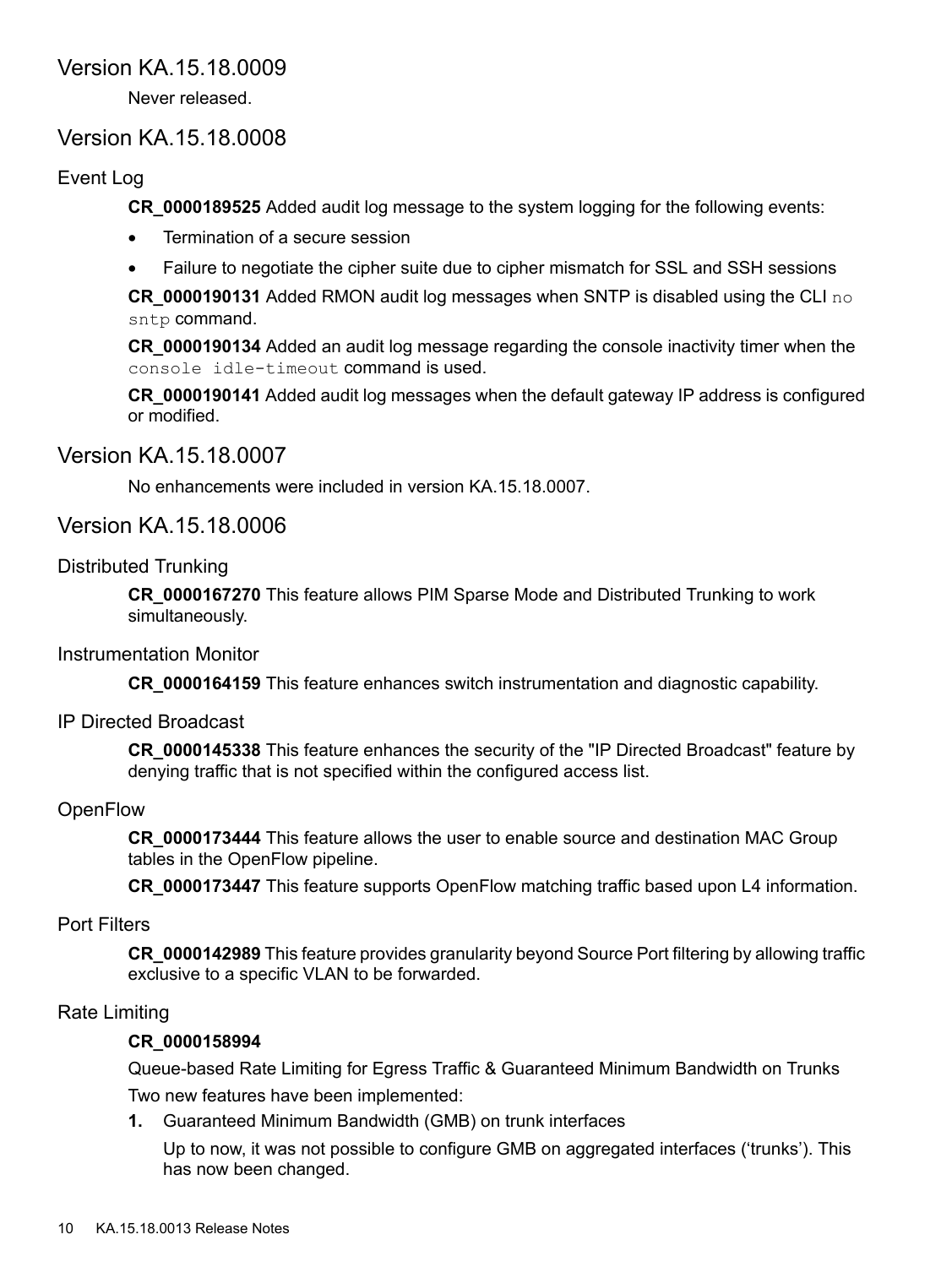GMB allows a user to assign bandwidth percentages to a port's queues. The port queues will be serviced in descending order, up to the configured bandwidth percentage. When the configured limit has been reached, the software will service the next highest priority queue. When the queue has been fully serviced, but the limit has not yet been reached, remaining bandwidth will be offered to the next queue to be serviced. Any leftover bandwidth within a servicing window is then made available to the top priority queue.

It is also possible to configure 'strict priority queuing', which means that the highest priority queue may consume as much bandwidth as necessary, even if that will starve lower priority queues.

Note that even though GMB can now also be applied to a trunk, the actual GMB bandwidth percentages are applied to the physical ports that are a member of the trunk.

Configuring GMB on dynamic LACP trunks, Distributed Trunking interfaces, and Mesh ports will not be supported. The enhancement only applies to statically configured trunk ports.

**2.** 2. Queue-based Rate Limiting for Egress Traffic

Rate Limiting percentages can now also be configured on a per-port queue basis and will be applied to the traffic exiting the port.

The following new CLI command has been implemented to configure the feature:

[no] interface *[no] interface <port | trunk > rate-limit queues out percent [<queue %> <queue %> <queue %> <queue %> <queue %> <queue %> <queue %> <queue %> ]*

The following objects have been added to the HP-ICF-RATE-LIMIT-MIB in order to support the feature in SNMP:

<span id="page-10-0"></span>hpEgressRateLimitPortQueueControlMode (.1.3.6.1.4.1.11.2.14.10.2.14.1.4.1.2.1.6) hpEgressRateLimitPortQueueIndex (.1.3.6.1.4.1.11.2.14.10.2.14.1.4.1.5.1.1) hpEgressRateLimitPortQueueMax (.1.3.6.1.4.1.11.2.14.10.2.14.1.4.1.5.1.2)

# Routing

<span id="page-10-2"></span><span id="page-10-1"></span>**CR\_0000168848** This feature adds MD5 authentication to RIPv2 routing to enhance security.

# Security Vulnerability

<span id="page-10-3"></span>**CR\_0000161421** This feature provides support compliance for the cryptographic algorithm Suite B of US NIST (National Institute Standard and Technology).

# **TFTP**

**CR\_0000156362** This feature allows both TFTP and SSH to be enabled in a switch concurrently.

# Fixes

This section lists released builds that include fixes found in the 15.18 branch of the software. Software fixes are listed in reverse-chronological order, with the newest on the top of the list. Unless otherwise noted, each software version listed includes all fixes added in earlier versions.

**NOTE:** The number that precedes the fix description is used for tracking purposes.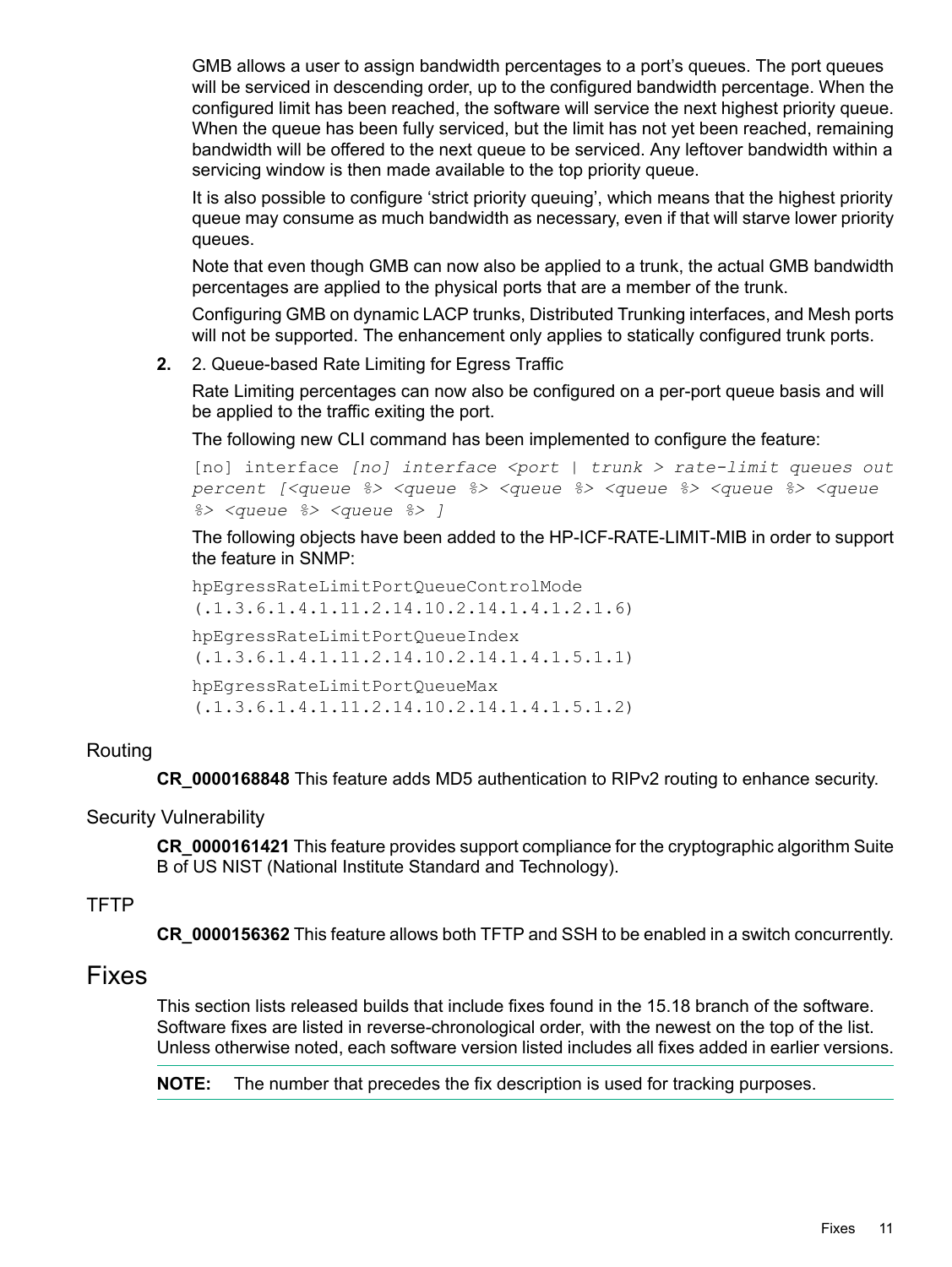# <span id="page-11-0"></span>Version KA.15.18.0013

# IP Directed Broadcast

<span id="page-11-1"></span>**CR\_0000208435 Symptom:** IP directed broadcast traffic may not be correctly forwarded from a distributed trunking (DT) switch.

**Scenario:** In a distributed trunking topology with IP directed broadcast enable on a DT switch, if default gateway of Wake on LAN (WoL) server is configured such that the IP directed traffic should reach the DT switch via ISC, the switch does not forward the Directed Broadcast traffic out of the DT-LACP trunk.

<span id="page-11-2"></span>**Workaround:** Configure default gateway of WoL server to avoid directed broadcast traffic being sent via ISC link.

# **Redundancy**

**CR\_0000212756 Symptom:** Interface configuration of stack member might be lost from the global configuration.

**Scenario:** When a stack member switch is replaced with a new MAC address in an existing stack, the interface configuration corresponding to the replaced member switch is lost in the event of redundancy. This causes the current standby switch to switchover to the commander role.

<span id="page-11-3"></span>Workaround: Perform another redundancy using CLI command redundancy switchover.

# Switch Module

**CR\_0000202463 Symptom:** Switch Module may crash with an error message similar to Too Many MAC [6] Interrupts.

<span id="page-11-4"></span>**Scenario:** Rarely, environment issues (for example, low power rails) might trigger a v2 switch module crash with an error message similar to Too Many MAC [6] Interrupts.

# **Trunking**

**CR\_0000212455 Symptom:** When trying to re-create a trunk, the switch may prompt the error message Ambiguous input: trk...

**Scenario:** When configured in a stacking mode, the switch may not be able to re-create a trunk after the last port of last stacking member was already configured as a member to another trunk.

**Workaround:** Do not configure last port of last stacking member as trunk port.

**CR\_0000214638 Symptom:** LACP link failure recovery might result in traffic outage.

<span id="page-11-6"></span><span id="page-11-5"></span>**Scenario:** A connection outage to the peer device might be observed during the recovery from a link failure on a port member of an LACP trunk, when the switch's LACP links are connected to a non-ArubaOS-Switch-based switch on which LACP links are configured in Active/Standby mode.

# Version KA.15.18.0012

# Distributed Trunking

**CR\_0000200355 Symptom:** In a distributed trunking (DT) topology, a DT switch may start flooding VLAN traffic destined to its peer DT switch.

**Scenario:** In a distributed trunking topology, if the peer DT mac-address is not learned on a DT switch and if it receives VLAN traffic, then it may flood that traffic.

**Workaround:** Sending a ping from DT to its peer DT on that VLAN will force mac-address learning and VLAN traffic will be forwarded till the MAC entry expires.

**CR\_0000211345 Symptom:** A switch configured as a Distributed Trunking Device may start flooding traffic.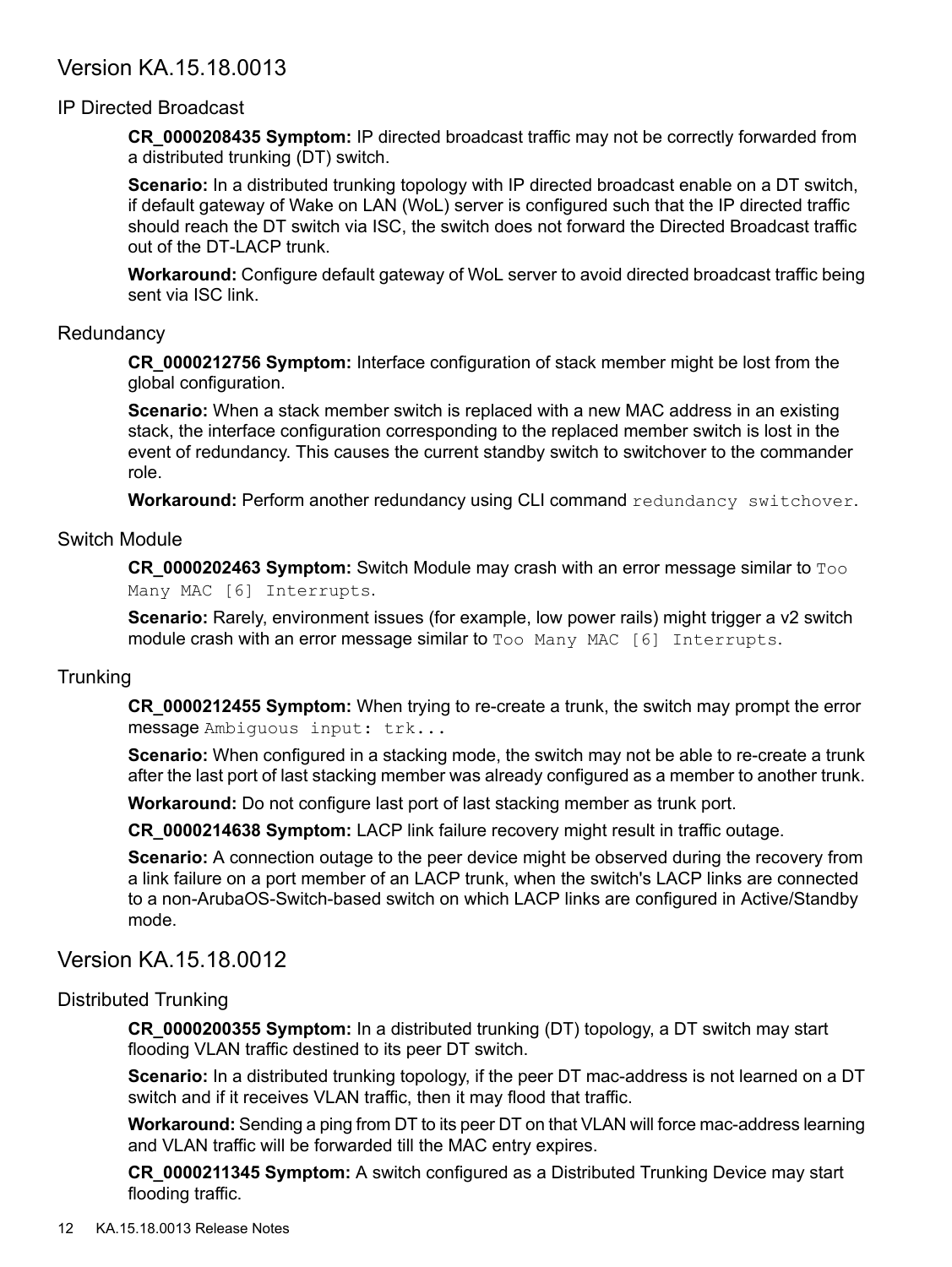**Scenario:** When the forward traffic and the return traffic follows a different path in a DT setup, the paired DT switches may get out-of-sync and start flooding traffic until the switches are re-synchronized.

<span id="page-12-0"></span>**Workaround:** Traffic flooding is intermittent and resolves on its own once paired DT switches are re-synchronized.

# GVRP

**CR\_0000204332 Symptom:** The detailed information about mac-addresses dynamically learned by the switch is not correctly displayed in the output of CLI command show mac-address *<mac-address>*.

**Scenario:** When mac-addresses are learnt from a VLAN that was dynamically configured using GVRP, the CLI command show mac-address *<mac-address>* does not display any detailed information.

<span id="page-12-1"></span>**Workaround:** Use the CLI command show mac-address.

# Spanning Tree

**CR\_0000202511 Symptom:** Incorrect spanning tree hello time is reported as a MIB value. **Scenario:** In a spanning-tree topology, the switch reports the value of OID dot1dStpHelloTime on a root switch in seconds instead of centiseconds as reported in non-root switches.

<span id="page-12-2"></span>**Workaround:** There is no impact on spanning tree functionality as this is merely a value conversion from seconds to centiseconds.

# Switch Module

<span id="page-12-3"></span>**CR\_0000200855 Symptom/Scenario:** Switch may randomly crash and reboot with an error message similar to NMI event HW *<...>* Task='eDevIdle' *<...>*.

# **TACACS**

<span id="page-12-4"></span>**CR\_0000201235 Symptom:** Authentication and authorization requests may be delayed up to 1 second.

**Scenario:** The switch may delay sending TACACS authentication and authorization requests for up to 1 second.

#### USB

**CR 0000202216 Symptom:** The switch may crash with an error message similar to MemWatch Trigger: Offending task 'mSess1' *<...>*.

<span id="page-12-5"></span>**Scenario:** When executing  $\text{dir}$  command, without any other parameters, on a USB device connected and mounted into the switch while accounting is enabled, the switch may crash with an error message similar to MemWatch Trigger: Offending task 'mSess1' *<...>*.

<span id="page-12-6"></span>**Workaround:** Execute dir command with a specified path parameter. For example, dir /*<dir\_path>*.

# Version KA.15.18.0011

# Distributed Trunking

**CR\_0000190804 Symptom:** Network connectivity or traffic loss is observed in a distributed trunking (DT) configuration.

**Scenario:** When a distributed trunking switch member is rejoining the distributed topology following a reboot, the topology might experience traffic loss and connectivity issues to downstream the trunks.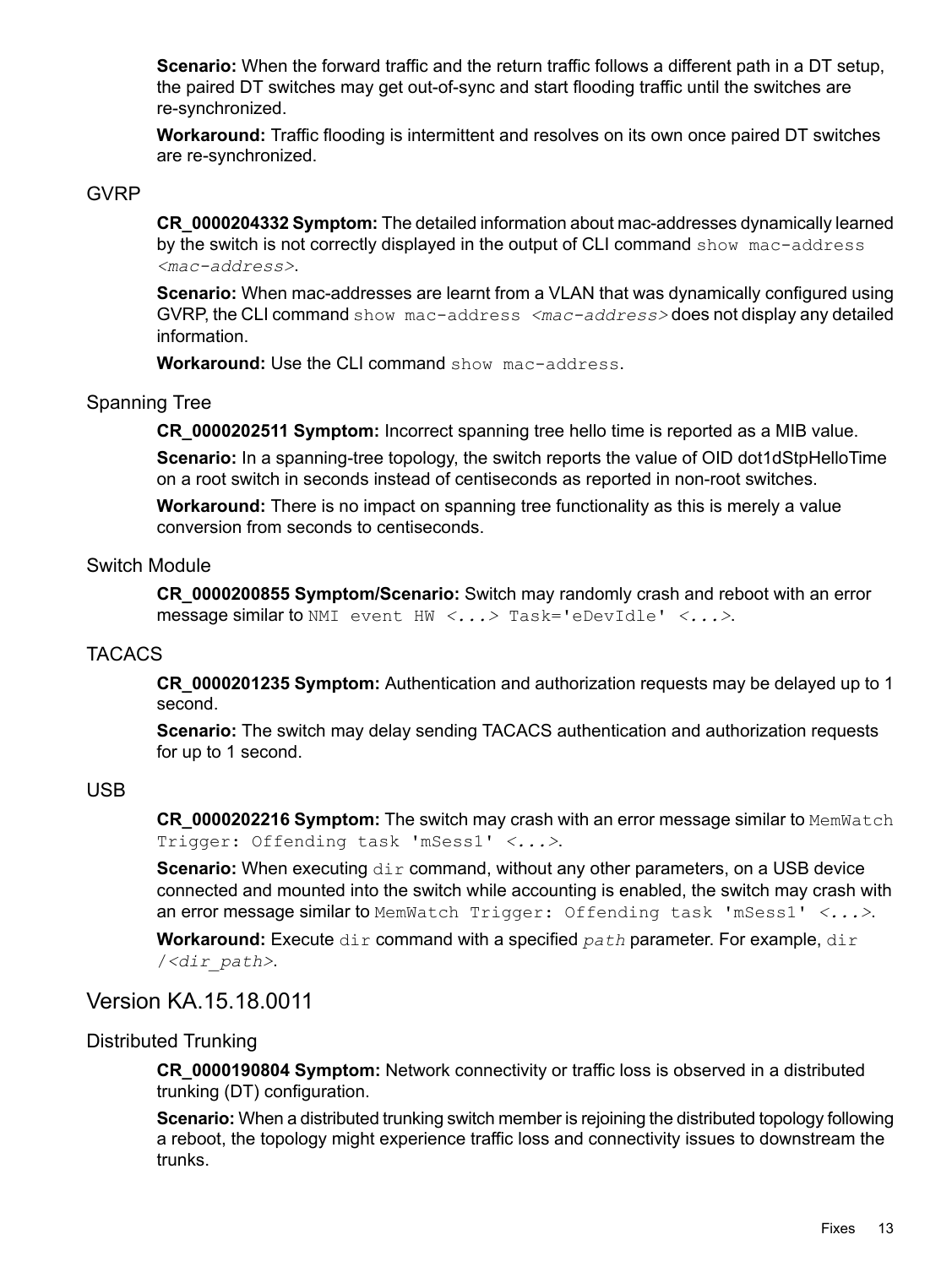**Workaround:** Before reboot, disable the switch interfaces configured as DT-lacp/DT-trunks using the CLI command interface *<PORT-LIST>* disable and re-enable them after the switch reboot with the CLI command interface *<PORT-LIST>* enable.

#### Example:

```
(config)#: interface <PORT-LIST> disable
(config)#: write memory
(config)#: boot system
(config)#: interface <PORT-LIST> enable
```
# Event Log

**CR\_0000192766 Symptom:** When MAC Tracker table reaches 10,000 allocated entries, the following message is logged to the event log system: IpAddrMgr: Failed to allocate new L2 MAC tracker, L3 FIB may ignore L2 MAC moves FIB entry.

**Scenario:** When MAC Tracker table allocated entries reaches 10,000, the aged or stale entries are overwritten, so there is no operational issue. For informational purposes, the switch logs an event message, which is flagged as warning rather than a debug message.

**CR\_0000192892 Symptom:** Audit event message is not logged when an invalid configuration fails to be downloaded onto the switch.

**Scenario:** When an identical, incorrect or invalid configuration file is rejected when downloaded on the switch, the audit event log message indicating the reason for file rejection is not recorded in the system event log.

<span id="page-13-1"></span>**Workaround:** The error message rejecting the configuration file is displayed on the switch console though no RMON event is recorded in the switch event log.

#### File Transfer

**CR\_0000192894 Symptom:** Setting the session idle-timeout to lower settings can cause a file transfer to hang indefinitely.

<span id="page-13-2"></span>**Scenario:** When session idle-timeout is configured to lower values, a file transfer exceeding the configured idle-timeout may hang indefinitely when executed from a remote session to the switch.

**Workaround:** Configure session idle-timeout value to a higher value to allow file transfers to complete before the idle timer expires.

# IGMP

**CR\_0000198564 Symptom:** Receiving certain IGMP membership reports might cause the querier to stop sending GQ messages to other IGMP hosts already joined to other groups.

<span id="page-13-3"></span>**Scenario:** An IGMP querier stops sending GQ messages to hosts already joined to other groups when it receives IGMP membership reports sent to reserved multicast address ranges (for example, Multicast IP address pattern of X.0.0.Y).

**Workaround:** Avoid sending IGMP membership reports to reserved multicast address ranges or configure IGMP querier for IP lookup-mode (igmp lookup-mode ip), if supported.

# Menu

**CR\_0000198649 Symptom:** An incorrect maximum number of supported authorized managers is specified in the help text message of the Menu interface.

**Scenario:** The message text of the IP Authorized Managers Help Screen Menu interface states A maximum of 10 addresses is supported. The switch allows the configuration of up to 100 authorized managers.

**Workaround:** Use the CLI command ip authorized-managers help to determine the maximum number of authorized managers that can be configured on the switch.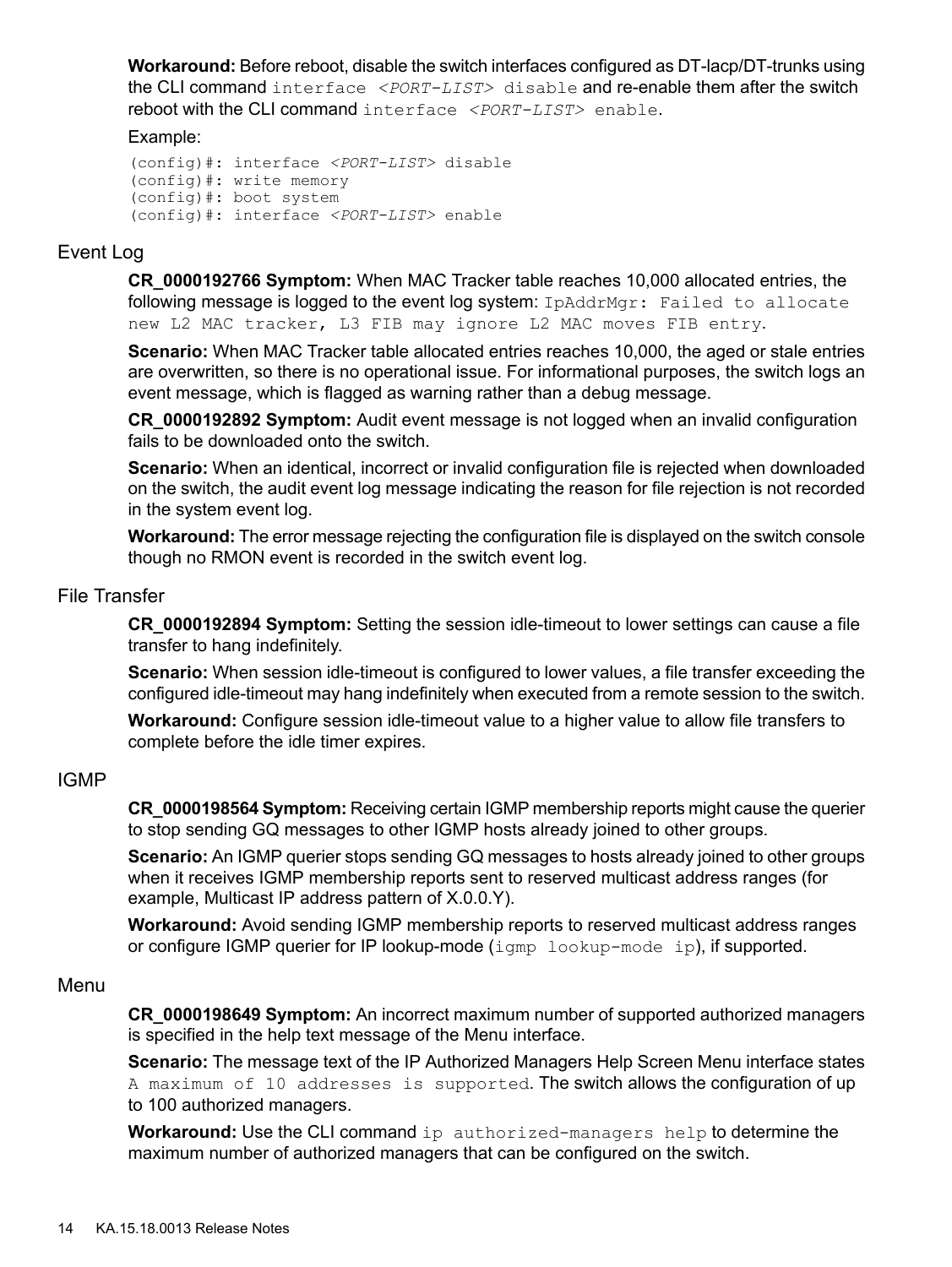# OOBM

<span id="page-14-0"></span>**CR\_0000194019 Symptom:** A switch with OOBM port may experience an NMI crash and reboot. **Scenario:** When there is a broadcast storm on the OOBM network, the switch might encounter a crash with an error message similar to NMI event *<...>* Task='tDevPollRx' *<...>* and reboot.

<span id="page-14-1"></span>**Workaround:** Avoid broadcast storms on the OOBM network.

# PIM

**CR\_0000200178 Symptom:** Switch might crash with an error message similar to Health Monitor: Invalid Instr Misaligned Mem Access *<...>* Task='mSnmpCtrl' *<...>* while displaying learned multicast routes.

<span id="page-14-2"></span>**Scenario:** When PIM is enabled on a VLAN and a large number of routes exist in the routing table (4000+), the switch might crash with an error message similar to Health Monitor: Invalid Instr Misaligned Mem Access *<...>* Task='mSnmpCtrl' *<...>* while displaying IP multicast routing table content using the CLI command show ip mroute.

# SNMP

**CR\_0000192914 Symptom:** SNMP community access violation warning messages are not always reported in the switch event log.

<span id="page-14-3"></span>**Scenario:** When Authorized IP Managers are configured on the switch, SNMP access from unauthorized management stations with correct community names are not reported in the switch event log.

# Spanning Tree

**CR\_0000194044 Symptom:** Traffic may be disrupted in an RPVST topology when VLAN configuration changes.

**Scenario:** In an RPVST topology, when there are ports configured for BPDU filter, PVST filter, and root guard, removing any VLAN from the switch configuration might cause traffic disruption in the network.

Workaround: Reapply all the configurations related to the root-guard, tcn-guard, bpdu-filter, and pvst-filter after removing VLAN.

**CR\_0000198794 Symptom:** The switch might suffer occasional or chronic BPDU starvation with log messages similar to CIST starved for a BPDU Rx on port.

<span id="page-14-4"></span>**Scenario:** When the BPDU Throttling feature is enabled, it can trigger occasional or chronic BPDU starvation episodes. Spanning tree BPDU throttle configuration status can be confirmed by running the CLI command show spanning-tree bpdu-throttle.

**Workaround:** Disabling BPDU Throttling should stop the BPDU starvation symptoms. To disable BPDU Throttling feature, run the CLI command no spanning-tree bpdu-throttle.

# VLAN

**CR\_0000181782 Symptom:** In certain switch software downgrade scenarios, the switch configuration may become unstable and the switch may potentially encounter software exception errors.

**Scenario:** When the switch is downgraded to an older switch software using a non-graceful method like changing switch software via ROM boot menu, the switch "max-vlans" configuration may become unstable while running the older switch software. This issue usually occurs when the switch is configured for the maximum supported number of VLANs using the CLI command max-vlans *<count>* with the maximum supported *count* VLANs for the currently running switch software.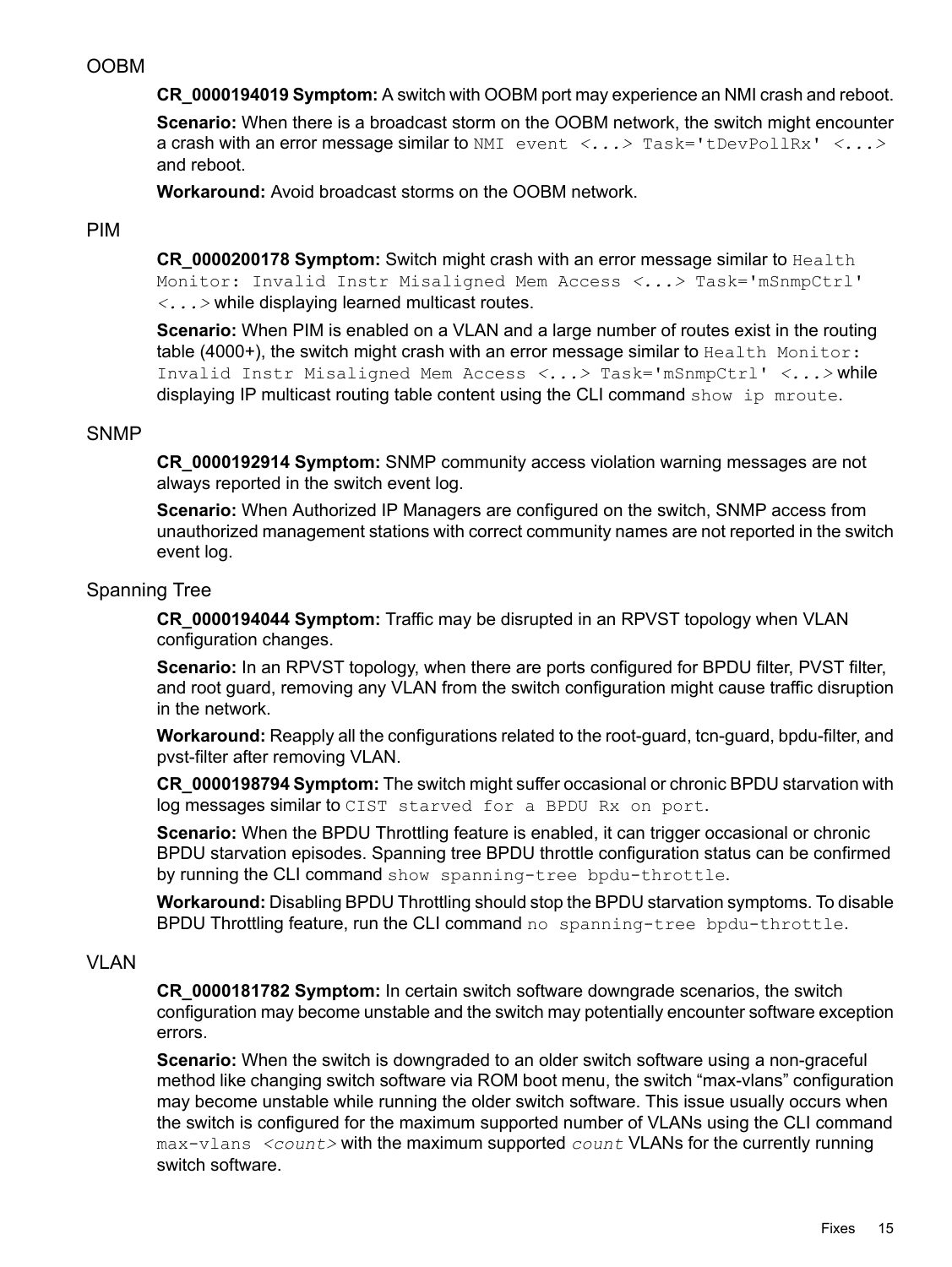**Workaround:** There are two workarounds for this issue:

- Downgrade the switch using a graceful method, like the CLI command boot [system] [flash *<primary|secondary>*]].
- <span id="page-15-0"></span>• Before downloading the switch software, remove the max-vlans *<count>* configuration, which is not supported in the older switch software.

# VRRP

**CR\_0000197506 Symptom:** VRRPv3 traps are not correctly generated for new master change events.

<span id="page-15-1"></span>**Scenario:** When VRRP traps are enabled using the CLI command router vrrp traps and VRRPv3 is configured, the router switch sends the wrong trap, 'vrrpTrapNewMaster,' instead of 'vrrpv3NewMaster'.

<span id="page-15-2"></span>Version KA.15.18.0010

# Banner

**CR\_0000190968 Symptom:** Copying a configuration file with a banner text containing the quote (") character could cause a switch crash.

**Scenario:** Copying a configuration file with a banner message containing the quote (") character spanning across multiple lines, might cause a switch crash with an error message similar to Health Monitor: Restr Mem Access *<...>*.

<span id="page-15-3"></span>**Workaround:** Use short banner text or replace quote (") characters in the banner text message.

# Console

**CR\_0000179094 Symptom:** Sending special keys to a console switch configured in stacking mode might cause the switch to crash.

<span id="page-15-4"></span>**Scenario:** Sending the **ESC** or **~** key to the console of a standby or member switch connected in a stack configuration might cause the switch to crash with an error message similar to  $\text{Software}$ exception at multMgmtUtil.c *<…>*.

# DHCP

**CR\_0000191729 Symptom:** A switch acting as a DHCP Relay agent drops any DHCPINFORM packets with a TTL value set to 1.

<span id="page-15-5"></span>**Scenario:** DHCPINFORM packets received with a TTL value of 1 are dropped by the DHCP Relay agent, so the DHCP client cannot acquire an IP address from the DHCP server.

**Workaround:** Configure the DHCP client network interface to use TTL values greater than 1.

# DHCP Snooping

**CR\_0000167762 Symptom:** In high availability switches, after a failover occurs, the DHCP Snooping bindings learned from a TFTP server are not retained and all DHCP clients lose connectivity in case of a redundancy failover.

**Scenario:** DHCP Snooping bindings learned from a TFTP server are not correctly synced to the standby management module or switch; the entries are lost in the event of a switch failover to standby the management module or standby switch.

**Workaround:** The switch needs to re-learn all connected DHCP clients after a failover event.

**CR\_0000183894 Symptom:** DHCP Snooping might prevent DHCP clients from getting an IP address from a trusted server.

**Scenario:** When there are multiple DHCP servers configured for the same IP address scope and a DHCP server failover is triggered, new DHCP clients might not be able to obtain an IP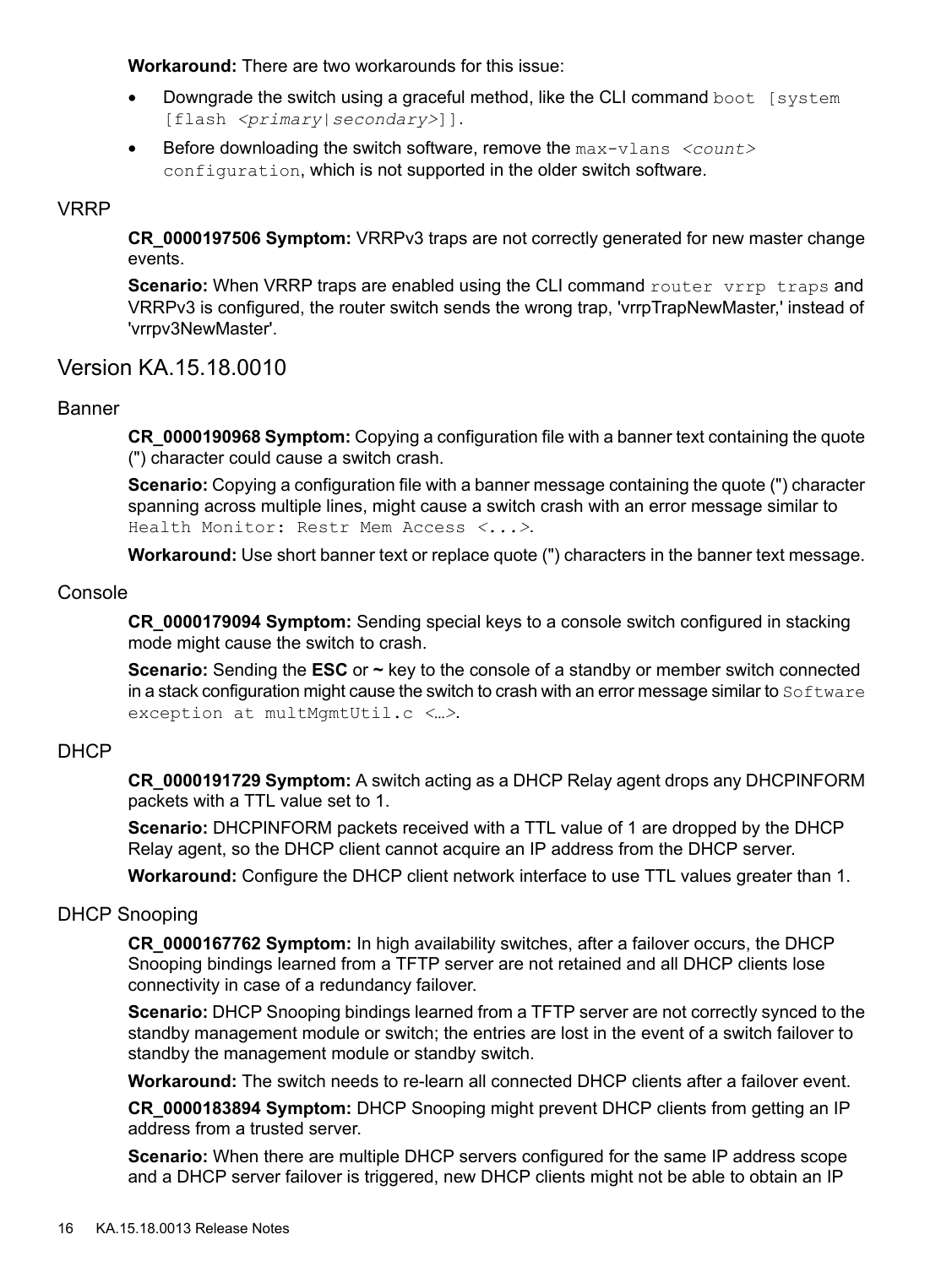address that is already registered in the switch DHCP Snooping binding database before the existing lease expires.

**Workaround:** Use one of the following options:

- **1.** Have the multiple DHCP servers configured with the same scope synchronized.
- **2.** Delete the existing binding from the DHCP Snooping binding table using CLI command no ip source-binding *<…>*.

**CR\_0000189557 Symptom:** Performing a software upgrade on the switch from software version XX 15\_16.XX to XX\_15\_17.XX or later might fail.

**Scenario:** When DHCPv6 snooping static bindings are configured, a switch software upgrade from software version XX\_15\_16.XX to XX\_15\_17.XX or later might fail.

<span id="page-16-0"></span>**Workaround:** Remove the DHCPv6 snooping static bindings configuration from the switch prior to software upgrade.

# Display Issue

**CR\_0000164977 Symptom:** The path to destination learned through a meshing topology is not displayed in the output of Meshing CLI commands.

<span id="page-16-1"></span>**Scenario:** When meshing is configured and enabled on the switch and the path to the mac-address is already learned through the mesh, the meshing path is not displayed in the output of the CLI command show mesh traceroute mac-address *<MAC-ADDR>* vlan *<VLAN-ID>*.

# DNS

**CR\_0000190533 Symptom:** IPv6 Router Advertisements do not always announce the DNSSL properly.

**Scenario:** Updates or changes to domain name are not dynamically updated in RA advertisements.

<span id="page-16-2"></span>**Workaround:** Execute write mem and reboot after updating domain name in the switch config file.

# IGMP

**CR\_0000189793 Symptom:** Deleting and reconfiguring an IGMP or PIM VLAN interface may not forward multicast traffic correctly.

<span id="page-16-3"></span>**Scenario:** Enable IGMP or PIM on a VLAN. Delete VLAN from the configuration and re-configure the VLAN.

**Workaround:** Disable IGMP or PIM before deleting and reconfiguring the VLAN interface.

# IPv6

<span id="page-16-4"></span>**CR\_0000189760 Symptom:** An MLD-enabled switch may not properly interoperate with other third-party devices.

**Scenario:** When IPv6 is configured with the Router Alert option set for MLD, the switch may not properly interoperate with some third-party devices (such as CISCO).

# IPv6 ND

**CR\_0000191543 Symptom:** In certain conditions, the switch is unable to discover an IPv6 neighbor.

**Scenario:** The switch is unable to discover an IPv6 neighbor when the point-to-point inter-router link is configured with /127 IPv6 prefix length.

**Workaround:** Do not use /127 IPv6 prefix length for the point-to-point inter-router link.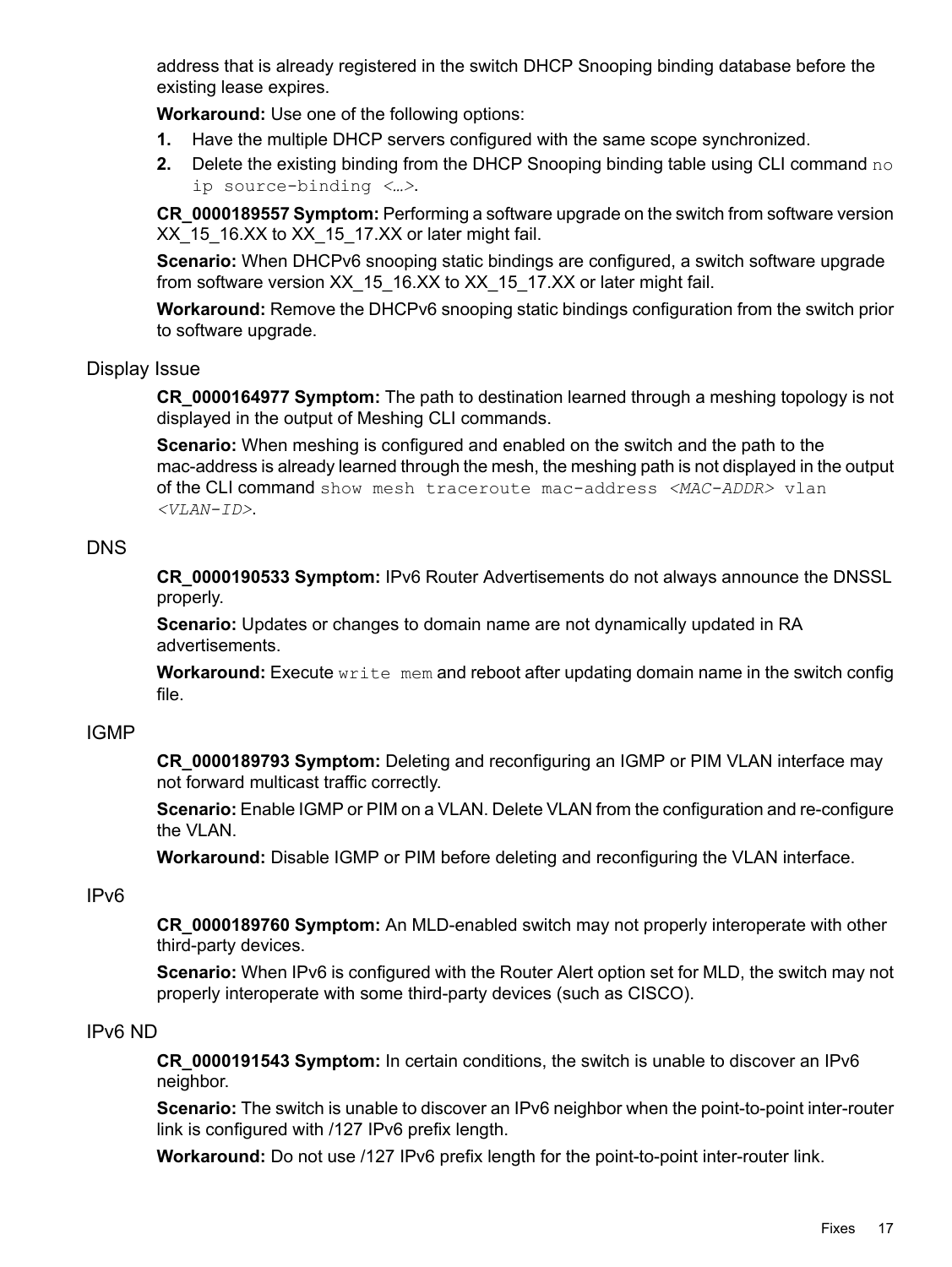# MIB

<span id="page-17-0"></span>**CR\_0000189981 Symptom:** The output of the walkMIB *<OBJECT-STR>* CLI command might not correctly display IPv6 loopback interface information.

<span id="page-17-1"></span>**Scenario:** When an interface is configured with both, IPv4 and IPv6, addresses, the IPv6 address of loopback interface may not be consistently listed in the output of the CLI command  $\text{walkMIB}$ ipAddressIfIndex, with consecutive executions.

# OSPF

**CR\_0000172709 Symptom:** In certain OSPF configurations, the switch might reboot with an error message similar to Software exception at ospf2\_spf.c: *<...>* Routing Stack: Assert Failed.

**Scenario:** In an OSPF topology, when multiple NSSA ABRs are configured for the same area, the switch might reboot.

**Workaround:** Configure secondary NSSA after the current OSPF adjacencies are in FULL state.

**CR\_0000176119 Symptom:** OSPFv3 virtual link does not come up after disabling and re-enabling the link connected to the area on which the virtual link is configured.

**Scenario:** When the link on which the OSPFv3 virtual link is configured is disabled, the OSPFv3 virtual link does not come up once the link is re-enabled.

**Workaround:** Remove and re-configure the virtual-link connection.

**CR\_0000189794 Symptom:** Configuring a VLAN with IPv6 OSPF3 passive mode, incorrectly applies the configuration to all VLANs.

<span id="page-17-2"></span>**Scenario:** Enable a VLAN with IPv6 OSPF3 passive mode and observe that the output of the CLI command show run vlan shows IPv6 OSPF3 passive mode applied to all VLAN interfaces.

# PoE

**CR\_0000175786 Symptom:** PoE devices that are power class 3 might experience random PoE power toggling.

**Scenario:** The switch might randomly report over current indications on the system logs for the ports where connected PoE devices of power class 3 are drawing power via LLDP. When this event occurs, the connected PoE devices lose power.

**Workaround:** Reduce the number of PoE devices of power class 3 connected to the switch at system boot.

<span id="page-17-3"></span>**CR\_0000177617 Symptom:** Some vendor powered devices (PDs) supporting the POE+ standard can issue non-standard PoE+ packets or packets with invalid TLVs while negotiating for power from the switch (PSE). Strict interpretation of the standard forces power to be cut off to such devices and could cause the PD to reboot continuously.

Workaround: Configure the associated port to be poe-allocated-by value and poe-value *<required-watts>* on the switch to avoid reboot.

# Policies

**CR\_0000189858 Symptom:** When a service policy configuration is applied to a range of interfaces, the configuration is not properly displayed in the output of the show CLI command.

**Scenario:** Apply a configured service policy to a range of ports using the CLI command interface *<port-list>* service-policy *<policy-name>* in. Only the first applied interface is displayed in the running configuration or the output of the CLI command show policy ports *<port-list>*.

**Workaround:** Apply the policy to a single port at a time using the same CLI command.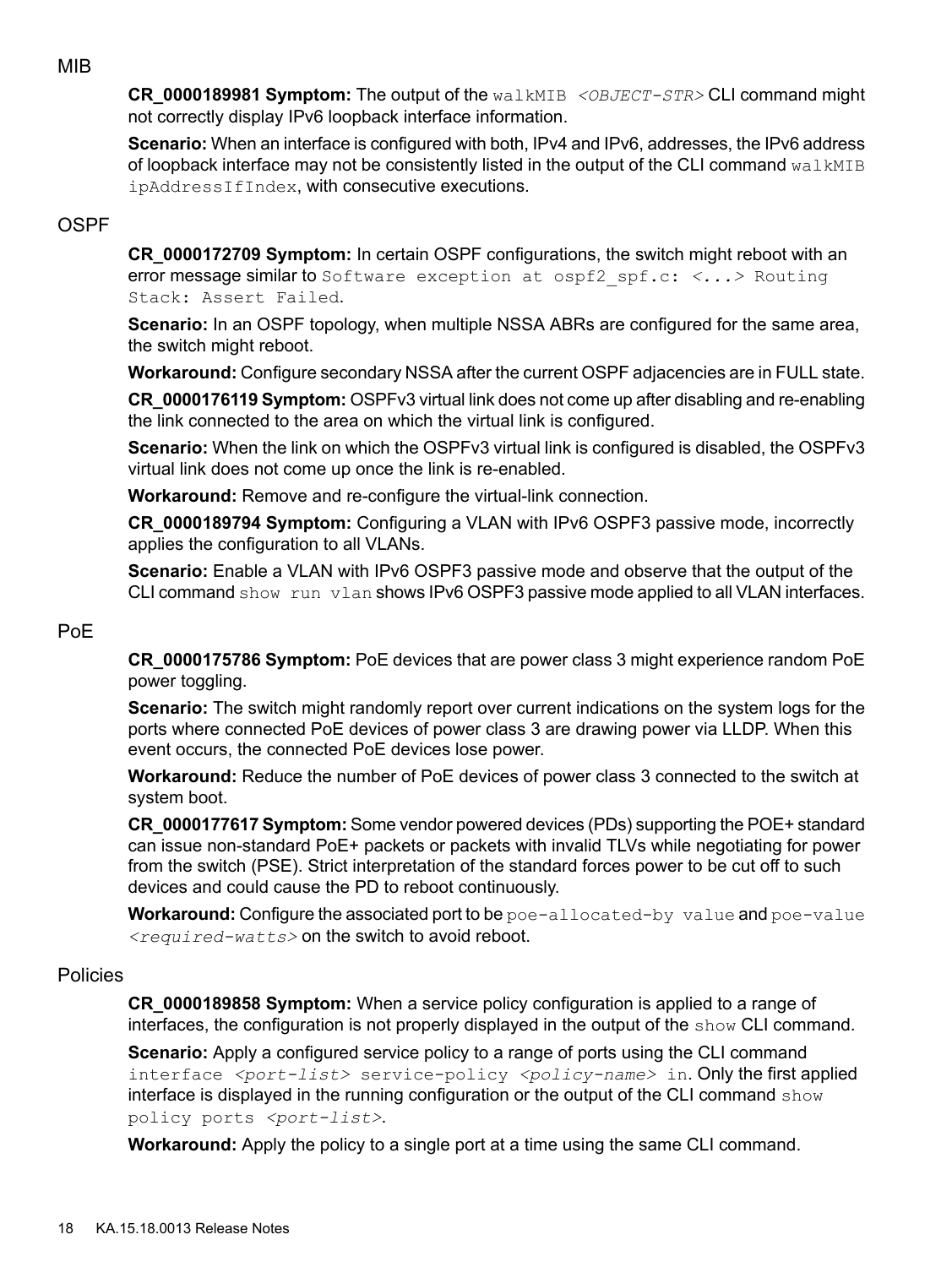# Smart Link

<span id="page-18-0"></span>**CR\_0000190943 Symptom:** Traffic is not properly forwarded through smart link ports on switches configured in stacking mode.

**Scenario:** When multiple smart link groups are configured with ports tagged in different VLANs, traffic is not correctly forwarded when a smart link port is down.

<span id="page-18-1"></span>**Workaround:** Avoid configuring a second or subsequent smart link group whose port members are not part of the same VLANs as the existing smart link group.

# **Supportability**

**CR\_0000183389 Symptom:** CLI command show tech all might fail to run properly.

<span id="page-18-2"></span>**Scenario:** CLI command show tech all may not complete or execute properly.

# Syslog

**CR\_0000189320 Symptom:** The switch might crash when enabling debug destination to syslog using the CLI command debug destination logging.

**Scenario:** When the switch is configured for logging to a remote syslog server with IPv6 address using temporary debug facility to system logging destination using the CLI command debug destination logging, the switch might crash.

<span id="page-18-3"></span>**Workaround:** Configure the remote syslog server with an IPv4 address or redirect temporary debug to the local console or buffer facility using the CLI command debug destination console | buffer.

# VRRP

**CR\_0000184103, CR\_0000192567 Symptom:** Ping to VRRP virtual IPv6 address does not work properly.

<span id="page-18-4"></span>**Scenario:** When a VLAN is configured with multiple VRRP virtual IP addresses, ping to VRRP virtual IP address might fail.

<span id="page-18-5"></span>**Workaround:** Configure the VLAN, designated for VRRP virtual ping, with only one IP address.

# Version KA.15.18.0009

<span id="page-18-6"></span>Never released.

# Version KA.15.18.0008

# ACLs

**CR\_0000181860 Symptom:** While ACL Grouping is enabled, applying an ACL with no rules to a mixed range of ports that includes ports with already applied ACLs might lead to a switch reboot.

<span id="page-18-7"></span>**Scenario:** Configure and apply an ACL to individual ports. Enable ACL grouping feature and configure an ACL with no rules defined. The switch might reboot when the ACL with no rules defined is applied to a range of ports.

**Workaround:** Remove the already applied ACLs from the port before applying the ACL to a mixed group of ports with and without previously applied ACLs.

# DHCP

**CR\_0000182394 Symptom:** Adding or updating DHCP Snooping lease database transfer options after configuring the lease file URL to SFTP removes the authentication credentials included in the configuration file for the SFTP server.

**Scenario:** Configure the switch to include the authentication credentials in the configuration file using the command include-credentials. Configure the DHCP snooping database lease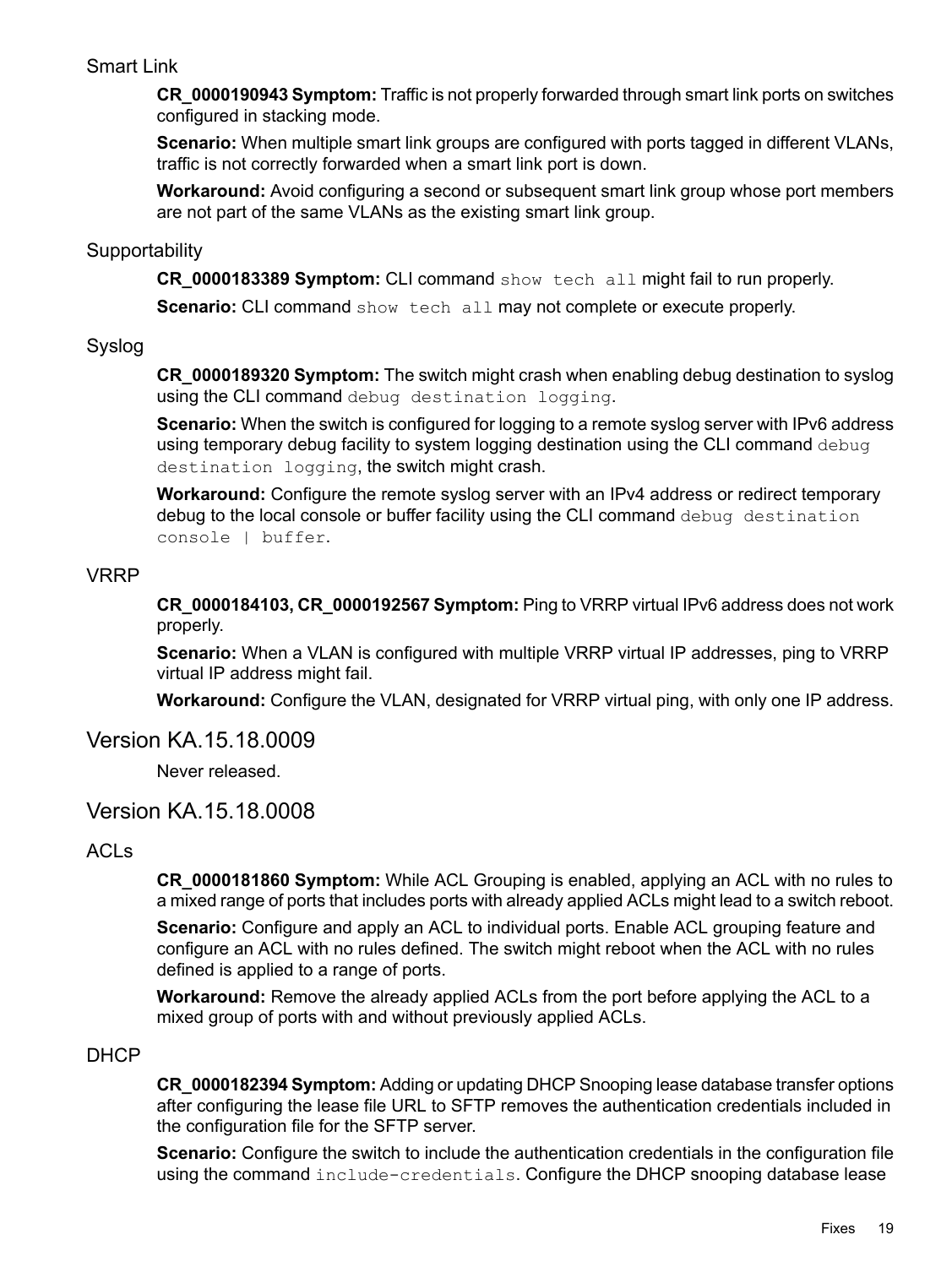file URL for SFTP using the command dhcp-snooping database file sftp://USERNAME@*<IP-ADDR>*/*<FILENAME>*. When adding or updating other database lease options, such as delay or timeout, the SFTP authentication credentials are removed for the configuration.

# DHCP Snooping

<span id="page-19-0"></span>**CR\_0000184104 Symptom:** When DHCP enabled clients are roaming between DHCP snooping protected ports and are requesting different IP addresses without releasing the unexpired and previously assigned IP address, some DHCP Snooping protected ports might drop DHCP client requests, leaving DHCP clients unable to obtain new IP address leases.

**Scenario:** A DHCP enabled client connected to a DHCP snooping protected port is requesting an IP address lease then moves to another port in the same DHCP snooping protected VLAN and requests to lease a different IP address without releasing the previously leased IP address. When the new lease expires on the new port, it deems the new port unable to accept new DHCP requests.

<span id="page-19-1"></span>**Workaround:** Remove and re-add the affected port from/to the DHCP snooping protected VLAN.

# Module Crash

**CR\_0000174253 Symptom:** Under certain conditions, some packets may be forwarded to the incorrect CPU queue, which could lead to a chassis module crash with an error message similar to Software exception in kernel context at ghsException *<…>* Internal system error.

<span id="page-19-2"></span>**Scenario:** A chassis module may crash with an error message similar to Software exception in kernel context at ghsException *<…>* Internal system error.

# **OpenFlow**

**CR\_0000175735** Downloading a configuration file to the switch may fail when one or more OpenFlow instances that have a controller assigned are present in the configuration file.

**Scenario:** When attempting to download a configuration file to the switch that contains OpenFlow instances with a controller assigned, the download may fail with the following error:  $A$ listen-port or a controller, and a member VLAN must be added to the named instance before enabling it.

**Workaround:** Remove the OpenFlow configuration from the configuration file prior to download/restore, then restore the OpenFlow configuration from the CLI.

**CR\_0000177385 Symptom/Scenario:** Multiple updates of OpenFlow rules and meter configurations may lead to a switch crash with an error message similar to Software exception at util.c:….

<span id="page-19-3"></span>**CR\_0000182988 Symptom:** Incorrect meter statistics are returned to the SDN controller. **Scenario:** Statistics meter for matching traffic to the configured traffic flows is not correctly measured when sent to the SDN controller.

# OSPF

**CR\_0000169444 Symptom:** When MTU mismatch occurs between OSPF routers, the OSPF neighboring state is not properly restarted.

**Scenario:** When an MTU mismatch is detected on a link between two OSPF routers, with fully established adjacency, the OSPF router may maintain a FULL adjacency state without transitioning to EXSTART.

**Workaround:** Resolve the MTU mismatch between the two OSPF routers.

**CR\_0000177561 Symptom:** Incorrect interface priority value is displayed in the output of the show ipv6 ospf3 neighbor command for the tunnel interface.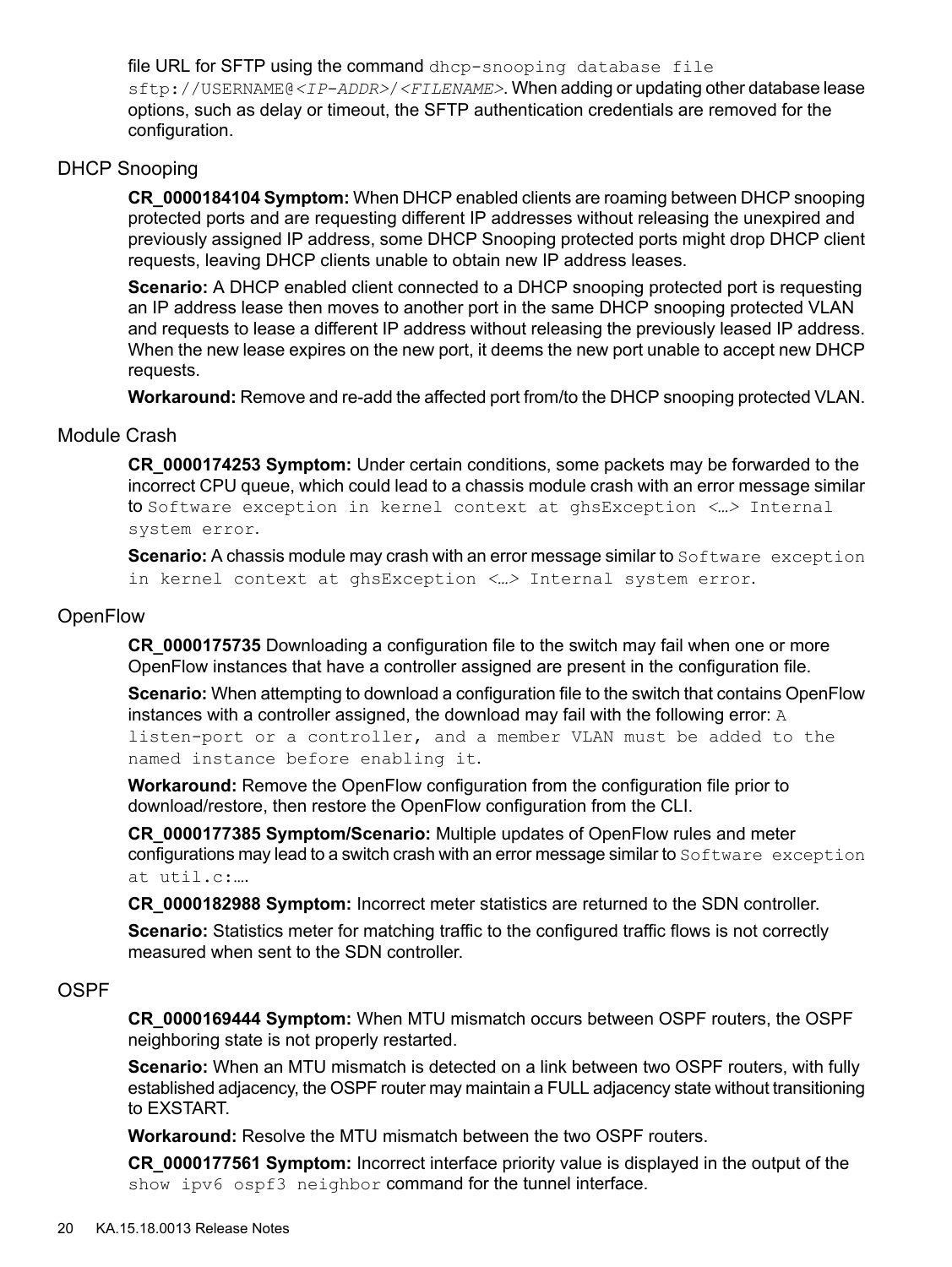**Scenario:** Enable OSPFv3 on a 6in4 tunnel interface and connect OSPF neighbor routes, then execute the show ipv6 ospf3 neighbor command. The incorrect priority value for tunnel interface is displayed.

**CR 0000180692** Restoring a configuration with ip ospf  $\langle ip\text{-}addr\rangle$  cost x configuration for a loopback interface, fails with the error message file corrupted.

<span id="page-20-0"></span>**Workaround:** Remove the OSPF configuration for the loopback interface from the configuration file before restoring it and restore the loopback interface OSPF configuration from CLI, thereafter.

# PBR

**CR\_0000181437** A PBR class with the period character '.' in the class name cannot be added to a PBR policy. The following error message is displayed: Policy *<incomplete policy name till first '.'>* not found.

<span id="page-20-1"></span>**Workaround:** Do not use the period character in policy or class names.

# PIM

**CR\_0000177574 Symptom:** In a PIM-SM topology with redundant path from RP to Source, when topology changes also force changes in the shortest path to Source, some of the receivers might not receive multicast streams via an existing alternate path.

**Scenario:** When a unicast routing change occurs in a PIM-SM network that triggers PIM-SM election of a new next hop PIM neighbor router via the shortest path, some receivers might not receive multicast traffic from the alternate route.

<span id="page-20-2"></span>**Workaround:** Rejoin the multicast group.

## Port Counters

**CR\_0000178967** On 10G and 40G ports of v3 modules, some traffic levels might cause port counters to show incorrect 100% port utilization, even when the actual utilization is less.

**CR\_0000180029 Symptom:** Inaccurate port utilization for the 10G port is displayed in the output of the show interfaces port-utilization command.

**Scenario:** The output of the show interfaces port-utilization command could show mismatching information with the port utilization displayed in the show interface *<PORT-NUM>* command.

**Workaround:** Toggle (disable/enable) the interface to clear up the port utilization mismatching display issue.

**CR\_0000183662 Symptom:** When the flow mod statistics are queried from the controller, incorrect values are received from the controller for the packet and byte count on a switch.

<span id="page-20-3"></span>**Scenario:** When querying the flow statistics from the controller, incorrect multi-part reply packets are sent for flow stats with unknown message types. This happens when the flow table includes over 400 entries. If the flow tables exceed 400 entries, the controller fails to pull more flows from the switch. This causes multipart reply packets to be sent to the controller with an unknown message type.

# QinQ

**CR\_0000177736 Symptom:** QinQ mode is not correctly removed when the switch is restored to a non-QinQ configuration.

**Scenario:** When a switch configured for QinQ mode is restored to factory-default configuration or to a non-QinQ mode configuration file, some residual QinQ configuration causes QinQ mode to be re-enabled.

**Workaround:** Disable QinQ mode via CLI prior to restoring the switch to another non-QinQ configuration or to factory default.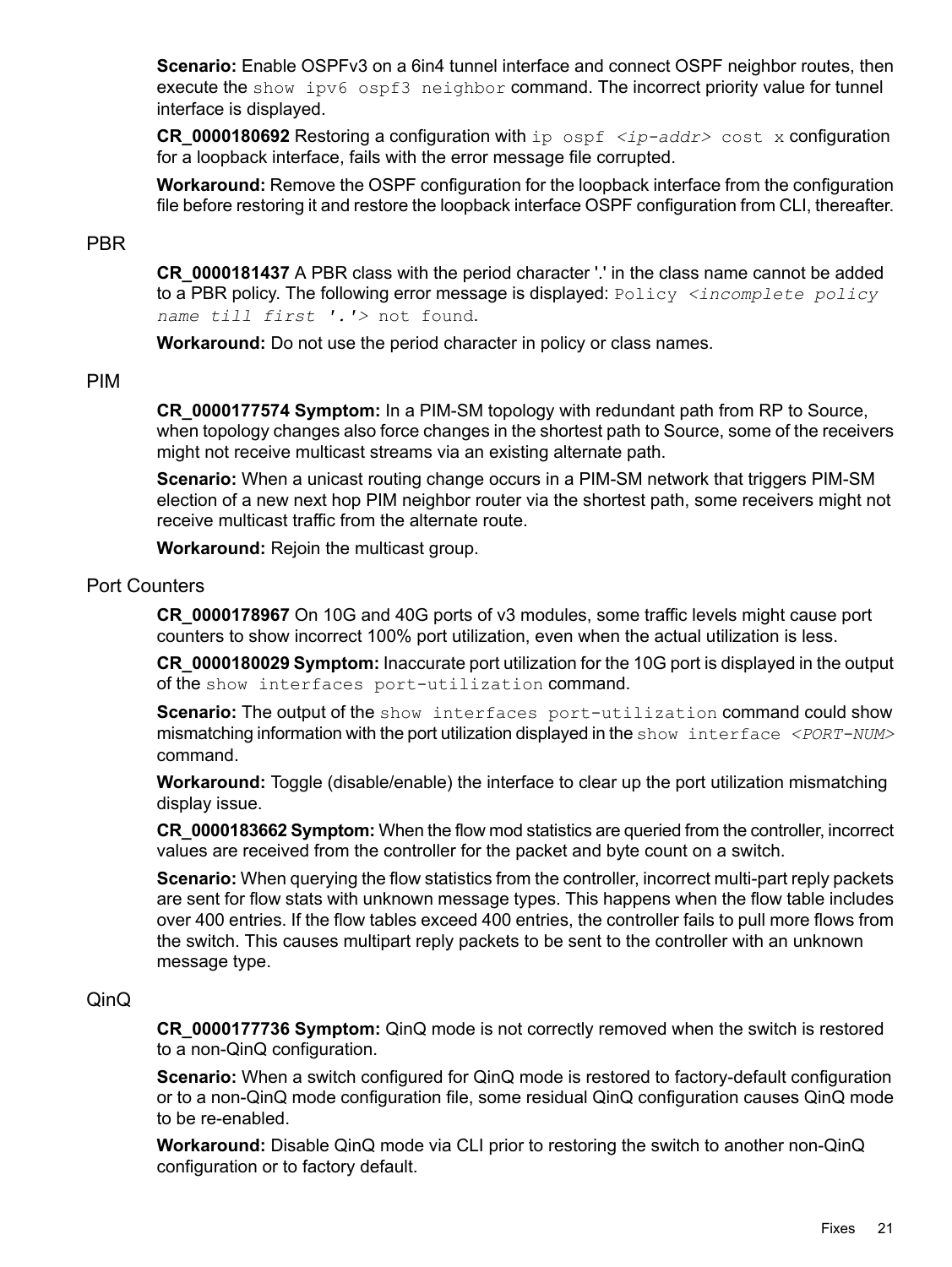<span id="page-21-0"></span>**CR\_0000177096 Symptom:** RIP peering may not be properly established when a VLAN interface is reconfigured.

**Scenario:** After deleting a VLAN that is configured for RIP and then reconfiguring that same VLAN, RIP peers are not properly formed on that VLAN.

<span id="page-21-1"></span>**Workaround:** Disabling and re-enabling the RIP router on the VLAN interface or at the global configuration level should result in a working peering with the RIP neighbor router.

# **SNMP**

**CR\_0000182311 Symptom:** If a switch is reconfigured from MSTP to RPVST, while spanning-tree traps are already enabled on the switch, none of the RPVST SNMP traps are sent.

**Scenario:** When the switch is configured for MSTP, Spanning Tree mode, and SNMP notifications, changing the mode to RPVST also disables the configured Spanning Tree traps. Although the traps are displayed in the configuration as 'enabled' and the value of the object 'hpSwitchStpCntl' (.1.3.6.1.4.1.11.2.14.11.5.1.7.1.14.3) indicates that the traps are properly enabled, none of the configured notifications are sent to a trap receiver. When the traps are reconfigured or the switch is rebooted, the SNMP traps are transmitted again as expected.

<span id="page-21-2"></span>**Workaround:** Re-enable SNMP Spanning Tree traps using CLI command spanning-tree traps or reboot the switch to restart the Spanning Tree SNMP traps transmission.

# Spanning Tree

<span id="page-21-3"></span>**CR\_0000175721** When setting the RPVST mode for spanning tree, the switch continuously displays the erroneous error message: WARNING: Reboot switch and use CLI commands to configure MSTP parameters.

**Workaround:** The error message can be ignored.

# **TFTP**

**CR\_0000176439 Symptom:** Restoring a configuration file with TFTP protocol configured for the database file URL of DHCP server or DHCP Snooping, might lead to a switch crash with an error message similar to Software exception at ConfigParmV.cc.

**Scenario:** Restore a configuration file with TFTP file transfer protocol configured for DHCP server or DHCP snooping database file such as dhcp-snooping | dhcp-server database file  $tftp://10.0.0.1//file.$  The switch might crash during configuration file transfer.

<span id="page-21-4"></span>**Workaround:** Remove the database URL configuration from the file prior to restoring the configuration via file transfer to avoid the switch crash, then add such configuration via CLI command.

**CR\_0000180230** TFTP transfer does not work with packet sizes other than 1416 bytes. **Workaround:** Configure TFTP client to use a packet size of 1416 bytes.

# **Trunking**

**CR\_0000181015 Symptom:** Uplink or dual personality ports configured in LACP trunk might become un-operational in case of mixed link aggregation with standard ports.

**Scenario:** Configure LACP port trunking with the mix of ports including uplink or dual-personality ports. Uplink and dual personality ports are not able to negotiate the LACP state.

**Workaround:** Configure LACP port trunking with only either standard ports, uplink ports, or dual personality ports.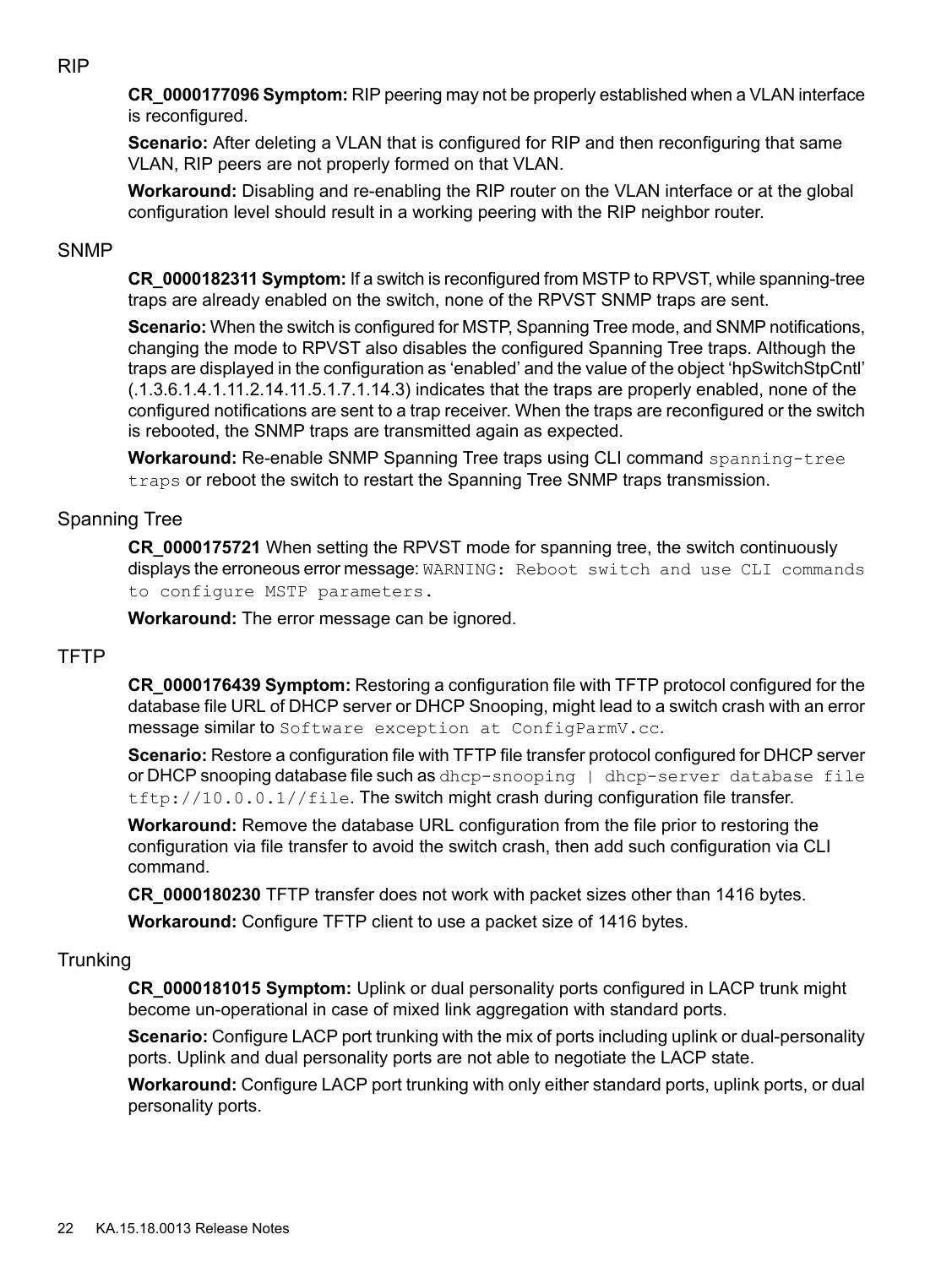# <span id="page-22-0"></span>Version KA.15.18.0007

# ACLs

<span id="page-22-2"></span><span id="page-22-1"></span>**CR\_0000178154** Configuring extended ACL with condition gt, lt, or range for source/destination port, reports an error message Commit failed.

# Authorization

**CR\_0000172174** Using AAA authentication, a security user could gain access to both manager and security log commands.

<span id="page-22-3"></span>**CR\_0000175376** Users not part of a local authorization group can have access to default security commands.

# **BGP**

**CR\_0000177086** During route updates in a BGP network with Route Reflector and ECMP routes, intermittent BGP route flapping could be experienced and/or BPDU starvation-like symptoms.

**CR\_0000178861** In a BGP topology, high CPU usage might be observed during link flap and/or BGP routes learning and the switch might become unresponsive.

<span id="page-22-4"></span>**CR\_0000182018** High CPU utilization occurs in BGP topologies if the switch obtains an invalid route as the last entry from its BGP peer.

# Certificate Manager

**CR\_0000172987** No warning or action confirmation message is provided at CLI while replacing CSR with a self-signed certificate.

<span id="page-22-5"></span>**CR\_0000179330** Configuring tls lowest-versiopn might cause the switch to crash with an error message similar to Software exception at cli crypto action.c.

# **Classifier**

<span id="page-22-6"></span>**CR\_0000174198** Policy statistics are not cleared when no direction (in/out) is specified with Clear Statistics policy CLI.

**CR\_0000174199** The show statistics policy command does not return the correct information when no direction (in/out) is specified.

# CLI

**CR\_0000159416** Attempting to display the switch flash content consecutively from multiple sessions to the switch using the show flash command, while downloading an image to the switch, could cause the switch console to become unusable.

**CR\_0000171261** A new CLI is introduced to enable resetting the PoE controller and restoring functionality on the affected ports: power-over-ethernet poe-reset port *<port name>* 

**CR\_0000178304** There is a potential memory leak caused by repetitive use of the CLI command show crypto pki ta-profile.

<span id="page-22-7"></span>**CR\_0000180373** After removing the static-group joins and immediately adding IGMP static-group joins for the same group, the CLI routine gives an error message and the token for that group is not deleted or freed.

**Workaround:** Do not remove and immediately re-add the same IGMP static-group joins for the same group.

# Crash

**CR\_0000180705** In rare cases when attempting to configure the switch through the MENU or WEBUI interfaces or via a net management application, the switch might crash with the following signature: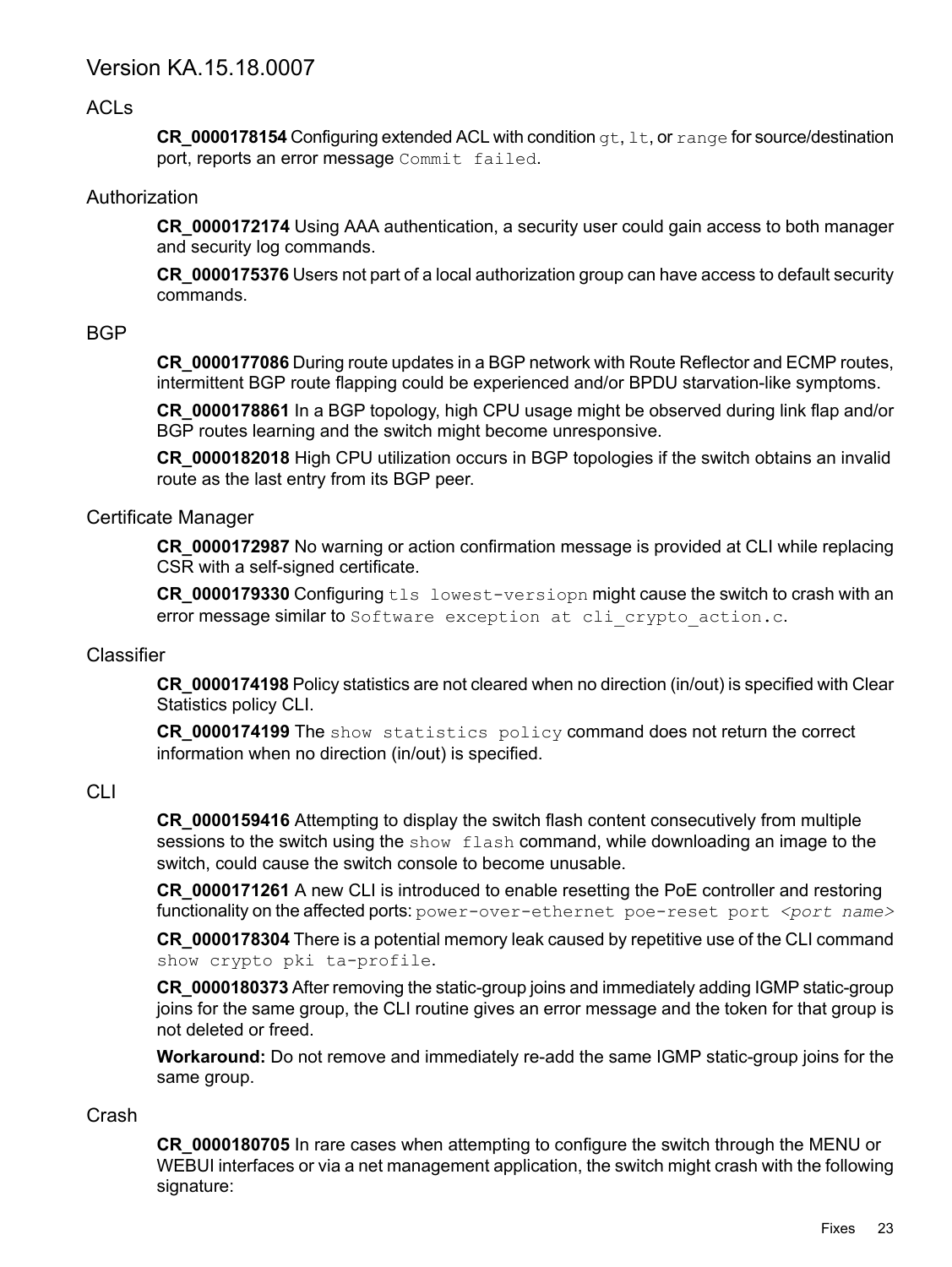.Active system went down: 09/10/15 12:55:32 K.15.18.0006 349 Health Monitor: Invalid Instr Misaligned Mem Access HW Addr=0x00000000 IP=0x0 Task='mSnmpCtrl' Task ID=0xa995840 sp:0x4206ea8 lr:0x86400 msr: 0x02029200 xer: 0x00000000 cr: 0x24000400.

**Workaround:** When configuring the switch, use only the CLI interface. Avoid using the MENU, WEBUI, or net management applications, such as IMC, to configure the switch.

<span id="page-23-0"></span>**CR\_0000181774** The show statistics policy command might cause the switch to crash in certain configurations with maximum meters.

# DHCP

<span id="page-23-1"></span>**CR\_0000180195** Fix applied to make the DHCPACK packet being sent by the DHCP Server in response to a DHCPINFROM use the MAC Address of the client as destination instead of a broadcast address.

#### DHCP Snooping

<span id="page-23-2"></span>**CR\_0000177144** There is a discrepancy between the DHCP-snooping binding database and the value reported by the dynamic binding counter.

#### Event Log

**CR\_0000179527** Updated RIP syslog event IDs.

<span id="page-23-3"></span>**CR\_0000181322** A very rare i2c error return is missing a recovery option so that if this rare case occurs, no other internal i2c operations work. The corner case issue was discovered through internal code inspection.

# File Transfer

<span id="page-23-4"></span>**CR\_0000175506** In certain circumstances, a file transfer does not complete and causes the switch to get into the permanent Download is in progress, you cannot reboot now! state.

#### IGMP

<span id="page-23-5"></span>**CR\_0000157996** Removing and re-adding IGMP static groups could result in an Inconsistent value error message.

**Workaround:** After deleting the static group, wait for 3 seconds before re-adding it.

#### MAC Authentication

<span id="page-23-6"></span>**CR\_0000157903** With mac-auth failure-redirect feature configured as FQDN, loss of connectivity could be experienced at end points if DNS query is unable to resolve.

<span id="page-23-7"></span>**CR\_0000176044** Updated Local Mac Authentication (LMA) OUIs list of Cisco IP-phones.

#### Menu Interface

<span id="page-23-8"></span>**CR\_0000179336** While using the **IP Configuration Menu** interface to switch from **DHCP/Bootp** to **Manual** IP address configuration without first editing the switch's currently configured IP address for the respective VLAN interface, an Invalid value error message is received.

#### MLD

**CR\_0000135443** Node Local addresses in MLD Query/Report are not being dropped.

#### **OpenFlow**

**CR\_0000174050** When OpenFlow and Service tunnels are configured, if interfaces are disabled and enabled while traffic is flowing, the system could crash with an error message similar to Software exception at opflAccel.c.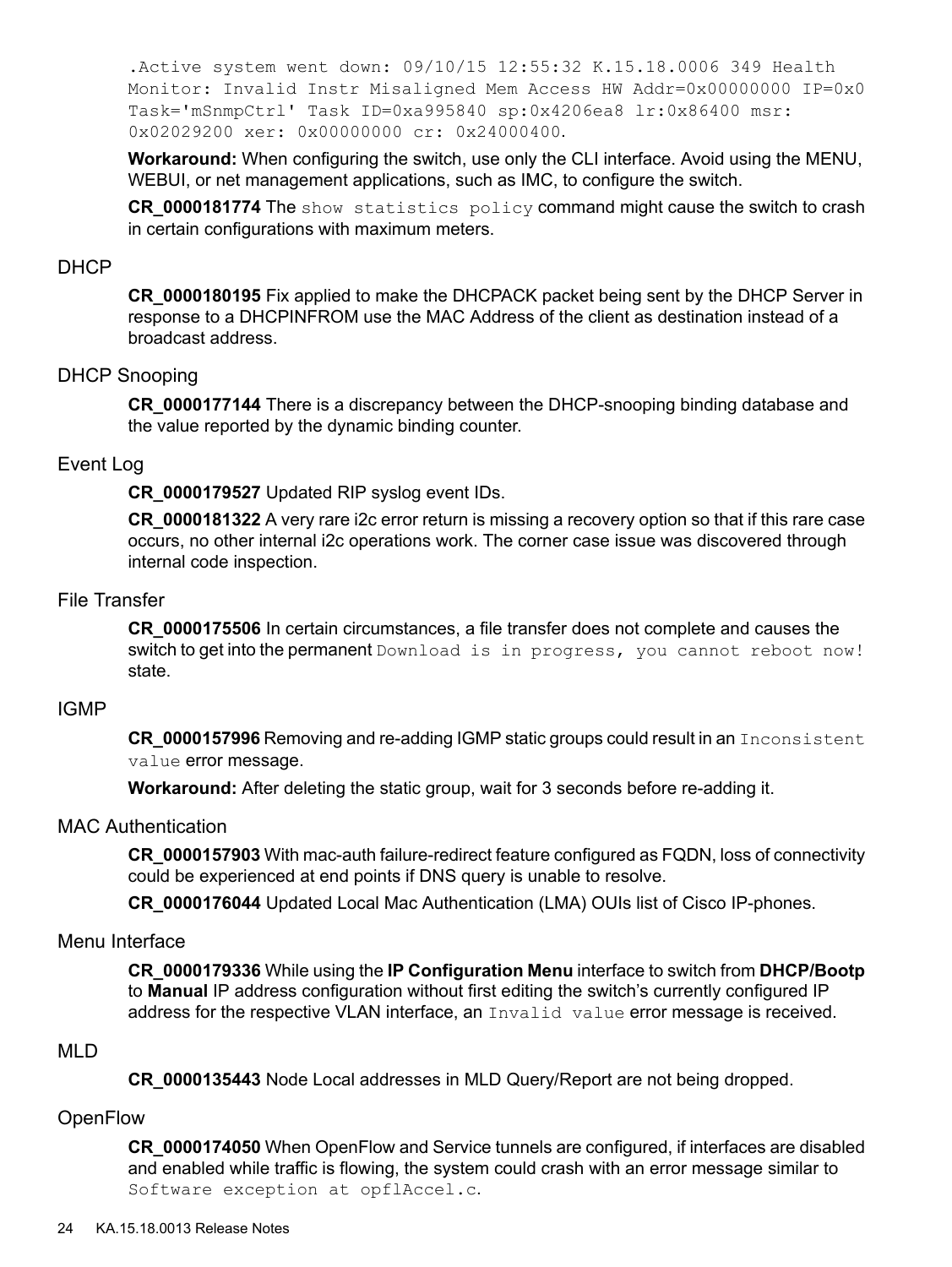**CR\_0000175712** Custom pipeline modification with traffic could cause the switch to crash with an error message similar to Software exception at ovsTables.c.

**CR\_0000175907** OpenFlow rejects some flows while installing only flows with only eth src in match list.

**CR\_0000176014** Deleting one flow deletes all previously created flows.

<span id="page-24-0"></span>**CR\_0000177514** After a reboot with OpenFlow configuration, the switch might assume erroneous VLANs as OpenFlow member VLANs.

# **OSPF**

<span id="page-24-1"></span>**CR\_0000174802** Negative values can be displayed for ABR and ASBR counters in the output of the show ip route ospf command.

# PBR

**CR\_0000175896** Modifying an already applied Policy Based Routing (PBR), with an action configured for a tunnel interface, could lead to a switch crash.

<span id="page-24-2"></span>**Workaround:** Un-apply the policy, modify the policy, then reapply the policy.

# PIM

**CR\_0000142977** PIM-SM allows invalid groups in Boostrap Router (BSR) messages.

**CR\_0000152901** The CLI commands show ip mroute and show ip pim mroute on first hop router do not display the neighbor information.

<span id="page-24-3"></span>**CR\_0000161990** The wrong event message, Candidate RP functionality disabled, is logged when PIM-DM is disabled.

# PIM-SM

<span id="page-24-4"></span>**CR\_0000163279** When a PIM-SM Rendezvous Point is shutdown, the switch does not immediately send a C-RP-Adv message to the Bootstrap Router with a hold time of 0. Instead, it sends after the hold time expires.

# PoE

<span id="page-24-5"></span>**CR\_0000169265** After an electrical surge or ESD charge on a PoE port, the switch might exhibit BAD FET messages, which indicate a failure to deliver PoE on those ports. Event log messages appear similar to the following:

W 04/02/15 07:58:49 02562 ports: Port 1/1: possible bad FET/PSE supplying PoE power - suggest configuring other end of link with "no power" W 04/02/15 07:58:49 00567 ports: port 1/1 PD Other Fault indication.

# Policy Based Routing

<span id="page-24-7"></span><span id="page-24-6"></span>**CR\_0000173164** After a loss and restoration of connectivity between the switch and the PBR specified next-hop, the switch routes traffic conforming to match rules, as well as traffic conforming to the ignoring of rules to the PBR next-hop.

# QoS

**CR\_0000175792** The show class config and show policy config commands do not display complete output when large numbers of QoS classes or policies are configured.

# RADIUS

**CR\_0000177823** During a RADIUS machine auth transition, the switch might incorrectly send the Class-ID of the user auth in the machine auth Accounting Stop packet. This results in the authentication-session of the user-auth getting cleared, so when we want to COA the client that there is no record of the session.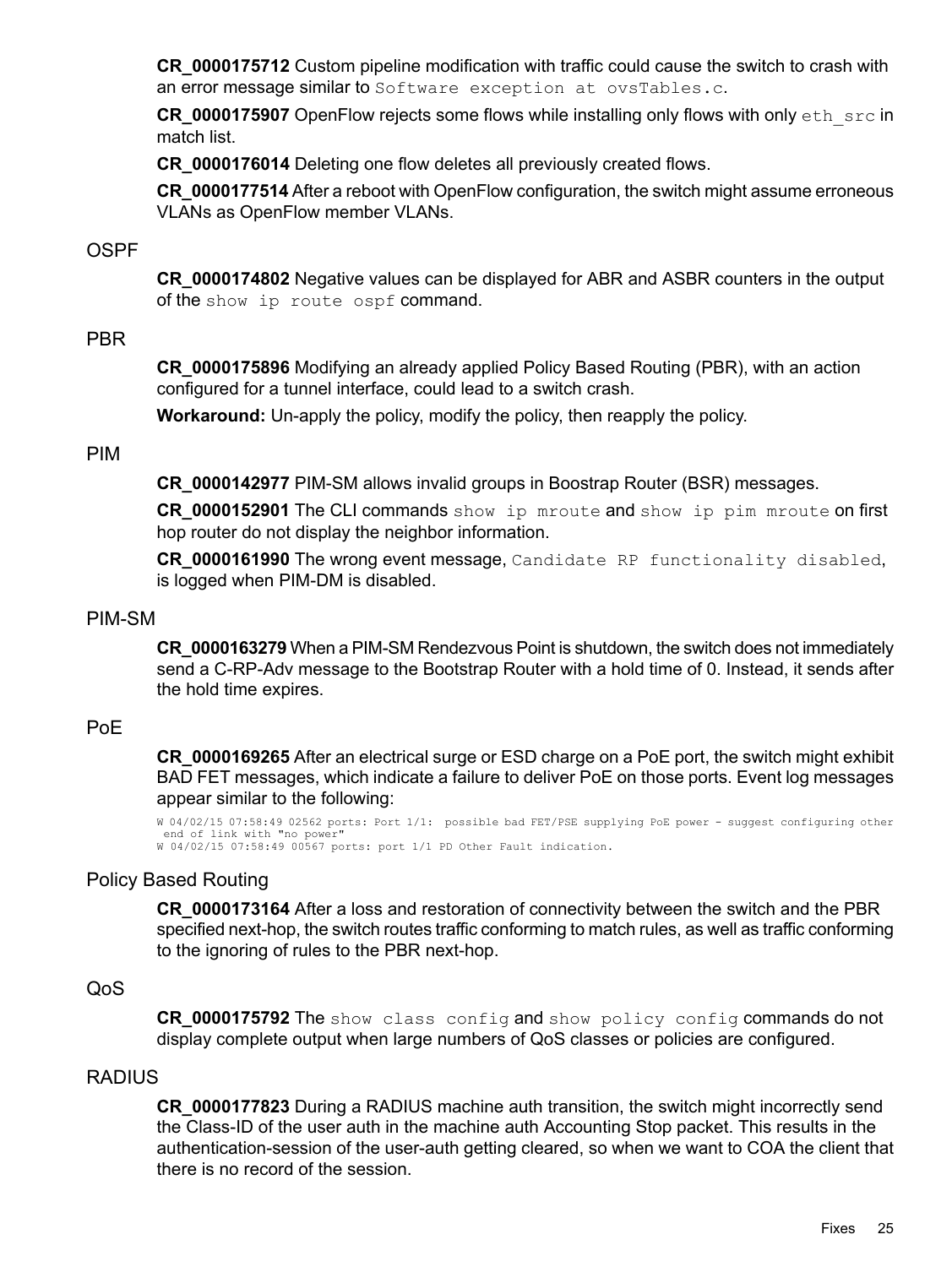# RA-guard

<span id="page-25-1"></span><span id="page-25-0"></span>**CR\_0000177104** The error message displayed when enabling IPv6 ra-guard on a dynamic trunk has been updated to display IPv6 RA-quard is not supported for dynamic trunks.

## Rate Limiting

<span id="page-25-2"></span>**CR\_0000177775** Increased rate limiting values for ICMP traffic up to 100 GB, to accommodate interfaces with speed greater than 10 GB.

# Routing

**CR\_0000174012** Applying BGP route-map with set weight while there is more than one path could result in a switch crash with a message similar to Software exception at bgp\_med.c:597 -- in 'eRouteCtrl'.

<span id="page-25-3"></span>**Workaround:** The failure may be avoided by apply BGP route-map with set local-pref instead of using set weight.

### SNMP

**CR\_0000175683** The switch may not send "Cold start" traps after a reboot.

**CR\_0000177261** Non-default values (other than 0) configured for egress rate (transmission-interval) that generates the SNMP trap notifications for changes to running configurations are not applied. (Example: logging notify running-config-change transmission-interval 10).

**CR\_0000177848** Restoring backup configuration files with SNMPv3 enabled or QinQ SVLAN set, triggers an unexpected switch reboot even if the backup config is identical to the current config.

<span id="page-25-4"></span>**CR\_0000181295** Running SNMP on dot3StatsDuplexStatus OID using an index of 0 causes the switch to crash.

#### **Stacking**

<span id="page-25-6"></span><span id="page-25-5"></span>**CR\_0000173162** The J number of stacked devices is not properly reported in entPhysicalVendorType OID.

#### **Supportability**

**CR\_0000156177** Core dump files are still generated when the feature is disabled.

#### Switch Initialization

<span id="page-25-8"></span><span id="page-25-7"></span>**CR\_0000171369** When communicating with the switch (for example, via SCP, SSH, Telnet) over a connection with IP fragments, where some IP fragments are getting dropped, transfers stall or take an excessive amount of time.

#### Syslog

<span id="page-25-9"></span>**CR\_0000179328** A small subset of event IDs sent to the syslog server have different values between releases.

# Version KA.15.18.0006

# 10–GbE

**CR\_0000153118** When a 10G port is reset or when the port speed switches from 10 Gbps to 1 Gbps, or vice versa, the port may start dropping packets, flood packets, or packets received on the port may be corrupted. The latter condition may eventually cause the module or stack member to crash with a message similar to the following:

Software exception in ISR at interrupts\_ahs.c:4087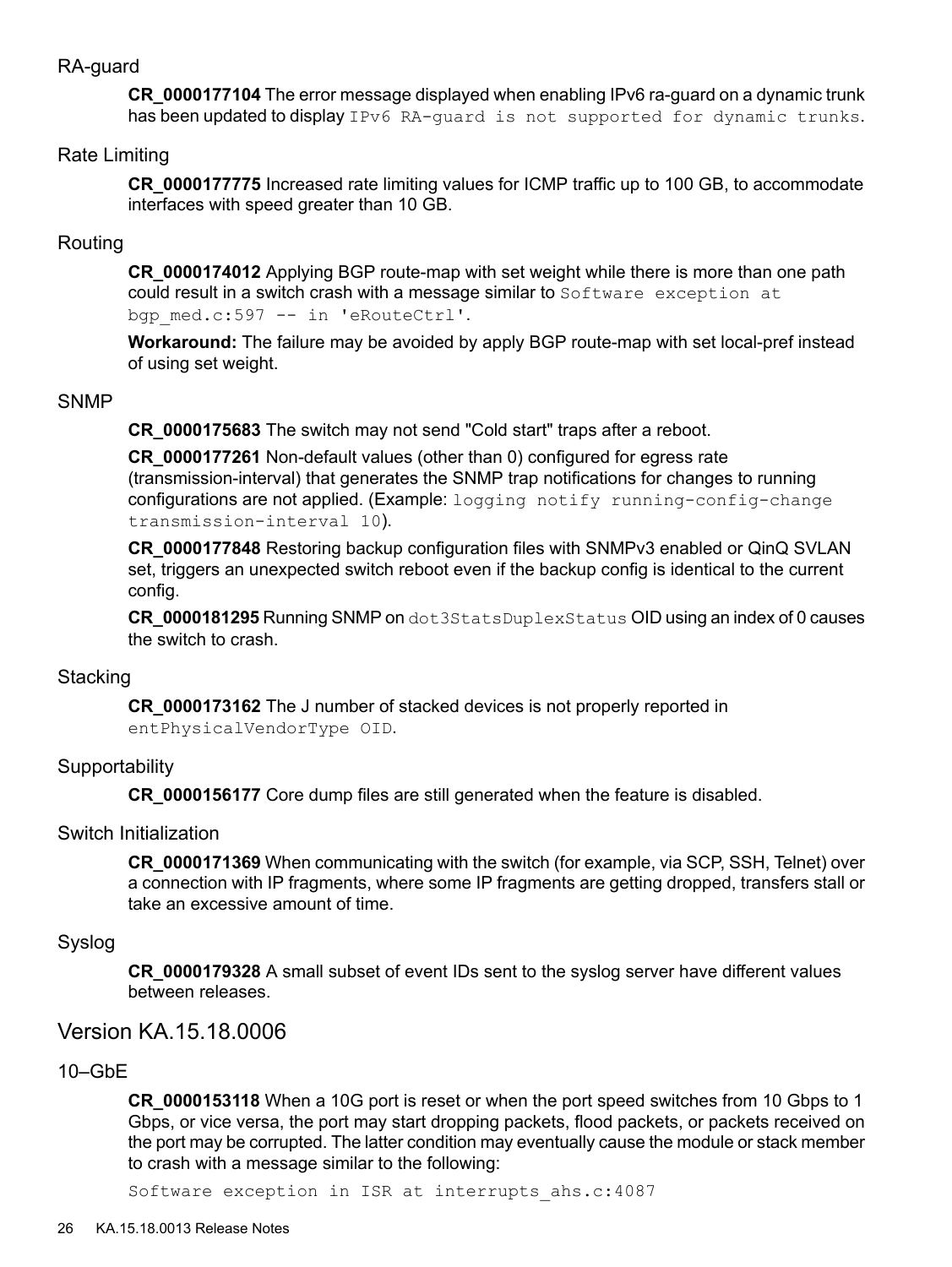-> Too many HPP ints: 00040000

<span id="page-26-0"></span>This problem only affects 10G Ethernet ports on 3800 series switches and ports 1, 2, 4, 7, and 8 on the J9546A and J9546A version 2 modules.

## 802.1X

<span id="page-26-1"></span>**CR\_0000164489** 802.1X re-authentication period works if the client connects after the switch is booted. If, however, the switch reboots while clients are connected, it authenticates initially, but no re-authentication occurs.

#### Authentication

<span id="page-26-2"></span>**CR\_0000156072** When generating a self-signed certificate or Certificate Sign Request (CSR) in the web interface, the software incorrectly allows the use of non-ANSI characters. When the CLI is used, the action is not allowed and an error message is displayed.

# BGP

<span id="page-26-3"></span>**CR\_0000138230** When BGP has equal cost routes but one route is preferred due to a higher configured weight, the outputs of show ip bgp and show ip route show that the router uses the wrong route.

# Certificate Manager

**CR\_0000156165** Basic Constraint Extension pathlenConstraint support added to Certificate Manager. In software versions 15.14 and later, support was added for Trust Anchor (TA) certificates which allow a user to sign intermediate Trust Anchor certificates or an end entity certificate. In section 4.2.1.9, RFC 5820 defines a Basic Constraint Extension named pathLenConstraint as the field that defines "(...) the maximum number of non-self-issued intermediate certificates that may follow this certificate in a valid certification path. (...) A pathLenConstraint of zero indicates that no non-self-issued intermediate CA certificates may follow in a valid certification path. Where it appears, the pathLenConstraint field MUST be greater than or equal to zero. Where pathLenConstraint does not appear, no limit is imposed." Support for the pathLenConstraint has been added to the software. It can be set to the maximum value of 3 because the software supports up to 3 intermediate certificates. When it is set to 0, it can only sign an end entity certificate and not another intermediate certificate.

# <span id="page-26-4"></span>CLI

**CR\_0000136134** After issuing the command no ip ssh cipher *<cipher option>*, the entry is listed twice in the output of show run.

**CR\_0000145812** A new command tcp-push-preserve is added. This command is enabled by default, and causes TCP packets with the "push" flag to be sent before other packets in the queue. Note that high concentrations of TCP packets with push flags under certain conditions can destabilize your network. Use the **no** form of this command to disable the feature.

**CR\_0000154706** When a user configures a blackhole route for an IPv4 or IPv6 address and then attempts to configure that same IP address as a VRRP virtual IP address, the invalid configuration will be rejected with the error message Cannot configure a reject/blackhole route as backup virtual-ip-address. When the configuration order is reversed by first configuring the IP address as VRRP virtual IP address and then the blackhole route, the configuration is incorrectly permitted by the configuration parser.

**CR\_0000156237** When a user has enabled Spanning Tree in the CLI and configured a protocol version other than the default MSTP, the CLI Menu does not allow the user to modify Spanning Tree parameters. The menu will indicate that the switch requires a reboot. When the switch is actually rebooted the same problem will be present after the reboot.

**CR\_0000161668** After a user has changed the Spanning Tree Protocol Version to RPVST in the CLI Menu, the switch will prompt the user to save the configuration and reboot the system to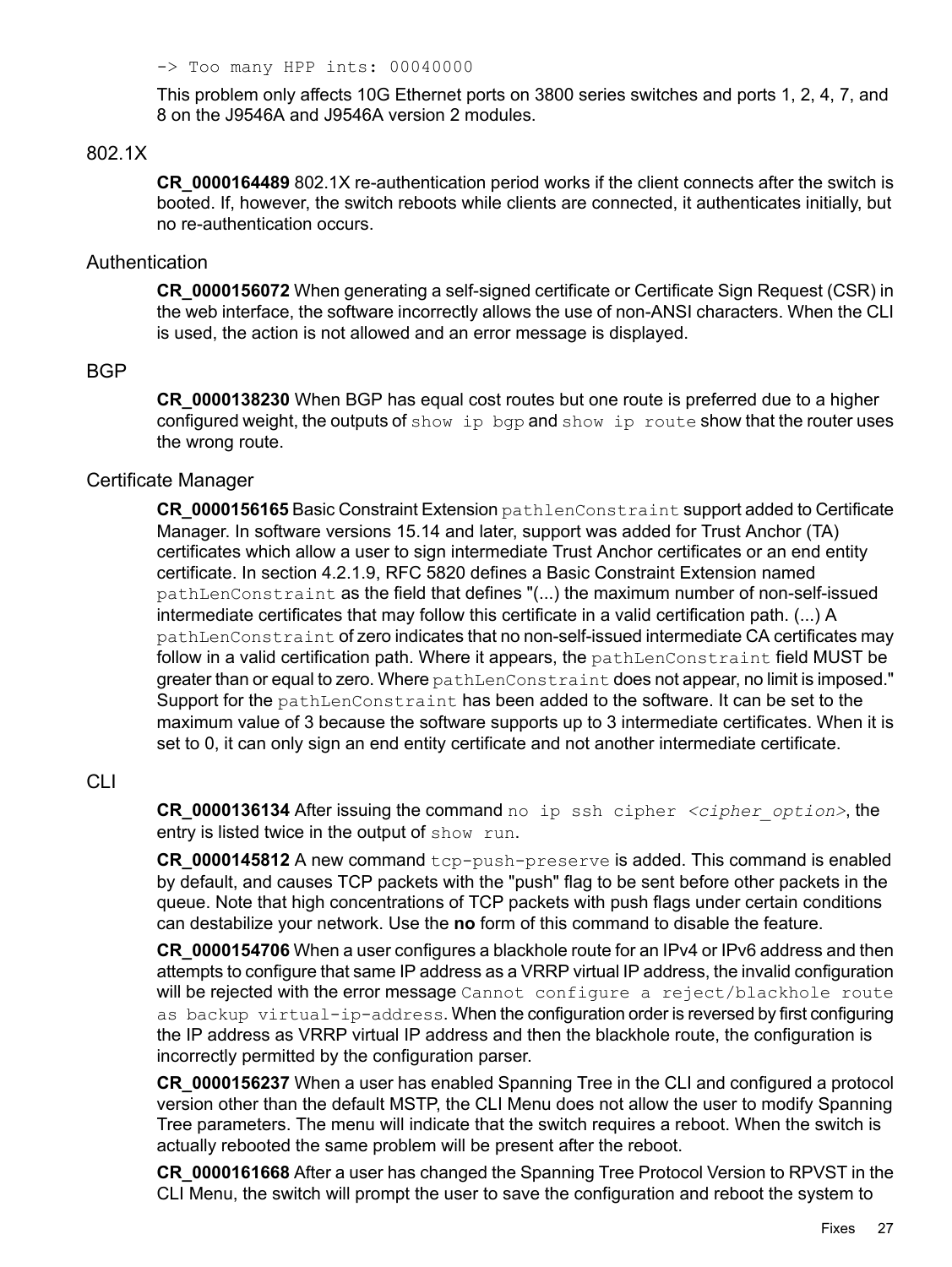activate the changes. However, after saving and rebooting, those messages will continue to be displayed.

**CR\_0000170477** A user can successfully log in using the default username (manager/operator), even if a custom username is configured.

**CR\_0000172046** The commands show lldp info local-device and show lldp info remote-device may fail to display the correct information [Chassis ID] when the switch is standalone or connected to any remote device.

<span id="page-27-0"></span>**CR** 0000174064 The Management and Configuration Guides shows a CLI command of (no) lldp config <port-no> dot3TlvEnable poeplus config, but the CLI is using (no) lldp config *<port-no>* dot3TlvEnable poe config. The CLI was changed to match the documentation, which better describes the action.

# Command Authorization

**CR\_0000160066** The listen-port help command has changed: [no] listen-port *<PORT-NUM>*

<span id="page-27-1"></span>Specify the TCP port on which the OpenFlow agent of the switch listens for incoming connections from an OpenFlow controller. Default port number is 6633.

# Config

<span id="page-27-2"></span>**CR\_0000167908** When stacking is enabled, manager and operator passwords are set, and mirror-port or switch-interconnect are configured, the output of the command show running-config displays garbage entries, instead of operator and manager password configuration.

# Counters

**CR\_0000141119** The output of show ip counters is incorrect when routing is enabled for IP, IPv6, or multicasts.

<span id="page-27-3"></span>**CR\_0000149229** The "Route changes" counter in the output of show ip rip increments with every RIP update the router receives, even if there are no route changes.

# CPU Utilization

<span id="page-27-4"></span>**CR\_0000153428** With high volumes of routed IPv6 traffic, switch CPU utilization might remain at high levels for long periods of time. This issue is most prevalent with v1 zl modules.

# Crash

**CR\_0000137552** With OSPF enabled, if one switch has jumbo frames enabled but the link partner does not, the switch might reboot unexpectedly with a message similar to Software exception at block.c:1158 -- in 'SIGIO Task', task ID = 0xa94f800 -> Routing Stack: Assert Failed.

**CR\_0000142381** When the BGP configuration includes a non-default weight and the redistribute connected command, the switch might reboot unexpectedly with a message similar to Software exception at hwBp.c: 218 -- in 'fault handler', task ID = 0xa5df1c0 -> MemWatch Trigger: Offending task 'eRouteCtrl'. Offending IP=0xedde38. This issue was introduced with CR\_0000138230.

**CR\_0000143067** Under extremely heavy traffic loads, repeated port toggling might cause the switch to reboot unexpectedly with a message similar to Software exception at bgp tsi.c:361 -- in 'eRouteCtrl', task ID = 0xa95fcc0 -> Routing Stack: Assert Failed.

**CR\_0000149153** When an exceptionally large amount of IP Address Manager (IPAM) output is generated by the output of show tech all and captured using the copy command-output CLI command, the system may crash with the following message: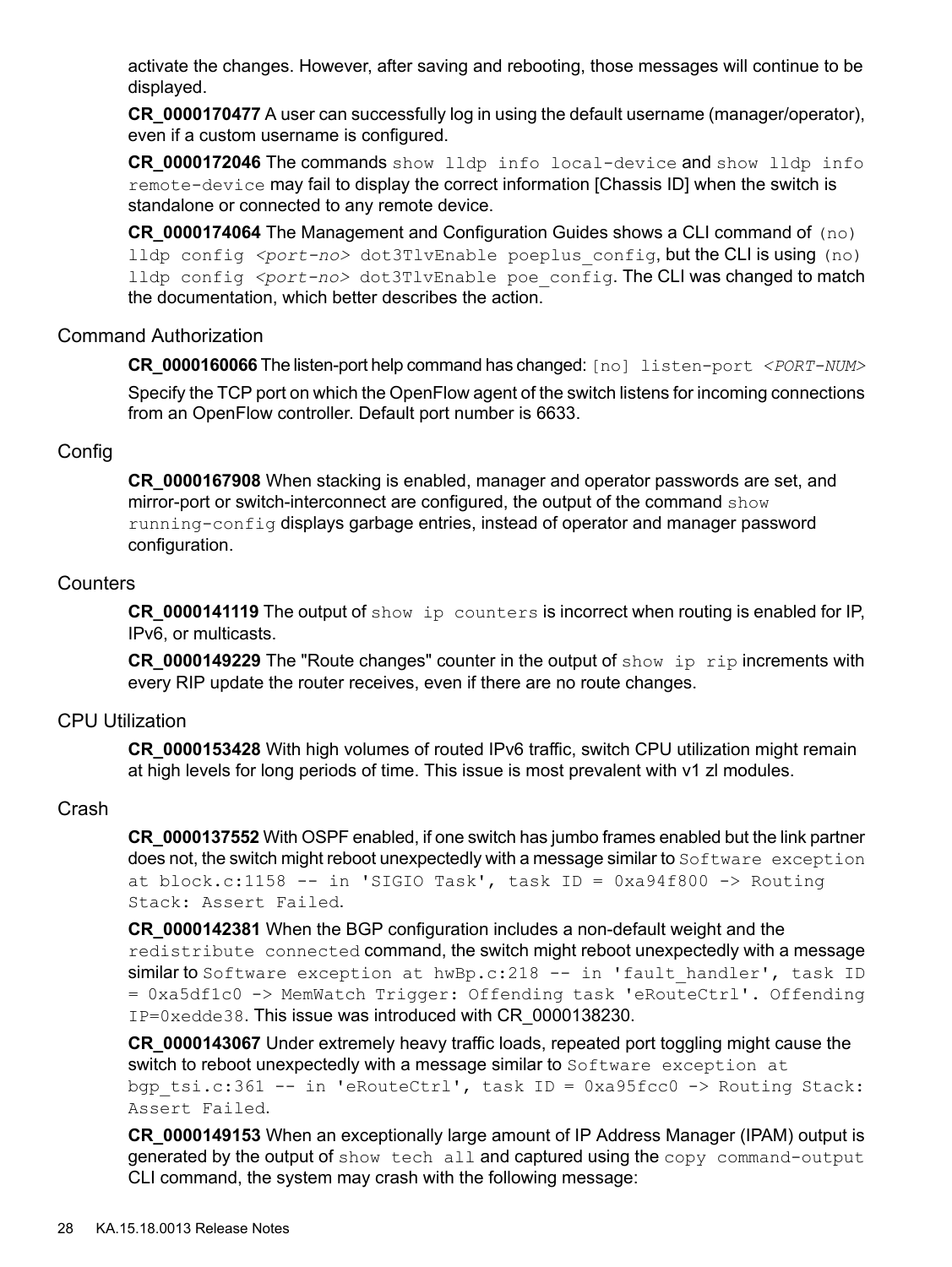NMI event SW:IP=0x00147168 MSR:0x02029200 LR:0x00120f7c cr: 0x44000400 sp:0x04d60f30 xer:0x00000000 Task='mSess3' Task ID=0x4d59728

**CR\_0000155066** The switch may reboot unexpectedly with a Software Exception message similar to: Software exception at stackingFile.c: 2224 -- in 'mStackDatWriter', task ID = 0x3c953b00 -> Internal Error ID: 6382d706) when a lot of TFTP file transfers to an external TFTP server have occurred.

**CR\_0000159125** When a system has Distributed Trunking enabled, a crash may occur when a packet with an incorrect flag is received on the ISC port. Instead of dropping the packet, the software attempts to process the packet which triggers a crash similar to the following:

Health Monitor: Invalid Instr Misaligned Mem Access

HW Addr=0x0065d2f8 IP=0x65d2f8 Task='tDevPollTx' Task ID=0xa9f9700 sp:0x2ecc828 lr:0x6081c0

msr: 0x02029200 xer: 0x20000000 cr: 0x48000800

**CR\_0000159764** Due to an unknown trigger, a switch may reboot with a message similar to the following:

NMI event HW:IP=0x0151dec4 MSR:0x02029200 LR:0x0151e468

cr: 0x20000800 sp:0x02f01460 xer:0x20000000

Task='tDevPollRx' Task ID=0xaa28000

**CR\_0000162148** When an OSPFv3 NSSA area is changed to a stub area, the switch may reboot unexpectedly with a message similar to the following:  $ospf3$  ls.c:3748 -- in 'eRouteCtrl', task ID = 0xa9e7080 -> Routing Stack: Assert Failed.

**CR\_0000166340** An SNMP crash occurs during PCM discovery on 2620 and 2650, if an Avaya phone is connected to the switch that advertises an organizational OUI value 00-00-00 (all zeros), or any neighbor entry contains an all zero OUI type TLV, during walkmib on the switch.

**Workaround:** Change the lldp admin status to txOnly on the link that is connected to the specific Avaya phone.

**CR\_0000170286** When a module is inserted into or removed from a switch with a large number of VLANs and ports, port configuration for every port is updated, leading to an unexpected switch reboot. To address this, the burst of logs is throttled.

**CR\_0000170693** Enabling HPE Network Protector on the Controller and receiving DNS traffic causes packet buffer depletion in the switch and eventually can lead to PIM module reboot.

<span id="page-28-0"></span>**CR\_0000174081** In some cases, a module may reboot when a non-fatal error is reported. The fix for this is to reboot the module only in the case of a fatal interrupt. For the non-fatal interrupt, the switch must drop the corrupted packet.

# Crash Messaging

<span id="page-28-1"></span>**CR\_0000153706** 2920 Stack - boot-history and event log crash signature records do not report the same event. The event log entry looks more like a standard reboot message reported from commander to slave due to lack of communication.

# Display Issue

**CR\_0000140830** When **terminal length** is changed from the default of 24, the config file display is truncated and the outputs of show logging and show interfaces might be interleaved in the output of show tech all.

**CR\_0000167906** When the alert log is sorted by date/time, items are sorted (erroneously) alphabetically by day of the week, rather than day of the month.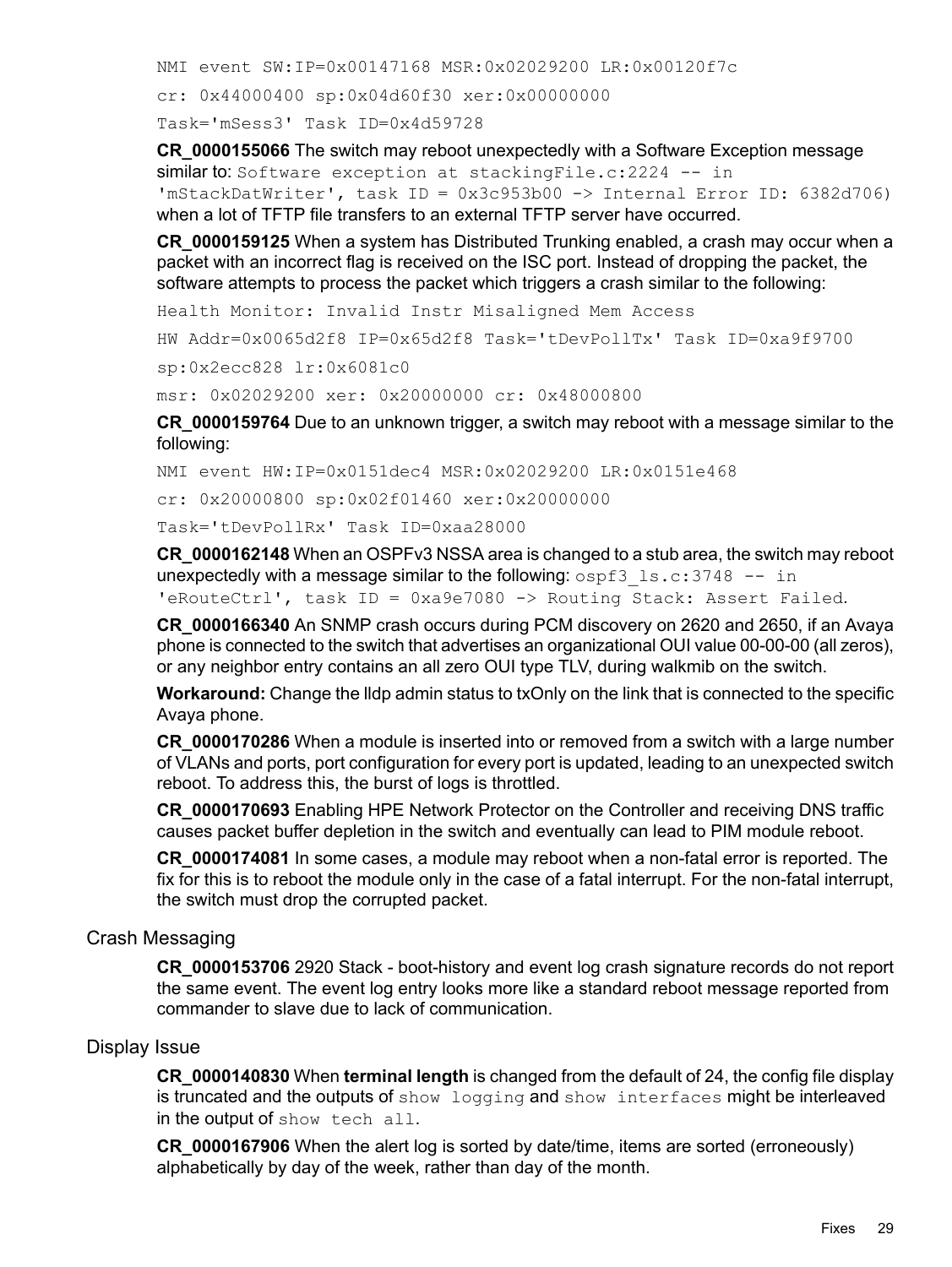# Distributed Trunking

<span id="page-29-0"></span>**CR\_0000165004** If Distributed Trunking keep-alive has been configured, and later the switch is rebooted, the ISC link between the DT pair becomes unstable, or goes down. Symptoms include blocked traffic, layer 2 loops, or duplicate packets. A temporary workaround for this issue is to reconfigure the DT keep-alive (but not reboot).

**CR\_0000168368** When the Distributed Trunk link is lost between the DTS primary switch and a distributed trunk device (DTD), the communication between the DTS primary and a distributed trunk device (DTD) or any hosts of DTD are also lost. This issue also causes loss of communication between DTD local hosts and any destinations whose path is the DTS-primary. Communication issues remain until the DT link is back online, AND, the other DT-link is disabled/re-enabled.

# <span id="page-29-1"></span>IPv6

**CR\_0000140467** The switch does not generate an event log message when IPv6 Neighbor Discovery (ND) detects a duplicate address.

<span id="page-29-2"></span>**CR\_0000172573** Configuring a port for IPv6 ra-guard and adding the port to a new or existing trunk results in the generic error message Operation failed on Port X##: General error. The fix for this provides a more meaningful error message.

# **Latency**

<span id="page-29-3"></span>**CR\_0000129743** When the switch receives a high volume of traffic for unknown destinations, the resulting ARPs sent by the switch in combination with other incoming traffic the switch must process can cause latency and dropped packets. In this situation, the event log might report IpAddrMgr: IPAM Control task delayed due to slave message queues too full.

# Link

<span id="page-29-4"></span>**CR\_0000169819** When the switch is configured for Rapid-PVST (RPVST), any changes to port path cost takes effect properly. However, when the port is disabled and then re-enabled, the port path cost applied and also advertised to neighbors changes to the default path cost.

# LLDP

<span id="page-29-5"></span>**CR\_0000157298** When a PD sends an LLDP-MED TLV to a switch port in which the PD uses the invalid value of 0 Watts, the switch software will actually apply the invalid 0 Watts. This will cause the PD to reboot every time it transmits the 0 Watts in the TLV. The switch may log overcurrent warnings (00562 ports: port <port *ID>* PD Overcurrent indication.) as the PD is already drawing power over the port when the software applies 0 Watts power. The value of 0 Watts in the TLV will henceforth be rejected with the error Invalid power value 0 deciWatts received from MED PD on port <port ID>.

# Logging

**CR\_0000147833** Some RMON events are not correctly defined for VRRP, which causes the switch to report an error such as system: Unknown Event ID 776 when those events occur.

**CR\_0000149891** When a user disables layer 3 on a VLAN, the event log message might state that layer 3 was disabled for the wrong VLAN.

**CR\_0000150244** Some RMON events are not correctly defined for fault-finder (FFI), SSL, and virus throttling, which causes the switch to report an error such as system: Unknown Event ID 776 when those events occur.

**CR\_0000155070** The Alert-Log filter criteria does not work as expected when a substring is used as a filter.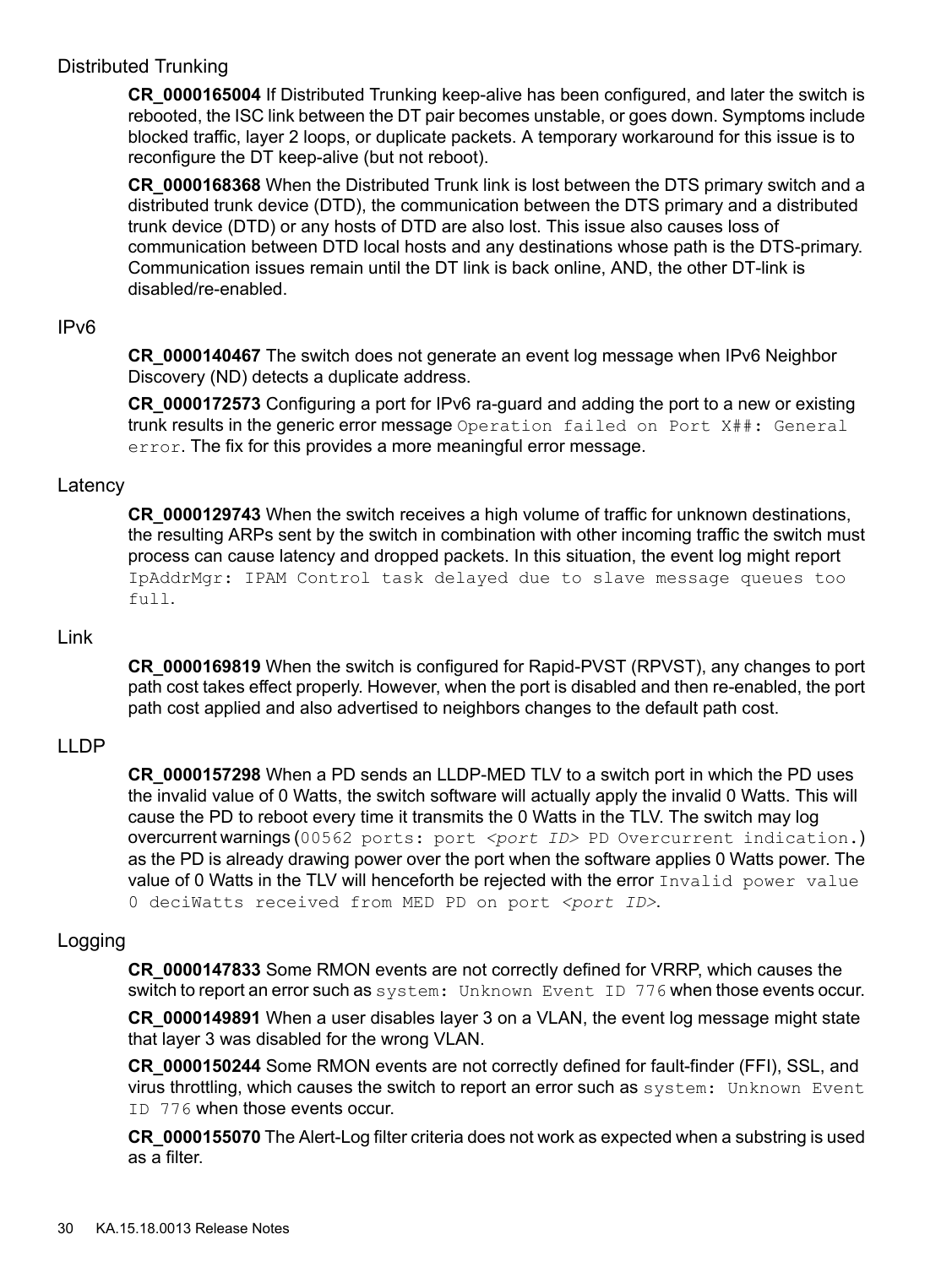# Management

<span id="page-30-0"></span>**CR\_0000149528** In some situations with multiple TELNET and/or SSH sessions established, the switch does not accept additional management sessions even if some of the existing ones are killed, responding with the message Sorry, the maximum number of sessions are active. Try again later.

# Module Fault

<span id="page-30-1"></span>**CR\_0000149727** When a chassis is rebooted, one or more modules may not be correctly initialized and suffer from an HSL Fatal error. When the problem occurs, Event Log messages such as the following will be logged:

```
00375 chassis: Slot J Downloading
00376 chassis: Slot J Download Complete
00374 chassis: Slot J Failed to boot-timeout-(AGENT_FAILED)
00375 chassis: Slot J Downloading
00376 chassis: Slot J Download Complete
00274 chassis: Slot J HSL0 Fatal ff8003f2: Task=eDevIdle Task
ID=0x1b1fe6c0 IP=0x1c5cd88
```
<span id="page-30-2"></span>The same module may require multiple initialization attempts before it is properly booted up. Once the initialization of the affected module has succeeded, the module will operate normally.

# **Multicast**

<span id="page-30-3"></span>**CR\_0000138817** When a multicast stream is sent to a reserved multicast address, a General Query might not be forwarded by the switch, causing clients to be dropped from the multicast stream.

# OOBM

**CR\_0000157738** The show oobm discovery command sometimes indicates Active Stack Fragment (local only) without Active Stack Fragment (discovered), even if show stacking indicates both commander and member correctly with normal stacking connection.

<span id="page-30-4"></span>After a stack in chain topology is split, the least commander fragment and the equal split standby fragment stays active until it discovers the other fragment is active over OOBM. If there is no OOBM connected, there are multiple active fragments or active commanders on the network.

# **OpenFlow**

**CR\_0000163370** Violation of OpenFlow requirement that if the match field OXM\_OF\_IP\_DSCP is used the ETH TYPE must be 0x0800 or 0x86dd.

**CR\_0000170635** On the CLI, typing openflow *<tab>* shows the valid parameters and descriptions. The optional parameter ip-control-table-mode help text has been corrected to read Include IP control table in the OpenFlow packet processing pipeline. [Deprecated]. Please see 'openflow instance *<INSTANCE-NAME>* pipeline-model.

<span id="page-30-5"></span>**CR\_0000170688** When enabling NetworkProtector on the Controller, the switch loses packet buffers until they are depleted and eventually the switch stops functioning and loses management access.

# OSPF

**CR\_0000137616** When the switch is configured as an OSPF neighbor, and the neighbor changes time, OSPF adjacency will temporarily drop.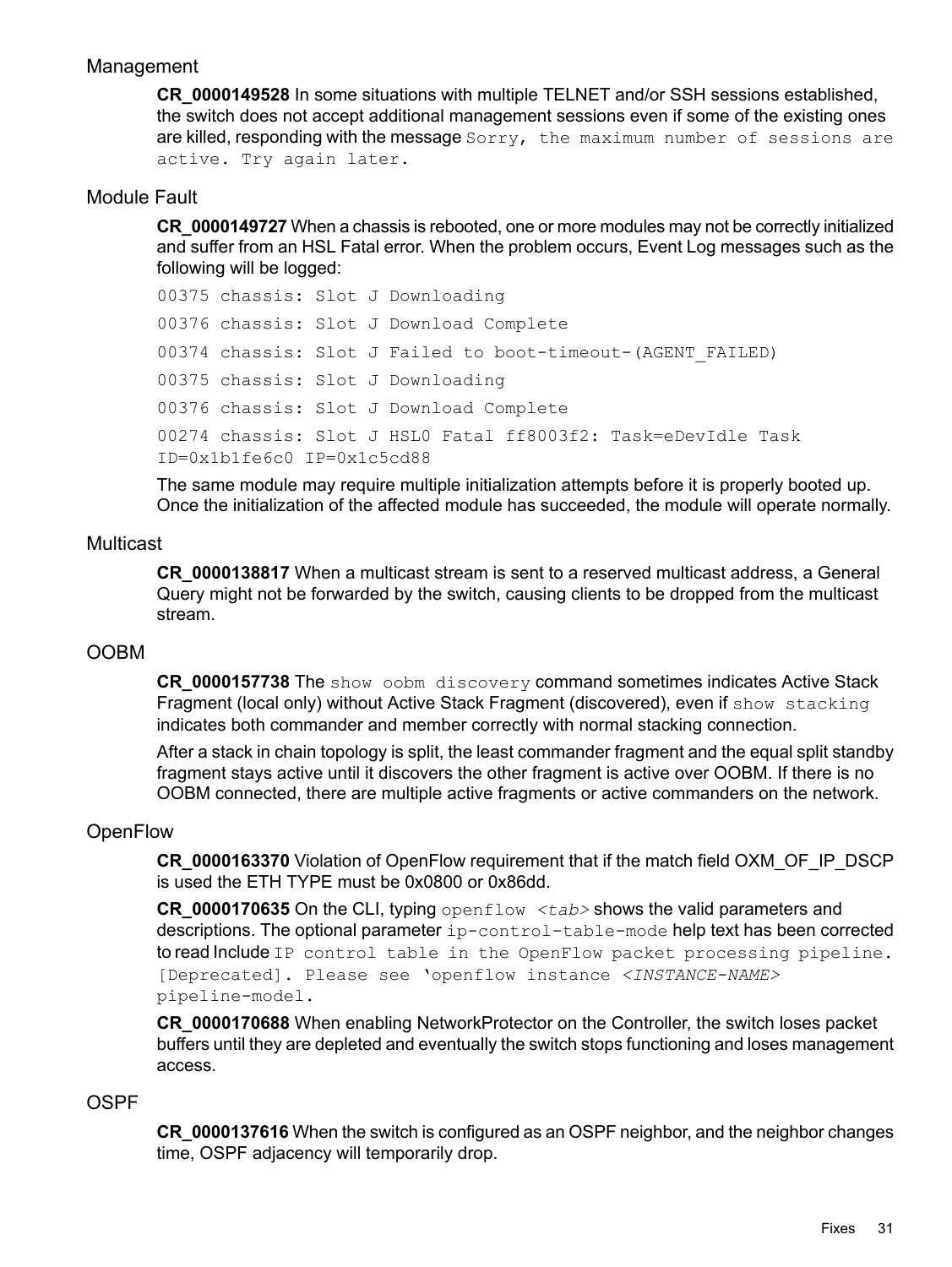**CR\_0000149413** The SPF counter for OSPFv3 increments for link-state updates even if there is no topology change.

**CR\_0000155425** When a high volume of Link State Acknowledgements are flooded to an OSPFv2 neighbor the adjacency may go down because OSPF Hello packets are dropped.

**CR\_0000160814** When a user reconfigures an OSPFv3 area from stub or normal to NSSA without rebooting the router or restarting the OSPFv3 protocol, the ASBR status is not updated on the OSPFv3 router when it becomes an NSSA ABR. Likewise, when the area is reconfigured from NSSA to stub or normal, the ASBR status is also not updated and the router will continue to act as if it is still an ASBR.

Due to the incorrect ASBR status, the route advertisements are not correct, which results in routes being installed on routers in an area when they should not be or routes not being advertised when they should have been.

<span id="page-31-0"></span>**CR\_0000161636** When OSPF v3 is used, incorrect route calculations on the ABR by the switch result in symptoms such as multiple routes in RIB, and incorrect route selections based on preference settings (In case of cost and distance, the lower value is more preferred). Rebooting the ASBR may temporarily resolve the issue.

# Packet Buffers

<span id="page-31-1"></span>**CR\_0000170693** Enabling Network Protector on the Controller and receiving DNS traffic causes packet buffer depletion in the switch and eventually can lead to PIM module reboot.

# Port Communication

<span id="page-31-2"></span>**CR\_0000139216** Ports may get to a corrupted state with LED illuminated when there is no cable connected. When cables are connected there will be no communication through the port.

# Port Connectivity

<span id="page-31-3"></span>**CR\_0000161856** If ip igmp static-group *<group-address>* is added to the switch configuration for any VLAN, then upon a warm or cold reboot of the switch, the switch does not establish a link on any Ethernet ports. This issue is also present on stand-alone 2920, with stacking disabled.

# QinQ

<span id="page-31-4"></span>**CR\_0000156812** A switch configured for **qinq mixedvlan** mode does not allow an untagged port to be removed from a C-VLAN and placed in an S-VLAN.

# QoS

<span id="page-31-5"></span>**CR\_0000162179** When attempting to remove a configuration line from a QoS policy, the switch returns commit failed. The customer cannot delete the line and has to reload the configuration to recover. Occurs when multiple policies are configured.

<span id="page-31-6"></span>**CR\_0000172606** The Web UI can now display a port range when setting QoS. Previously the Web UI displayed only the first port in the range.

# **RADIUS**

**CR\_0000149657** Configuration of multiple RADIUS servers via SNMP fails if a "create and wait" mechanism is used.

# Rate Limiting

**CR\_0000148906** Enabling outbound rate limiting on port causes adjacency loss and prevents OSPF hello's from being transmitted. If the rate-limit is removed the switch forms adjacencies again.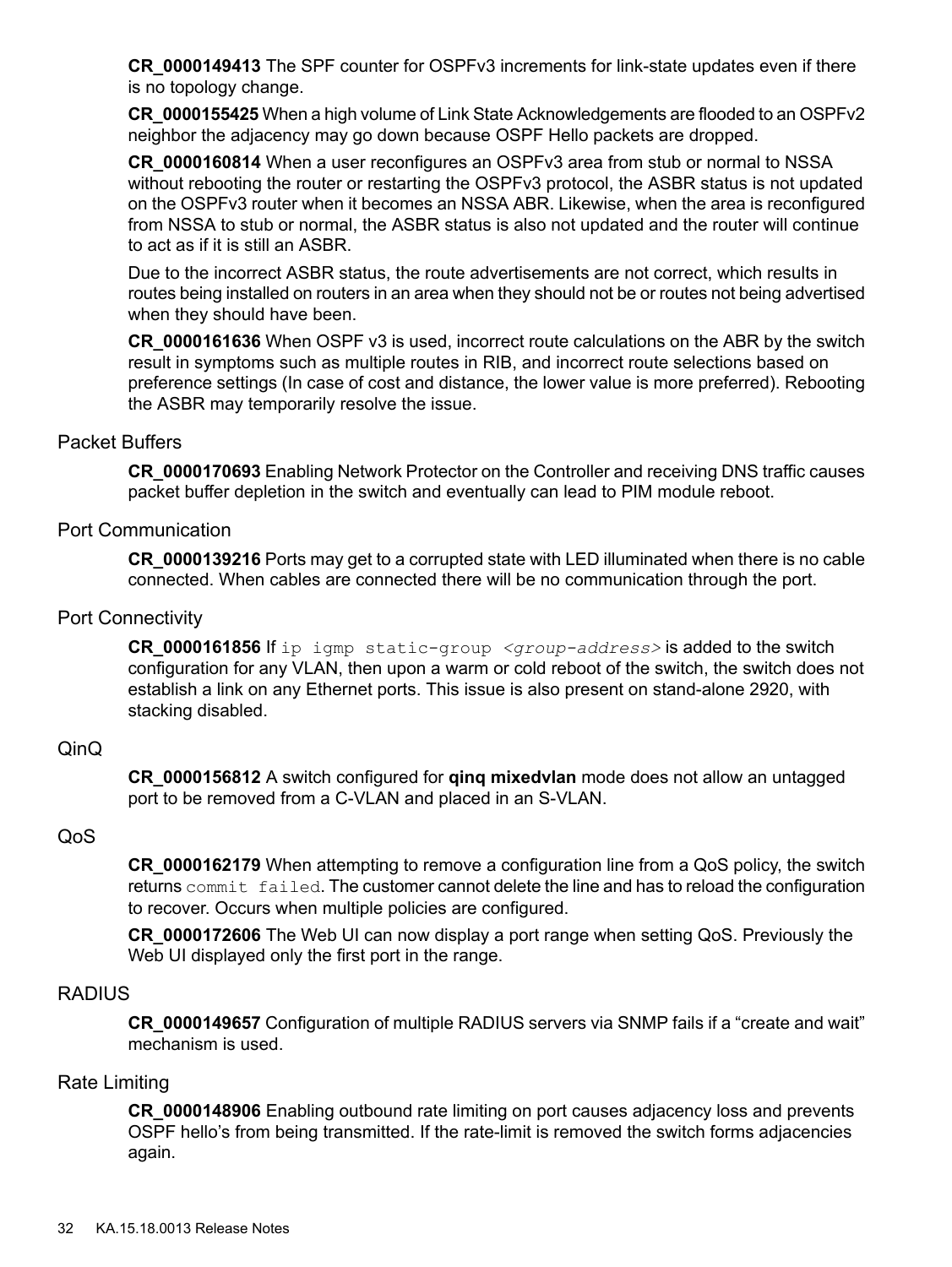# Routing

<span id="page-32-0"></span>**CR\_0000148889** The host cache list structure for certain routes has changed to improve lookup performance.

**CR\_0000155524** Data traffic that is forwarded by the default route is routed in software after the ARP cache has been cleared by the command clear arp. Software routing can cause an increased latency and CPU utilization level.

**CR\_0000160655** When a VACL is applied to VLAN *X*, if a host on VLAN *X* then pings the switch agent's IP address for VLAN *Y*, the agents response IP address is also applied to the VACL, and hosts will become unreachable.

**CR\_0000162176** Under stress conditions, the switch sometimes enters a state where it does not send an ARP to a particular destination and it becomes unreachable on the customer network.

**Workaround/Proof of issue:** Initiate a ping from the switch to the unreachable destination to restore connectivity to that destination through this switch.

**CR\_0000174881, CR\_0000176140** The switch does not initiate an ARP request to the next hop IPv4 address for routed IPv4 traffic entering a VLAN that has a Routed Access List (RACL) applied using the commands vlan vid ip access-group identifier in or vlan vid ip access-group identifier out. As a result, the IPv4 routed traffic will not reach its destination because the switch did not create an ARP entry in the switch ARP Table for the next hop IPv4 address which is required to route the traffic. The issue may be intermittent because there could be other sources trying to reach the same next hop IPv4 address which will result in creating an ARP entry. Due to the ARP age-out time of 20 minutes, the issue may reoccur after 20 minutes. For example, if the routed IPv4 traffic also enters the switch via a VLAN that does not have RACL or if you ping it from the affected switch. Pinging from the switch to the unreachable IPv4 destination address will temporarily resolve the reachability issue; however, the issue may reoccur after the ARP age-out expire or after invoking the CLI command clear arp.

Example of an IPv4 inbound RACL configuration that could encounter this issue for packets routed through the switch:

```
ip access-list extended "102"
10 permit ip 0.0.0.0 255.255.255.255 0.0.0.0 255.255.255.255
exit
ip routing
ip route 0.0.0.0 0.0.0.0 192.168.0.1
vlan 10
name "VLAN10"
untagged A1
ip access-group "102" in
ip address 10.0.0.1 255.255.255.0
exit
vlan 20
name "VLAN20"
untagged A2
ip address 192.168.0.100 255.255.255.0
exit
```
Example of an IPv4 outbound RACL configuration that could encounter this issue for packets routed through the switch:

ip access-list extended "102"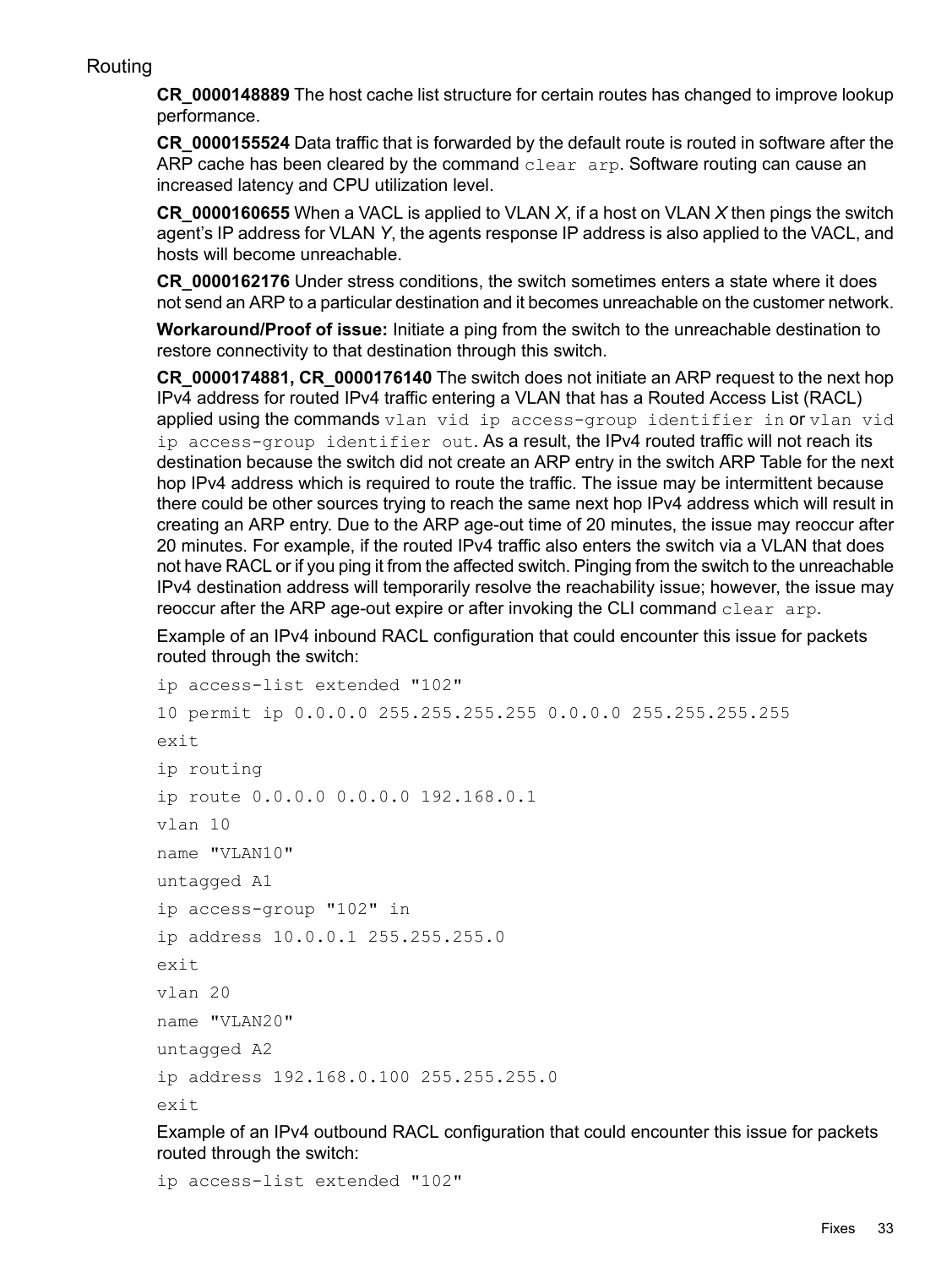```
10 permit ip 0.0.0.0 255.255.255.255 0.0.0.0 255.255.255.255
exit
ip routing
ip route 0.0.0.0 0.0.0.0 192.168.0.1
vlan 10
untagged A1
ip address 10.0.0.1 255.255.255.0
exit
vlan 20
name "VLAN20"
untagged A2
ip access-group "102" out
ip address 192.168.0.100 255.255.255.0
exit
```
#### <span id="page-33-0"></span>sFlow

<span id="page-33-1"></span>**CR\_0000168606** The switch continues to send incorrect sFlow datagrams for non-existent ports after removing the module associated with these ports.

#### **SNMP**

**CR\_0000156209** When a configuration file is downloaded to the switch in which the SNMP community name string for unrestricted access is something other than "unrestricted", the software will reset the access-level to the default "restricted." Although it is expected behavior to default to "restricted" when the string "unrestricted" is not precisely matched, the software has been modified to allow the use of both lower and upper-case characters in the word "unrestricted" when parsing a downloaded configuration file.

<span id="page-33-2"></span>**CR\_0000160352** The string value for the temperature sensor's instance of the object entPhysicalName (.1.3.6.1.2.1.47.1.1.1.1.7) is incorrectly set to "Chassis." It should return "Chassis Temperature."

# **SSH**

<span id="page-33-3"></span>**CR\_0000165393** When the SSH client has a keepalive mechanism configured that requires a response from the SSH server on the switch, the SSH client will terminate the session after the first keepalive packet is transmitted. This happens because the switch drops the client's keepalive packet due to an incorrect packet length calculation. This issue has been observed using an openSSH client with the ServerAliveInterval configured and the parameter "want reply" enabled.

# **SSL**

<span id="page-33-4"></span>**CR\_0000162587** SSL Security vulnerability due to 56 bit DES-CBC-SHA. Due to security vulnerability the cipher DES-CBC-SHA is now unavailable.

#### **Stacking**

**CR\_0000152463** After updating Management Stack Members to some versions of *X*.15.08.0001 or newer software, the Member switches will mistakenly display an additional two configuration lines of SNMPv3 configuration in the running-config if snmp-server host is configured on the Commander.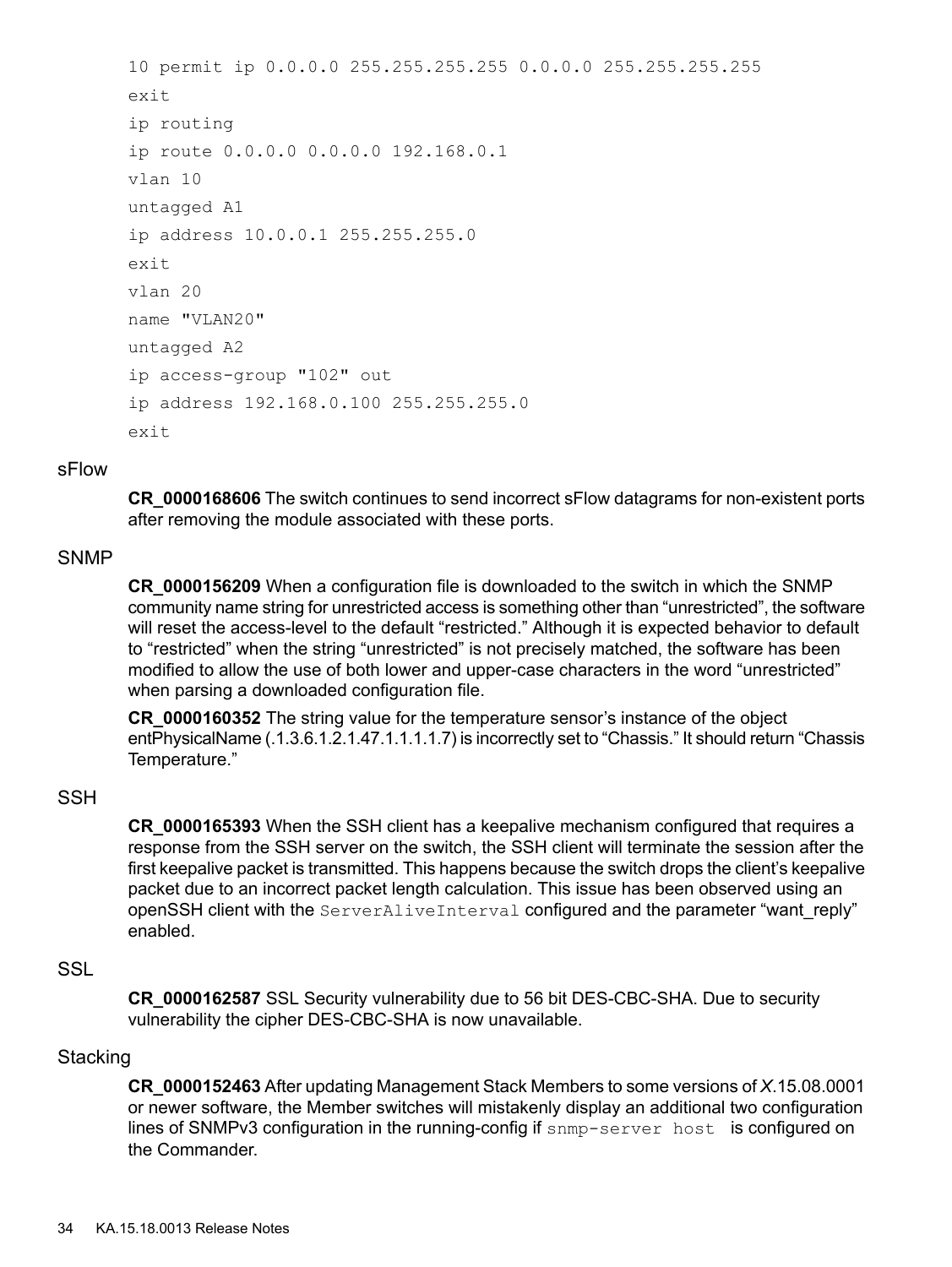**CR\_0000170433** In a stacked configuration, if the macauth password is set to a password of exactly 16 characters (max length) and configuration saved, when the stack reboots, the member switch hangs during reboot.

# Switch Initialization

<span id="page-34-0"></span>**CR\_0000169998** VLAN port configuration changes made in the menu interface persist and cannot be reversed at the CLI.

<span id="page-34-1"></span>**Workaround:** Reset the switch, reset the module, or power cycle the switch.

## TACACS

**CR\_0000177904** When more than one TACAS server is configured and all are not reachable, failover to local authentication does not occur.

<span id="page-34-2"></span>**Workaround:** Configure single TACAS server with failover to local authentication. Use Radius servers and authentication.

### **Transceivers**

<span id="page-34-3"></span>**CR\_0000163290** Some SR J9150A and LRM J9152A transceivers show as "NON-HPE" with K.15.07 and W.15.07 software.

# UDP Crash

<span id="page-34-4"></span>**CR\_0000172405** When UDP broadcast traffic is sent to a switch with UDP forwarder configured, an unexpected reboot occurs with a message similar to Software exception at alloc free.c:825 -- in 'mUDPFCtrl', task ID = 0x1deb0800 -> buf already freed by 0x1DEB0800, op=0x00160002Buffer:

#### VRRP

<span id="page-34-5"></span>**CR\_0000169624** VRRP virtual ping fails in a QinQ mixed-mode configuration.

### Web GUI

<span id="page-34-6"></span>**CR\_0000172729** When a VLAN is created with a name containing an apostrophe, the Web GUI troubleshooting pages appear to be blank.

#### Web Management

**CR\_0000149099** When Spanning Tree Protocol (STP) is enabled via the Web user interface, "mstp" is shown as the default STP mode, and "mstp" is displayed as the operational mode after the user enables STP and saves the change. However, the command line interface shows that the switch operates in "rpvst" mode.

<span id="page-34-7"></span>**Workaround:** From the Web user interface, use the dropdown menu to explicitly select "mstp" from the dropdown options, then save the change.

<span id="page-34-8"></span>**CR\_0000160654** When 51 or more VLANs are configured on the switch, the web interface does not display any VLAN under the **VLAN Management** and **Multicast IGMP** tabs.

# Issues and workarounds

The following are known issues in the KA.15.18.0013 release.

# PoE

**CR\_0000192808 Symptom:** Dual-port Aruba APs, such as AP325, AP225, AP135, might occasionally power up with reduced power (802.3af mode) and AP's system status LED lit up amber.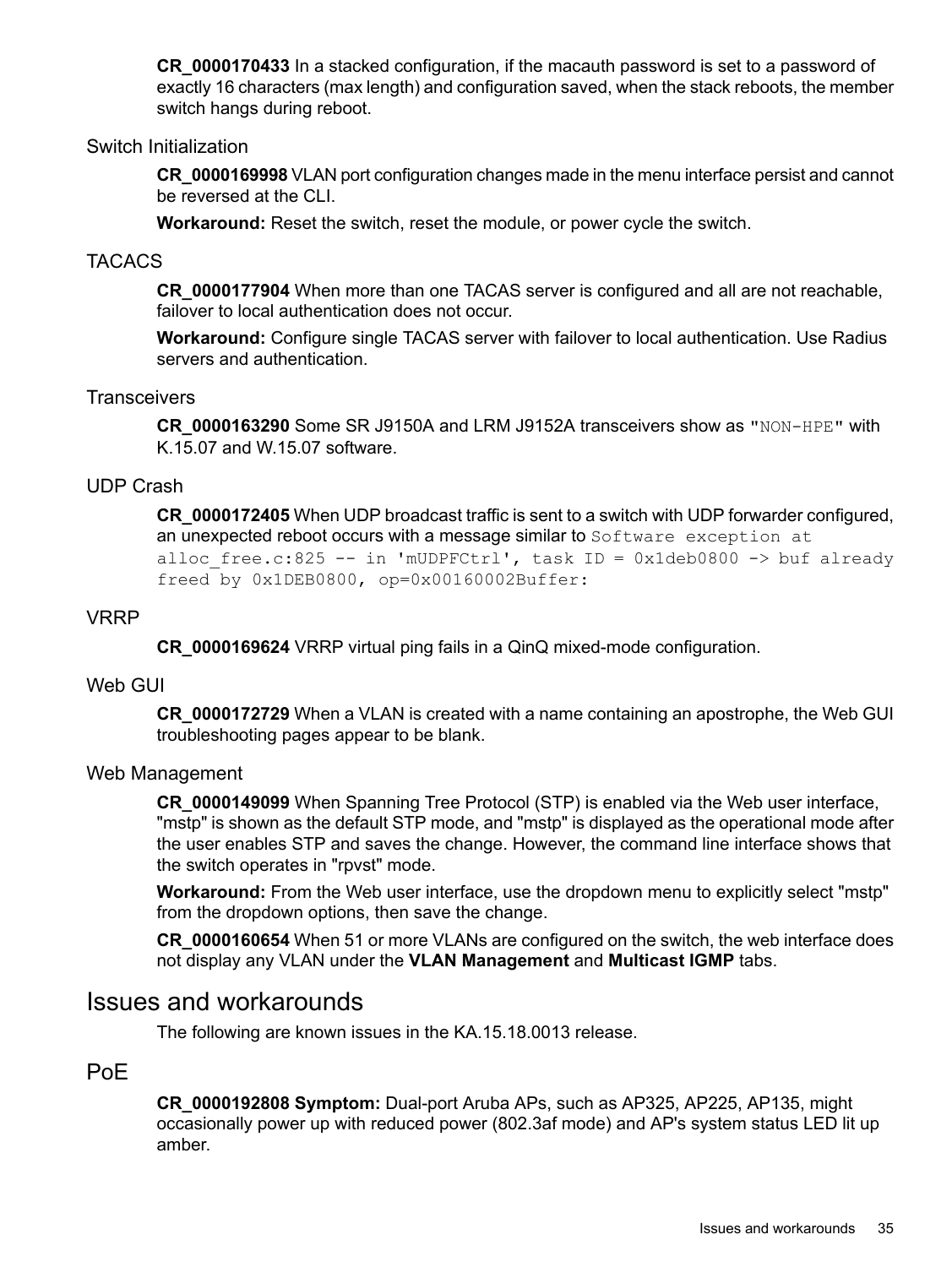**Scenario:** Occasionally, when both Ethernet ports of dual-port Aruba APs, such as AP325, AP225, AP135 are connected to a PoE+ switch, AP's LED status may indicate a fault condition (amber) and only one of AP's ports E0 or E1 on will receive power.

<span id="page-35-0"></span>**Workaround:** Disable LLDP dot3TLV on the switch whenever both ports of dual-port Aruba APs are plugged into the switch.

# **SNMP**

**CR\_0000190877 Symptom:** SNMP communities default configuration values are not consistently displayed between the output of CLI command show running-config and show snmp-server.

**Scenario:** When executing CLI command show running-config, only non-default configuration parameters for SNMP communities are displayed, such as read/write MIB access mode, and operator/manager MIB access level.

<span id="page-35-2"></span><span id="page-35-1"></span>**Workaround:** Use the CLI command show snmp-server to display SNMP communities' complete configuration.

# Upgrade information

# Upgrading restrictions and guidelines

KA.15.18.0013 uses BootROM KA.15.09. If your switch has an older version of BootROM, the BootROM will be updated with this version of software.

For more information about BootROM, see the *HPE switch software management and configuration guide* for your switch.

<span id="page-35-3"></span>**IMPORTANT:** During the software update, the switch will automatically boot twice. The switch  $\mathbb{O}$ will update the primary BootROM, then reboot, and then update the secondary BootROM. After the switch flash memory is updated and the final boot is initiated, no additional user intervention is needed. Do not interrupt power to the switch during this important update.

# <span id="page-35-4"></span>Support and other resources

# Accessing Hewlett Packard Enterprise Support

- For live assistance, go to the Contact Hewlett Packard Enterprise Worldwide website: **[www.hpe.com/assistance](http://www.hpe.com/assistance)**
- To access documentation and support services, go to the Hewlett Packard Enterprise Support Center website:

# **[www.hpe.com/support/hpesc](http://www.hpe.com/support/hpesc)**

Information to collect

- Technical support registration number (if applicable)
- Product name, model or version, and serial number
- Operating system name and version
- Firmware version
- Error messages
- Product-specific reports and logs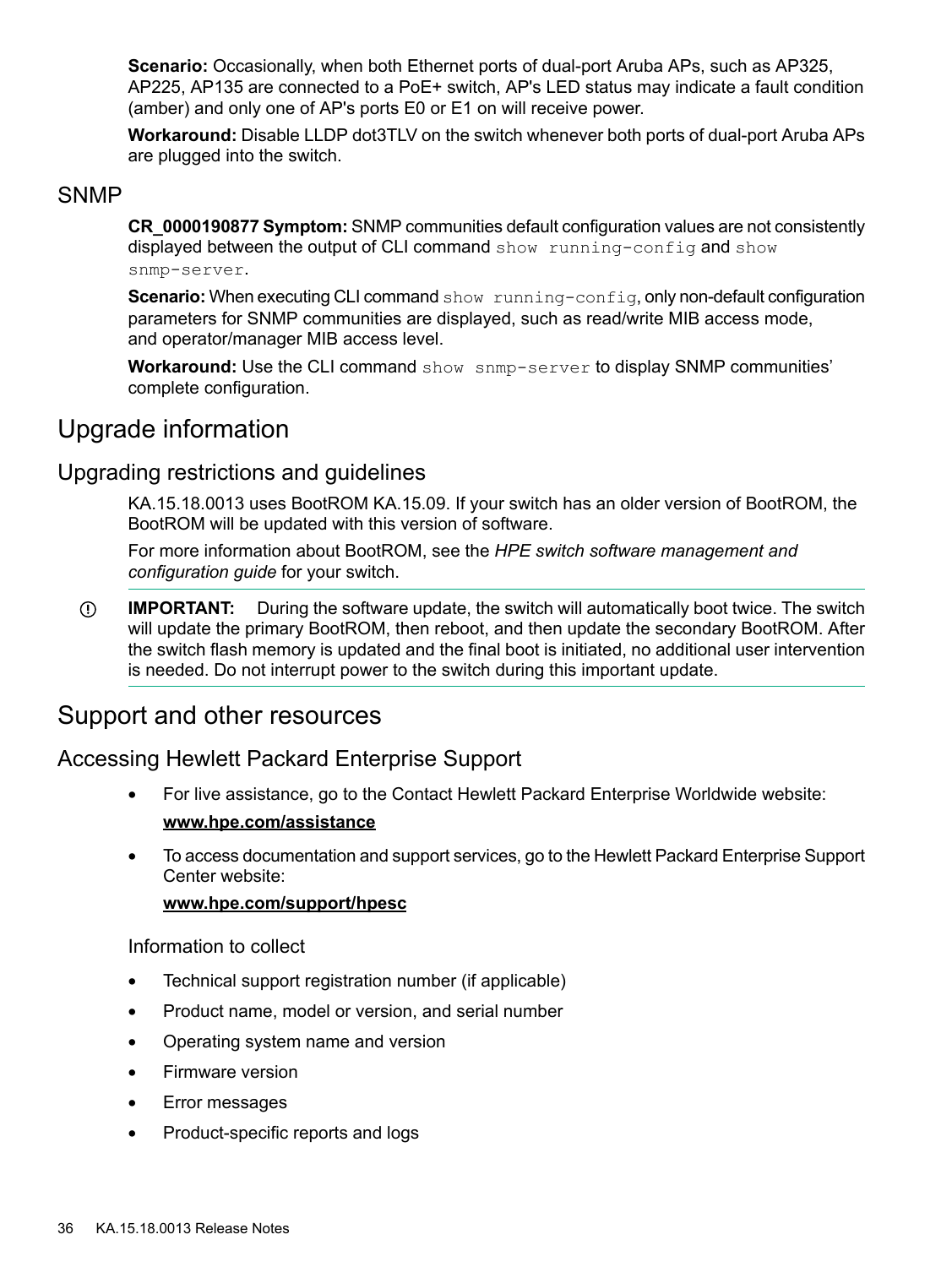- Add-on products or components
- <span id="page-36-0"></span>• Third-party products or components

# Accessing updates

- Some software products provide a mechanism for accessing software updates through the product interface. Review your product documentation to identify the recommended software update method.
- To download product updates, go to either of the following:
	- Hewlett Packard Enterprise Support Center **Get connected with updates** page: **<www.hpe.com/support/e-updates>**  $\circ$
	- HPE Networking Software: **<www.hpe.com/networking/software>**
	- To view and update your entitlements, and to link your contracts and warranties with your profile, go to the Hewlett Packard Enterprise Support Center **More Information on Access to Support Materials** page:

# **<www.hpe.com/support/AccessToSupportMaterials>**

<span id="page-36-1"></span>**IMPORTANT:** Access to some updates might require product entitlement when accessed  $\mathbb{O}$ through the Hewlett Packard Enterprise Support Center. You must have an HPE Passport set up with relevant entitlements.

# Hewlett Packard Enterprise security policy

A Security Bulletin is the first published notification of security vulnerabilities and is the only communication vehicle for security vulnerabilities.

- Fixes for security vulnerabilities are not documented in manuals, release notes, or other forms of product documentation.
- A Security Bulletin is released when all vulnerable products still in support life have publicly available images that contain the fix for the security vulnerability.

To find security bulletins:

- 1. Go to the HPE Support Center Hewlett Packard Enterprise at **[www.hpe.com/support/](www.hpe.com/support/hpesc) [hpesc](www.hpe.com/support/hpesc)**.
- 2. Enter your product name or number and click **Go**.
- 3. Select your product from the list of results.
- 4. Click the **Top issues & solutions** tab.
- <span id="page-36-2"></span>5. Click the **Advisories, bulletins & notices** link.

To initiate a subscription to receive future Hewlett Packard Enterprise Security Bulletin alerts via email, sign up at:

# **[www4.hpe.com/signup\\_alerts](http://h41360.www4.hpe.com/signup_alerts.php?jumpid=hpsc_secbulletins)**

# **Documents**

To find related documents, see the Hewlett Packard Enterprise Support Center website: **<www.hpe.com/support/hpesc>**. Enter your product name or number and click **Go**. If necessary, select your product from the resulting list.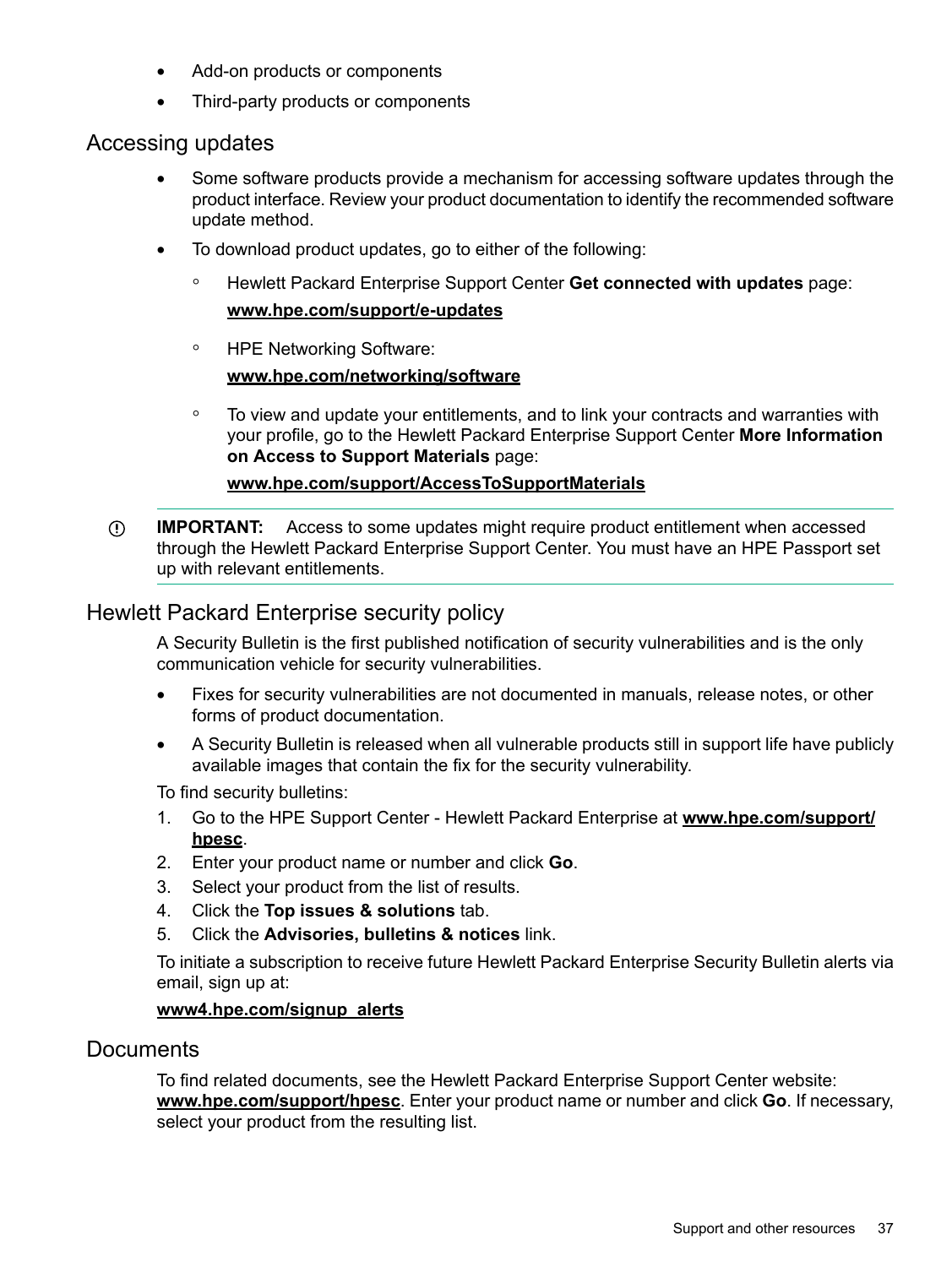# Related documents

<span id="page-37-0"></span>The following documents provide related information:

- *HP Switch Software Access Security Guide K/KA/KB.15.18*
- *HP Switch Software Advanced Traffic Management Guide K/KA/KB.15.18*
- *HP Switch Software Basic Operation Guide*
- *HP Switch Software Feature and Commands Index*
- *HP Switch Software IPv6 Configuration Guide K/KA/KB.15.18*
- *HP Switch Software Management and Configuration Guide K/KA/KB.15.18*
- *HP Switch Software Multicast and Routing Guide K/KA/KB.15.18*
- *HP OpenFlow 1.3 Administrator Guide K/KA/KB/WB.15.18*
- <span id="page-37-1"></span>• *HP Service Insertion Guide K/KA/KB/WB.15.18*

# **Websites**

| Website                                                   | Link                                       |
|-----------------------------------------------------------|--------------------------------------------|
| <b>Networking websites</b>                                |                                            |
| Hewlett Packard Enterprise Networking Information Library | www.hpe.com/networking/resourcefinder      |
| Hewlett Packard Enterprise Networking website             | www.hpe.com/info/networking                |
| Hewlett Packard Enterprise Networking My Support          | www.hpe.com/networking/support             |
| <b>HPE Networking Software</b>                            | www.hpe.com/networking/software            |
| <b>General websites</b>                                   |                                            |
| Hewlett Packard Enterprise Information Library            | www.hpe.com/info/enterprise/docs           |
| Hewlett Packard Enterprise Support Center                 | www.hpe.com/support/hpesc                  |
| Contact Hewlett Packard Enterprise Worldwide              | www.hpe.com/assistance                     |
| <b>Subscription Service/Support Alerts</b>                | www.hpe.com/support/e-updates              |
| Customer Self Repair (not applicable to all devices)      | www.hpe.com/support/selfrepair             |
| Insight Remote Support (not applicable to all devices)    | www.hpe.com/info/insightremotesupport/docs |

# <span id="page-37-2"></span>Customer self repair

<span id="page-37-3"></span>Hewlett Packard Enterprise customer self repair (CSR) programs allow you to repair your product. If a CSR part needs to be replaced, it will be shipped directly to you so that you can install it at your convenience. Some parts do not qualify for CSR. Your Hewlett Packard Enterprise authorized service provider will determine whether a repair can be accomplished by CSR.

For more information about CSR, contact your local service provider or go to the CSR website:

# **<www.hpe.com/support/selfrepair>**

# Remote support

Remote support is available with supported devices as part of your warranty or contractual support agreement. It provides intelligent event diagnosis, and automatic, secure submission of hardware event notifications to Hewlett Packard Enterprise, which will initiate a fast and accurate resolution based on your product's service level. Hewlett Packard Enterprise strongly recommends that you register your device for remote support.